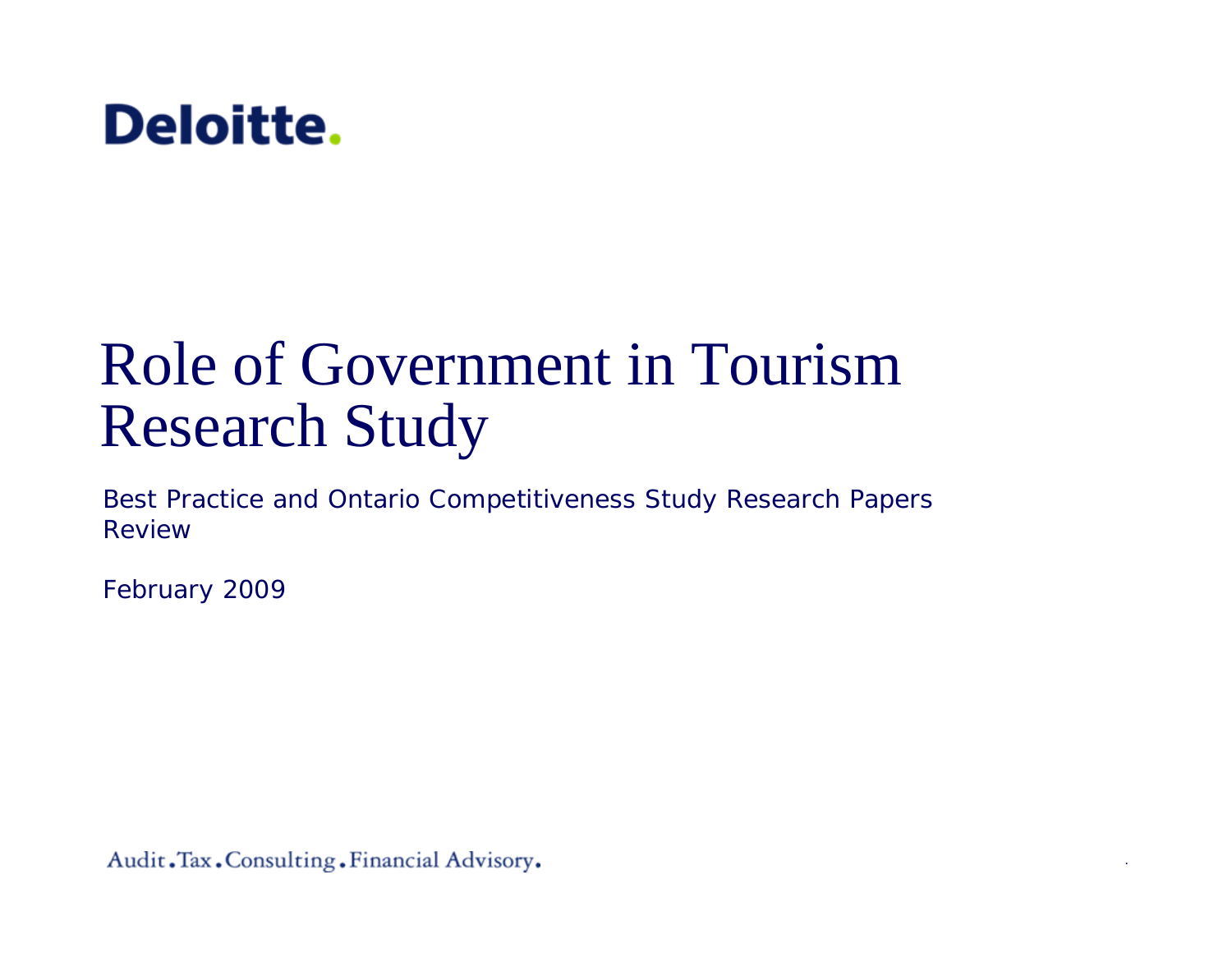© Queen's Printer for Ontario, 2009

Although copyright in the research papers is held by the Queen's Printer for Ontario, the papers were prepared by external companies and their conclusions do not necessarily represent the views of the Government of Ontario. The research papers were commissioned by the Ontario Ministry of Tourism for the Tourism Competitiveness Study and as such their conclusions are intended for this purpose only and shall not be relied-upon by third parties.

ISBN 978-1-4249-8940-9 (PDF)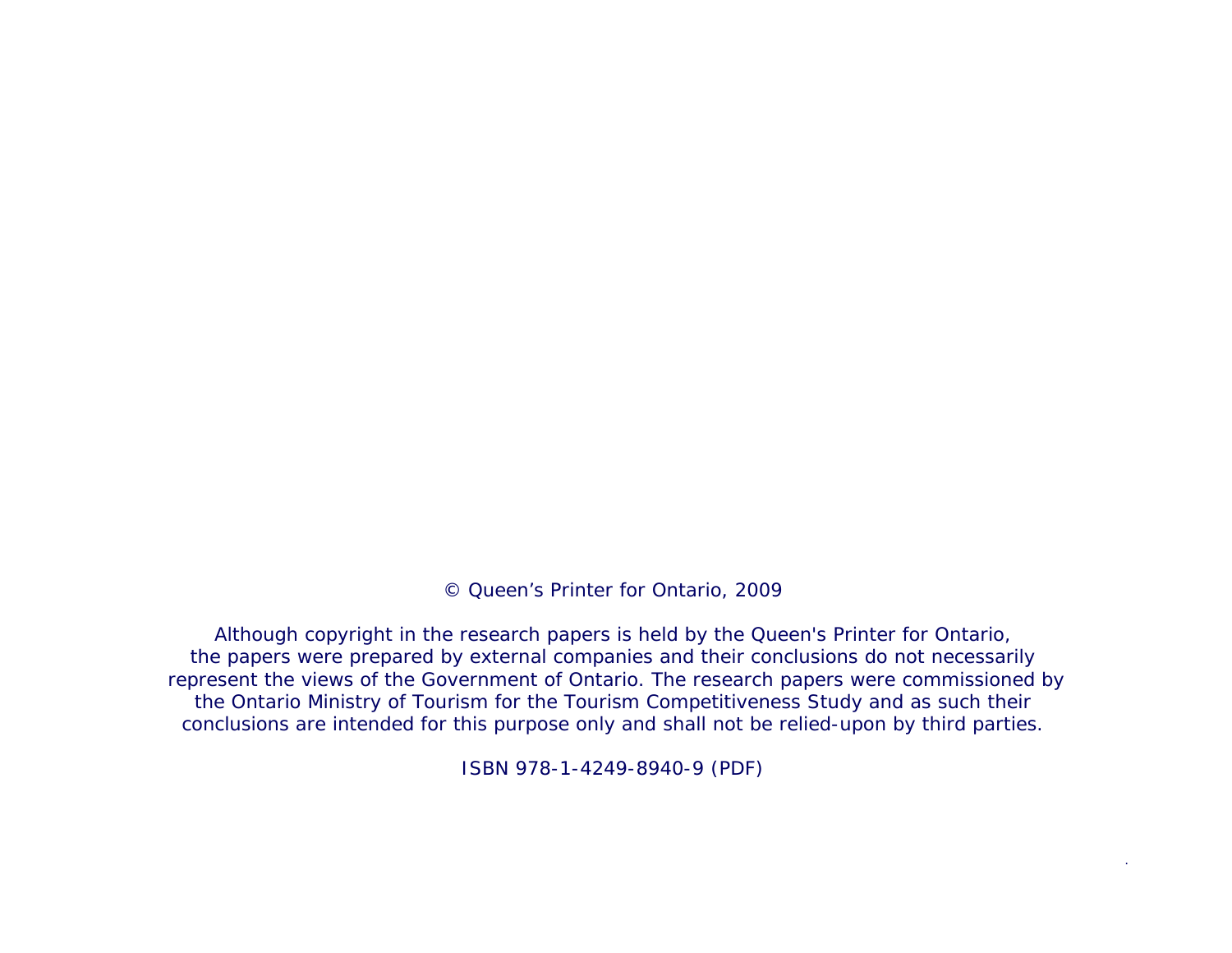#### **Contents**

| <b>Executive summary</b>                                      | 3              |
|---------------------------------------------------------------|----------------|
| Project background                                            | $\overline{4}$ |
| Approach                                                      | 5              |
| Analytical framework                                          | 6              |
| Current state overview                                        | $\overline{7}$ |
| OTCS research studies summary                                 | 9              |
| Jurisdictional review                                         | 10             |
| Conclusions and opportunities                                 | 12             |
| Next steps                                                    | 14             |
| <b>Appendices</b>                                             | 15             |
| Appendix A: Jurisdiction case studies                         | 16             |
| Appendix B: High level review of select OTCS research reports | 33             |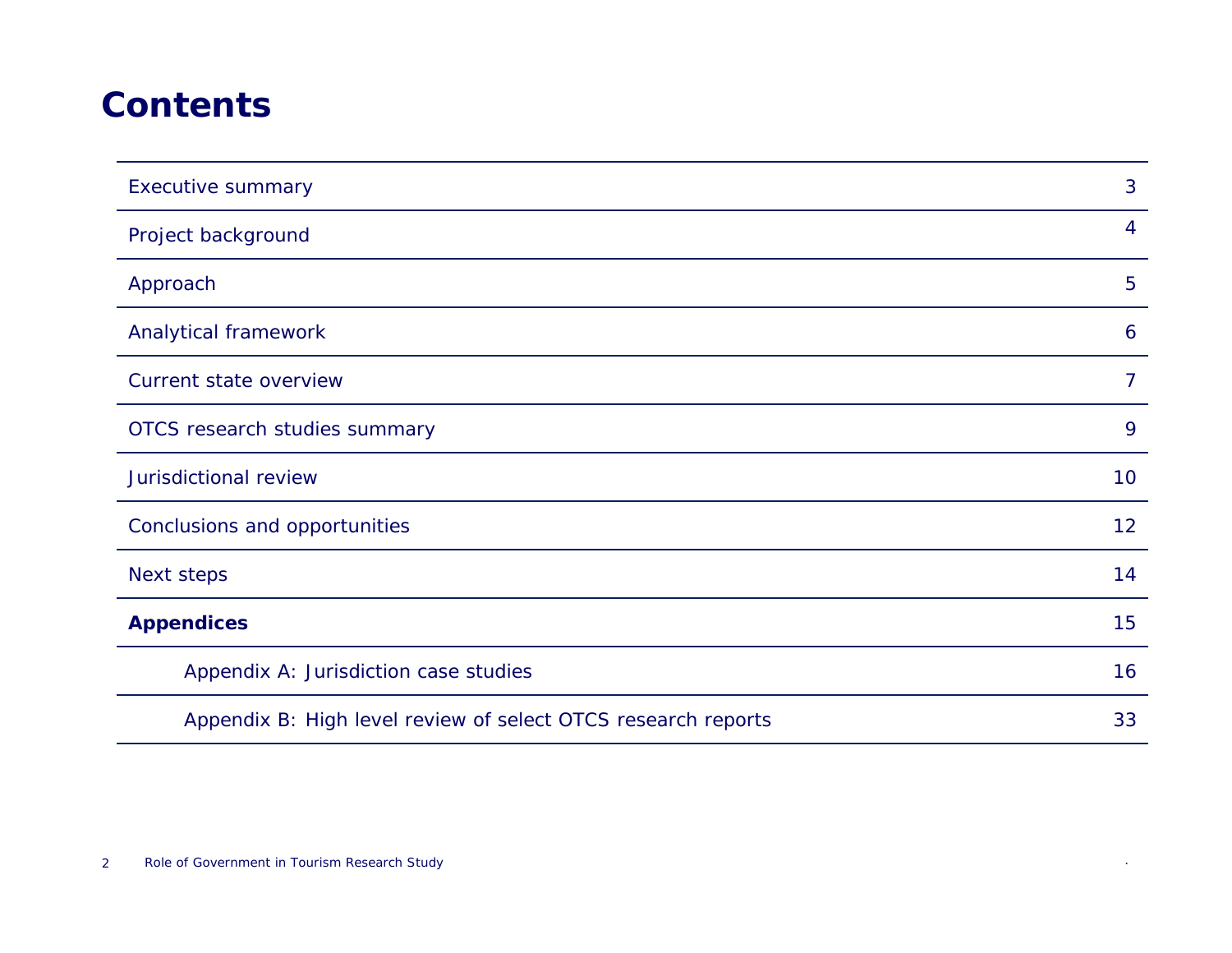### **Executive summary**

- Tourism is recognized as a critical component of the Ontario economy contributing approximately \$23B and creating significant employment opportunities for Ontarians.
- However, the industry is challenged by many fundamental and structural issues including:
	- A downturn in the global economy which could adversely impact travel and tourism.
	- Increased global competition and an increasingly sophisticated consumer that is seeking out new and innovative experiences (e.g., ecotourism, health tourism).
	- A product offering across the province that may not consistently compete with "best-in-class" or "world class" alternatives.
	- Provincial infrastructure (roads/bridges, waterways, air travel, train) that is in need of renewal to support ease of movement into and across the province.
	- A complex regulatory environment.
- The Ontario government is in a position where it owns and operates tourism product, undertakes marketing, etc., as well as plays a role in regulating, overseeing and partnering with the industry.
- It is timely in this current economic climate that the Government of Ontario is addressing the question of the role of government in the tourism sector to determine how to best deploy resources to ensure the industry grows and remains and is recognized as an important pillar of Ontario's economy.
- To address the question, this research study, as part of the larger Ontario Tourism Competitiveness Study, reviewed research undertaken to date, reviewed select Canadian and international jurisdictions to identify effective practices, and collected input from senior leaders in Ontario Ministries and agencies with respect to current and future roles for government.
- This report provides a summary of the findings from the research and provides a summary of implications of change for both the public and private sectors and highlights key next steps in the evolution of the Province's emerging tourism strategy.
- • Based on the research, the following four broad themes emerged as the highest priority for enhancing the viability of Ontario's tourism sector, each described in greater detail in the report:
	- Leadership of government.
	- Focus and target on high potential product and attractions.
	- Support, collaboration, and partnerships with industry.
	- Making it easier to do business.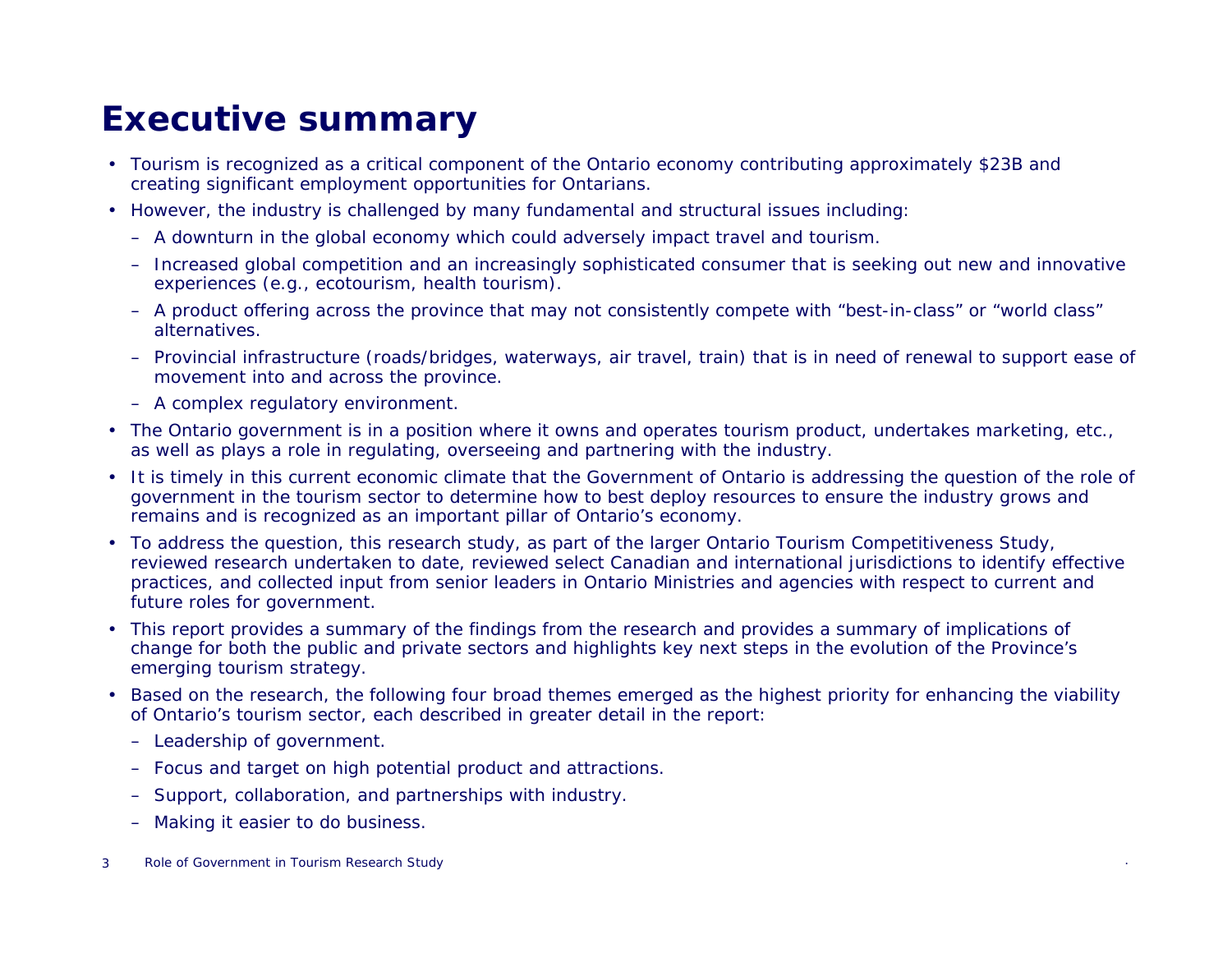## **Project background**

- In the spring of 2008 the Government of Ontario launched the Ontario Tourism Competitiveness Study (OTCS) which included both broad based stakeholder consultation as well as a number of commissioned studies to support three main objectives:
	- Encouraging dialogue about the industry and its future.
	- Increasing the profile of tourism.
	- Developing a strategy that identified clear actions for both industry as well as the role of government.
- The goal of the overall study is to help ensure that the province can compete with the rest of the world for tourism activity and the related economic benefits.
- To date, a number of research papers have been developed focusing on an assessment of the current structure of the industry, the viability of Ontario's tourism product, marketing initiatives and a host of other related issues critical to building a vibrant and sustainable tourism industry across the province (see Appendix A for a summary review of the previous research studies).
- This final research study focuses on addressing the role of government in ensuring that Ontario is able to compete successfully for tourism activity and build a growing and sustainable sector.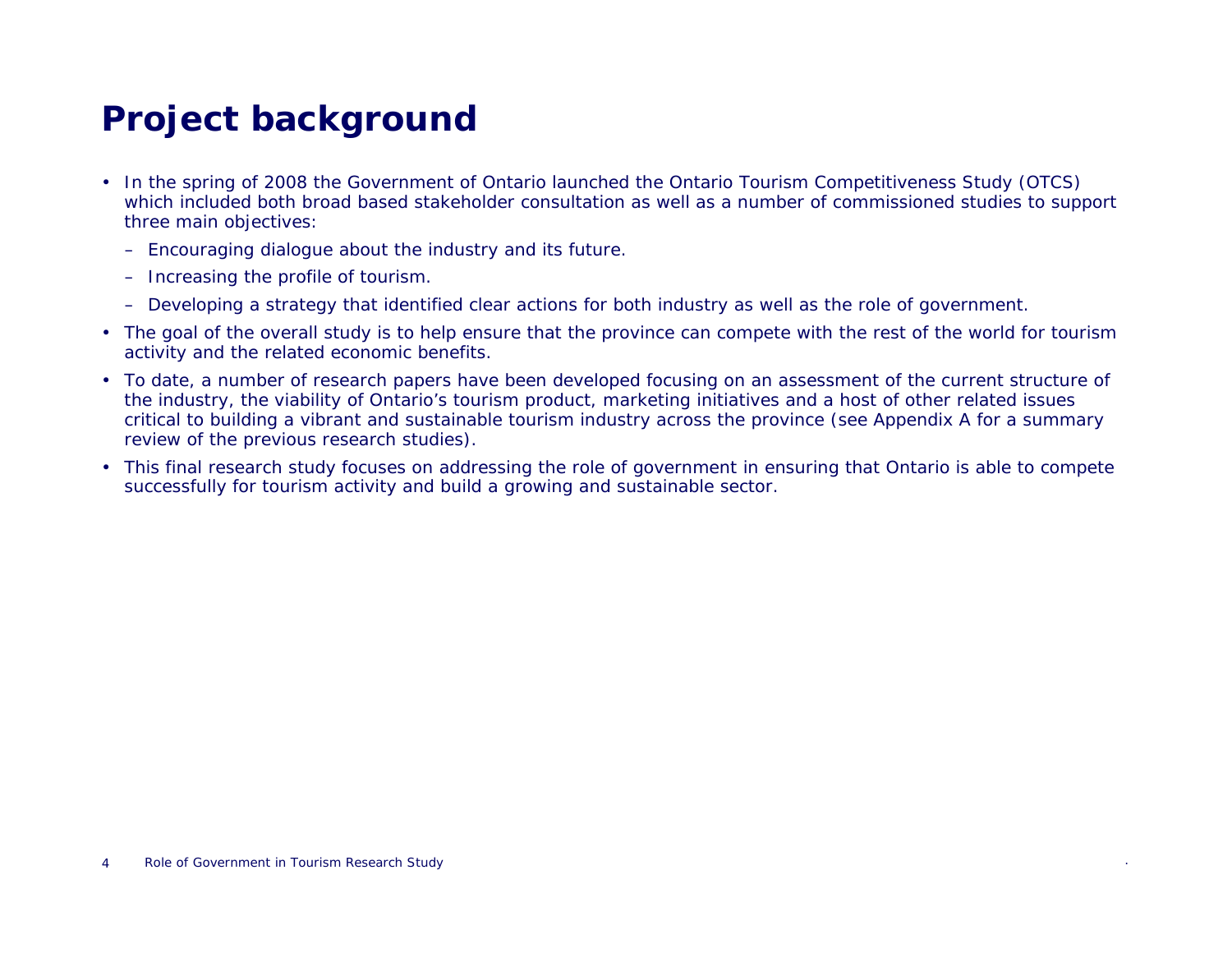### **Approach**

To respond to the question of "the role of government" within the tourism sector, information was collected through three streams of work:

- conducting a limited jurisdictional review (findings provided later in the body of the report and in Appendix A).
- review of the OTCS research papers (summary of findings provided later in body of report and a study by study summary in Appendix B).
- consultation with senior leaders of the Ontario Public Service.

The information collected through the research and consultations was then summarized by a number of major themes and implications for both government and industry were then considered.

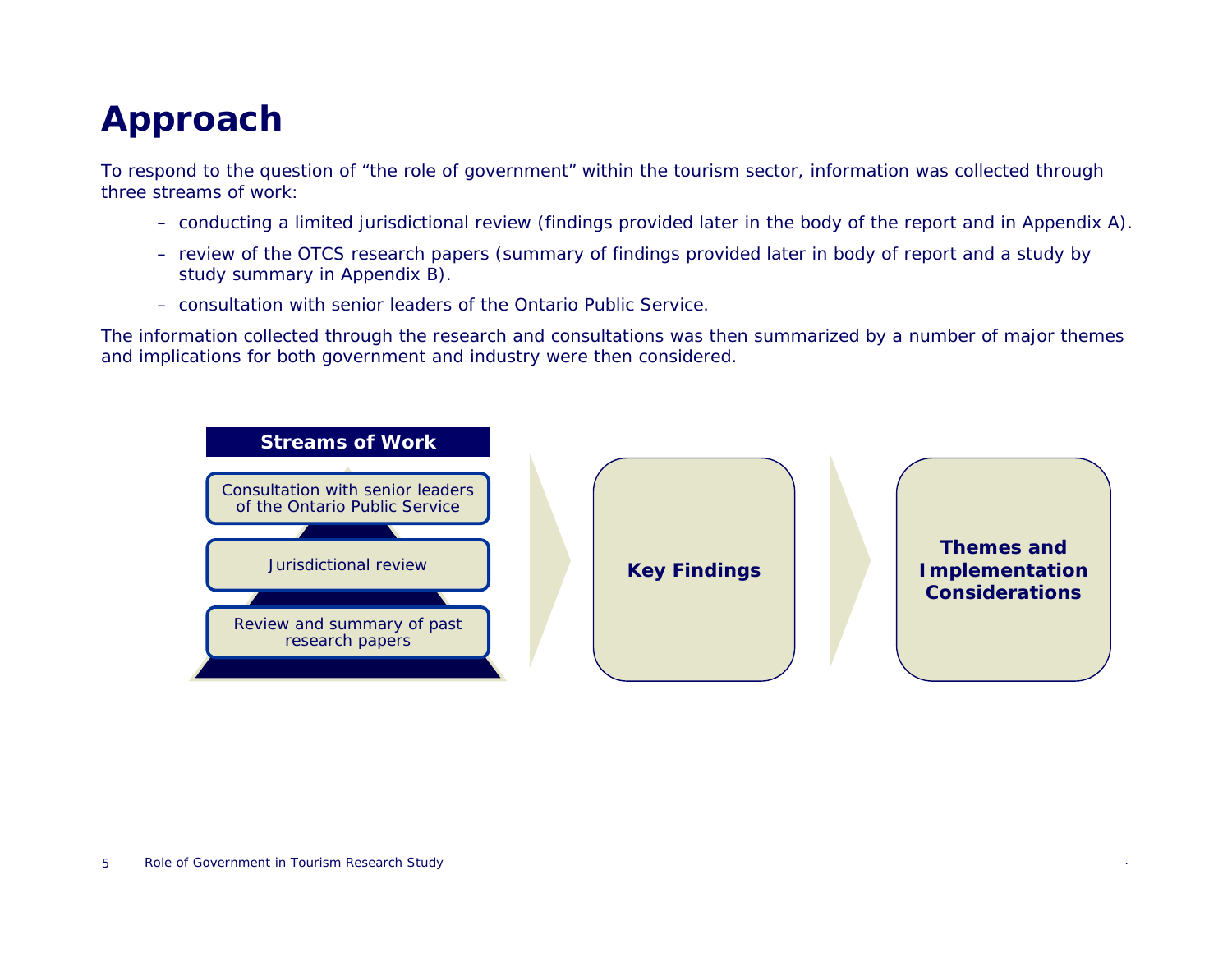### **Analytical framework – activity profile**

This slide describes the analytical framework used for collecting information across the three streams of work. The analytical framework is based on the six areas identified for investigation in the overview to the Competiveness Study. It was developed to guide information gathering and is intended to represent all key elements of a successful tourism industry.

| <b>OTCS Areas of Investigation</b> |                                                                     |  | <b>Activity Profile of the Tourism Sector</b> |                       |
|------------------------------------|---------------------------------------------------------------------|--|-----------------------------------------------|-----------------------|
| <b>The Product</b>                 | <b>Product</b><br>development                                       |  | <b>Product operations</b>                     | <b>Quality</b>        |
|                                    | <b>Product ownership</b>                                            |  | <b>Investment</b><br>attraction               | <b>Funding</b>        |
| <b>The Market</b>                  | <b>Research and analysis</b>                                        |  |                                               |                       |
| <b>The People</b>                  | <b>Training and skills development</b><br><b>Defining standards</b> |  |                                               |                       |
| <b>The Story</b>                   | <b>Marketing</b>                                                    |  |                                               |                       |
| <b>The Industry</b>                | <b>Industry coordination and partnerships</b>                       |  |                                               |                       |
| <b>The Tools</b>                   | Regulation/<br><b>Legislation</b>                                   |  | <b>Policy</b>                                 | <b>Infrastructure</b> |
|                                    | Inter / intra governmental<br>integration                           |  |                                               | <b>Strategy</b>       |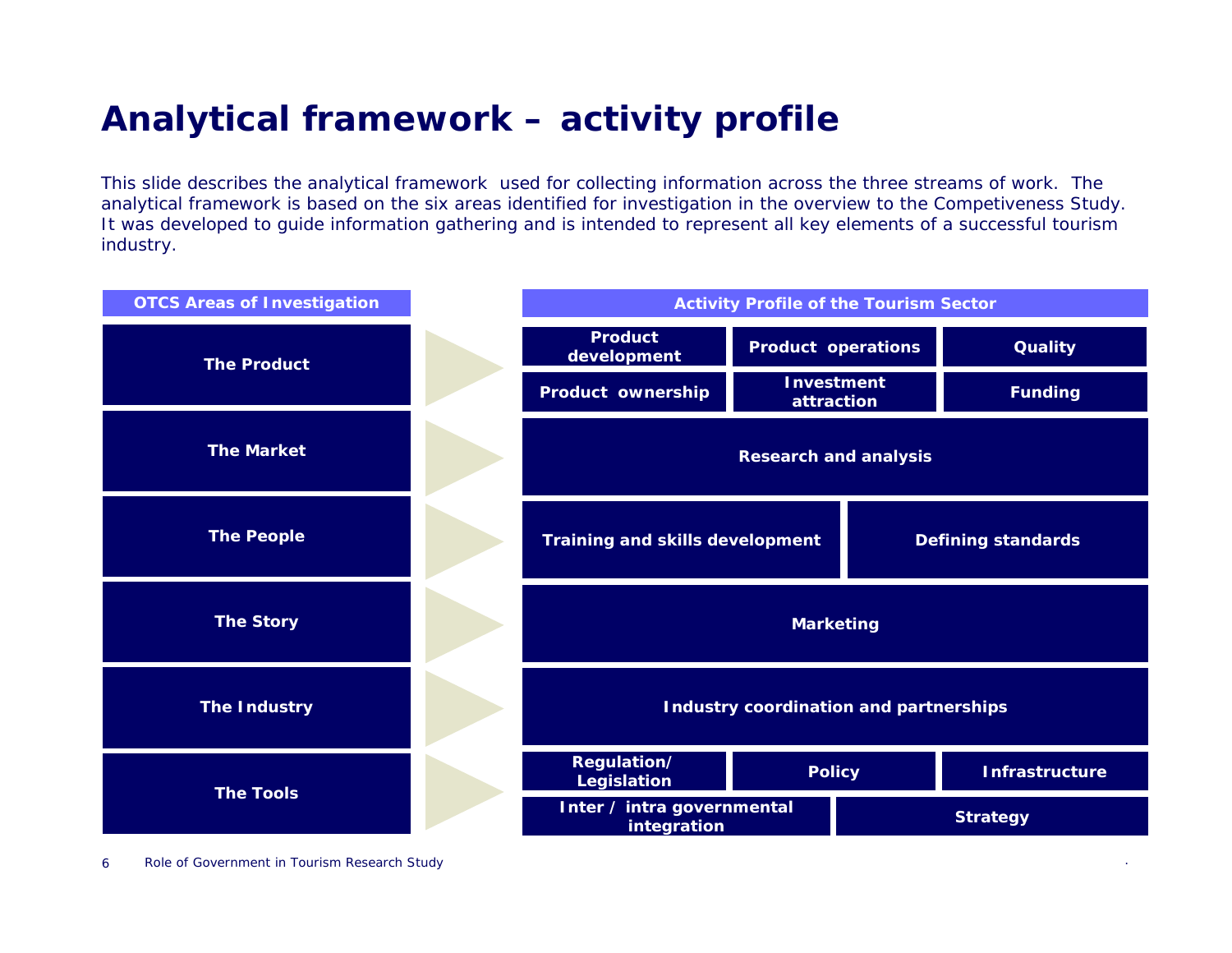#### **Current state overview**

Based on a review of previous research studies and consultation, it is apparent that while the tourism sector (both public and private sector) is an important contributor to the province's economy, it is not achieving its potential due to a number of structural and organizational shortcomings.

| <b>Economic</b><br><b>Profile</b>                                   | <b>Strong component</b><br>of the Ontario<br>economy                   | • Contributes \$22.8 billion to the Ontario economy.<br>• Employees over 194,000 people directly and an additional 113,000 indirectly and is the single<br>largest employer of youth and seasonal workers.<br>• Tourism accounts for 18% of all Ontario businesses.                                                                                                          |
|---------------------------------------------------------------------|------------------------------------------------------------------------|------------------------------------------------------------------------------------------------------------------------------------------------------------------------------------------------------------------------------------------------------------------------------------------------------------------------------------------------------------------------------|
| <b>Current</b><br><b>Challenges</b>                                 | <b>Facing significant</b><br>challenges                                | • Global economic climate, including cost of travel.<br>· Ontario product is perceived as 'tired'.<br>. Challenges in border crossing for Ontario's largest tourism target - U.S.<br>• Increasing competitive global market with new/innovative products (e.g., eco and health and<br>wellness).<br>• Multiple stakeholders with multiple interests.                         |
| <b>Industry</b><br><b>Structure</b>                                 | <b>Need to build</b><br>stronger<br>collaboration                      | • Unlike some industries that are dominated by a few large players and are well organized, the<br>tourism sector is dominated by small and medium sized businesses which are represented by<br>multiple sub industries (product, food and beverage, other).<br>• Needs to build stronger entrepreneurial culture.<br>• Challenged by human resource availability and skills. |
| Role of all<br>levels of<br><b>Government</b>                       | <b>Multi players from</b><br>federal through<br>municipal              | • Areas of duplication and or shared responsibility include research, marketing, product<br>development/ownership.<br>• Less than optimal communications and knowledge sharing across levels of government.                                                                                                                                                                  |
| <b>Role of Ontario</b><br><b>Government</b>                         | <b>Need to effectively</b><br>manage tourism<br>agenda<br>horizontally | • Tourism "lens" is not top of mind in key ministries that can have an impact of the health of the<br>sector.<br>• Across the government, there are multiple ministries making investments in tourism.                                                                                                                                                                       |
| <b>Role of</b><br>Ontario's<br><b>Ministry of</b><br><b>Tourism</b> | <b>Focussed Mandate</b><br>and Leadership                              | See following page.                                                                                                                                                                                                                                                                                                                                                          |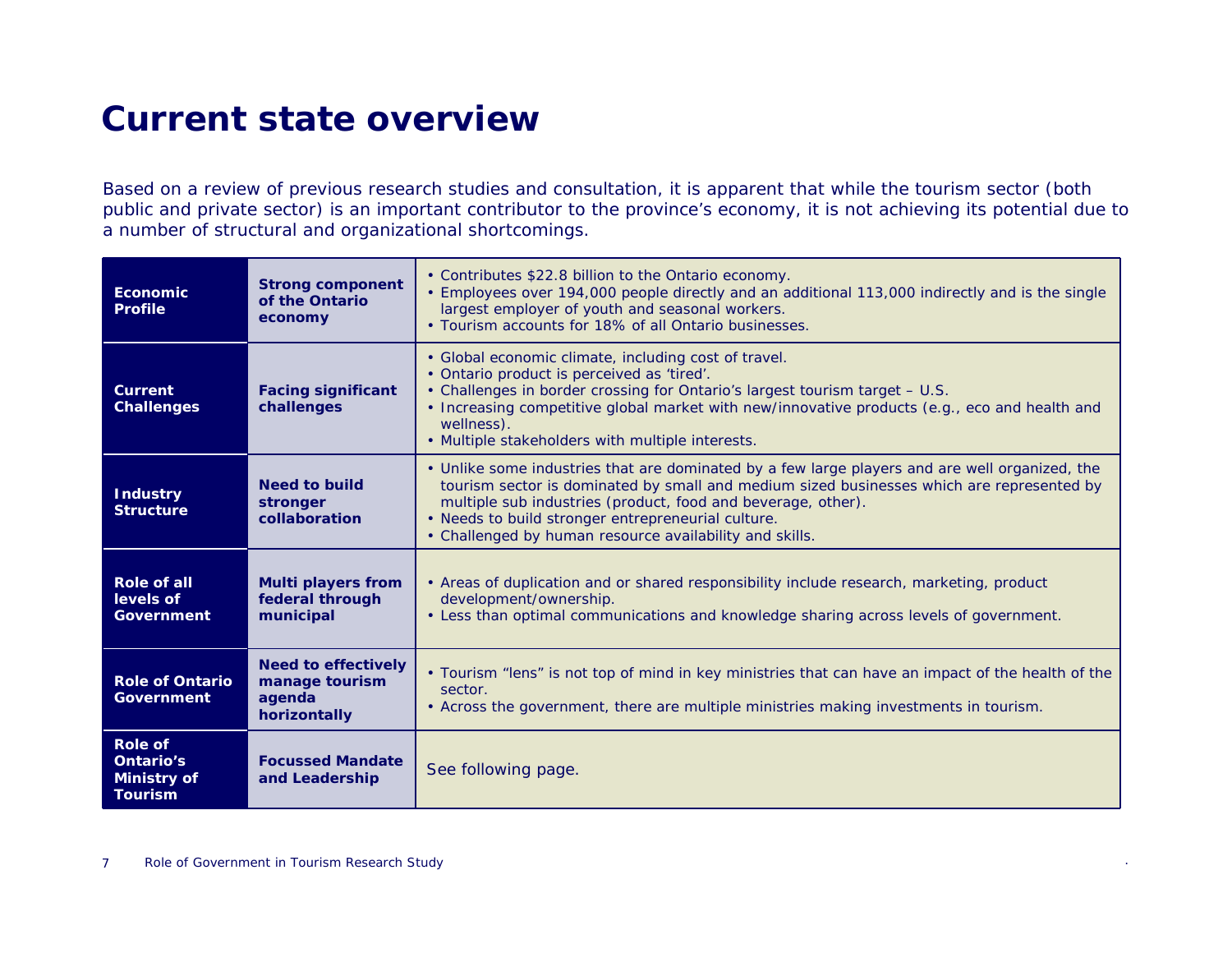#### **Current state overview – Province of Ontario**

The mandate of the Ministry of Tourism covers four main areas: policy and product development, direct product operations, indirect product operations and marketing.

| <b>Policy and development</b><br>• Policy, research, investment<br>attraction, festivals and events<br>funding and other product<br>development.                                                                                | <b>Direct product operations</b><br>• Manage ministerial agencies.<br>• Operate Fort William Historical<br>and Huronia Historical Parks.         | Pro<br>Int.                              |
|---------------------------------------------------------------------------------------------------------------------------------------------------------------------------------------------------------------------------------|--------------------------------------------------------------------------------------------------------------------------------------------------|------------------------------------------|
| <b>Agencies</b><br>• Ontario Place Corporation<br>• St. Lawrence and Niagara<br><b>Parks Commission</b><br>• Metro Toronto Convention and<br><b>Ottawa Congress Centres</b><br>• OTMPC<br>• Travel Information Centres<br>(TIC) | <b>Other functions</b><br>• Main office<br>• Dedicated Communications<br>• Shared services HR, IT<br>• Key projects including VANOC<br>and OTCS. | MNI<br>of u<br>toui<br>Ont<br>dev<br>ope |

#### **Other Provincial Ministries with activities directly related to tourism Ministry of Tourism**

#### **Funding/Investment in product development**

- Ministry of Northern Development and Mines (MNDM)
- Ministry of Culture

#### **Product operations**

- Ministry of Natural Resources (e.g., parks)
- Ministry of Health Promotion (e.g., trails)
- Ministry of Culture (e.g., museums)

#### **Intra and Intergovernmental coordination**

Intergovernmental Affairs

DM and the Ministry of Tourism have a letter anderstanding for MNDM to provide regional rism services on behalf of the in Northern ario (e.g., program delivery and proposal elopment; services stakeholders and rators).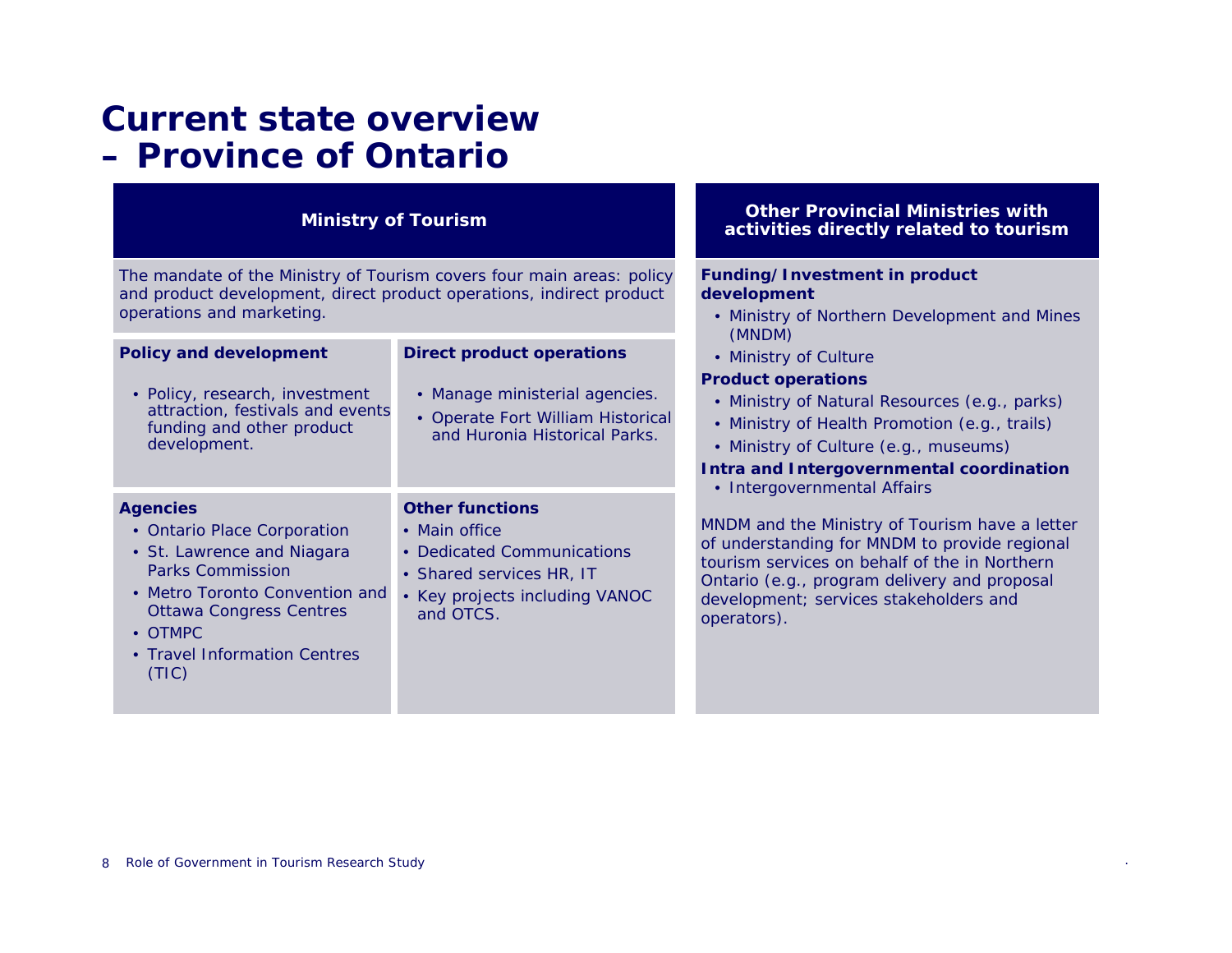#### **Jurisdictional review – overview**

- Working with the Ontario Ministry of Tourism, five jurisdictions were identified in order to collect specific information on the role and structure of government in supporting the broader tourism sector; each of the five jurisdictions participated in a teleconference of approximately one hour:
	- Quebec Ministry of Tourism
	- New Zealand Ministry of Tourism
	- Illinois Bureau of Tourism
	- Ireland's Department of Arts, Sports, and Tourism
	- British Columbia Department of Tourism, Arts, and Culture
- These jurisdictions were selected based on a combination of their relevance to the Ontario tourism market and/or the perception that they are likely "better practice" in terms of role and structure of government.
- It should be noted that the findings summarized on the following slides and reported in greater detail in Appendix A reflect the interviewees knowledge and perception, and have not been thoroughly reviewed or validated through other sources. Moreover, not all interviewees were able to provide consistent level of detail on the areas for discussion. Interviewees were asked to provide insights on the following areas:
	- Strategy
	- Investment attraction
	- Marketing
	- Infrastructure
	- Policy
	- Quality
- Product development
- Product operations
- Funding
- Skills development
- Research and performance metrics
- Industry cooperation and collaboration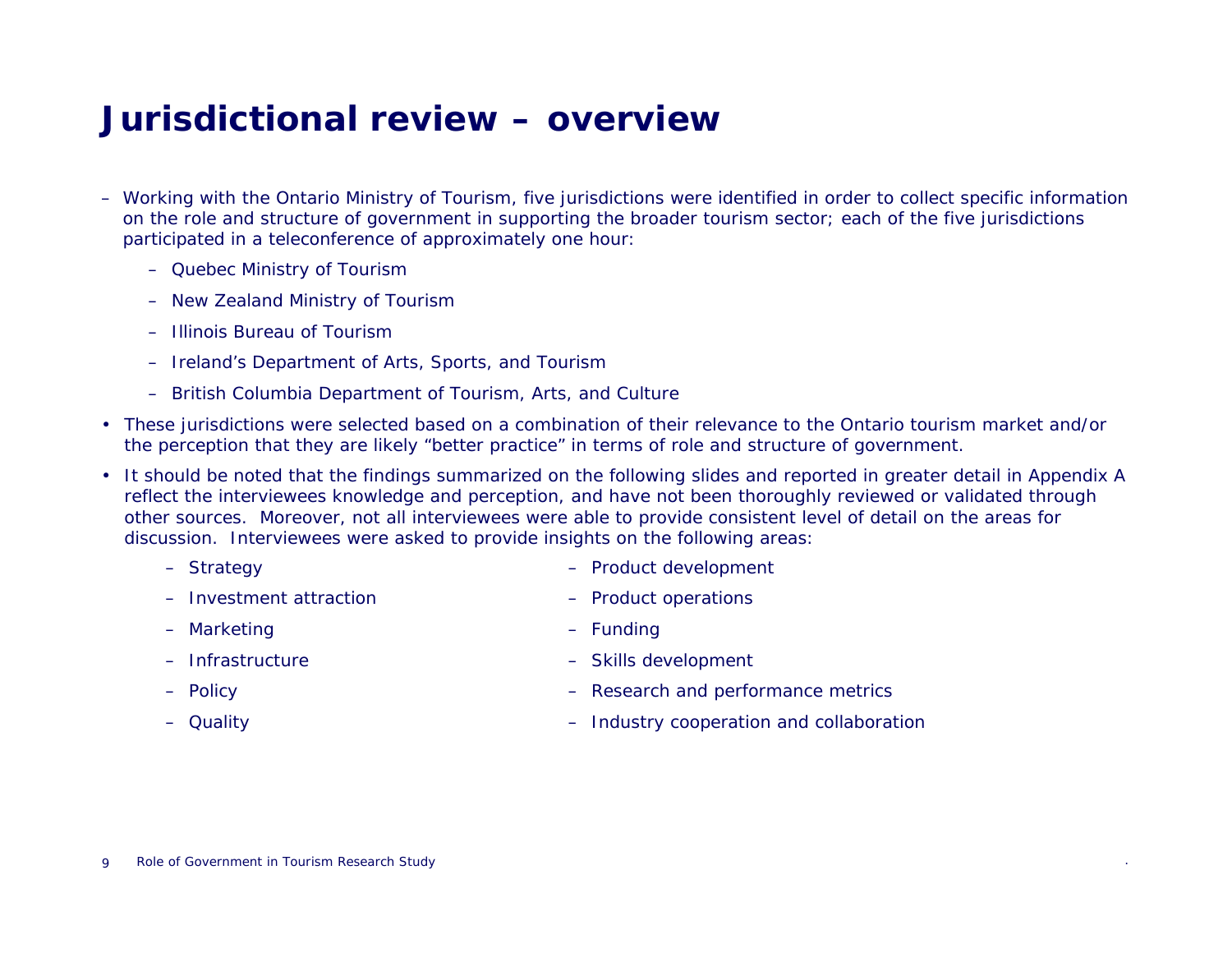#### **Jurisdictional review**

Based on the discussions with the select jurisdictions, the following summarizes the key findings. Appendix A provides detailed profiles of each of the jurisdictions.

|                                               | <b>Key findings</b>                                                                                                                                                                                                                                                                                                                                                                                                                                                                                                                                                                                                                                                                                                                                                                               |
|-----------------------------------------------|---------------------------------------------------------------------------------------------------------------------------------------------------------------------------------------------------------------------------------------------------------------------------------------------------------------------------------------------------------------------------------------------------------------------------------------------------------------------------------------------------------------------------------------------------------------------------------------------------------------------------------------------------------------------------------------------------------------------------------------------------------------------------------------------------|
| <b>Leadership role</b>                        | • Government plays a pivotal role in bringing stakeholders together to develop an industry wide strategy which is<br>action oriented and clearly measurable.<br>· Individual ministry/department ensures that the "tourism lens" is used across government (e.g., funding,<br>infrastructure, culture, etc.).                                                                                                                                                                                                                                                                                                                                                                                                                                                                                     |
| <b>Top-tier world</b><br>class product        | • Industry most often takes the lead role in product development and operations, with government playing a<br>stewardship role through establishing product focus through strategy (e.g., Failte Ireland's product development<br>strategy).<br>• Jurisdictions defined a vision for product development around unique natural characteristics and strengths of the<br>jurisdiction (e.g., natural landscape beauty in New Zealand, and small community culture and heritage in Ireland).<br>This, in combination with top-tier products such as museums, festivals, sporting events and accommodations,<br>supports world class experiences.                                                                                                                                                     |
| <b>Focus on quality</b><br>experience         | • A focus on the quality of experience is viewed as fundamental in the jurisdictions reviewed.<br>• Excellence in customer service is critical to a quality experience, and all tourism jurisdictions have skill development<br>programs, which are delivered through multiple channels --government agency (e.g., Go2BC), colleges and<br>universities, or the private sector.<br>• The quality of experience is managed by government or its agencies through accreditation programs, such as New<br>Zealand's Qualmark standard.<br>• Training not only covers customer service but addresses management and entrepreneurship skills e.g., in Quebec<br>there is a government driven project to identify and share best practice management skills across new innovative<br>product operators. |
| Importance of a<br>strong industry<br>partner | • A strong industry partner is a feature of almost all of the jurisdictions examined, which is typically an association of<br>tourism associations.<br>• The unified voice representing the industry helps the tourism ministries focus on what is most needed to support the<br>sector. The partnerships help drive important activities such as defining the industry strategy and working together<br>on significant infrastructure projects that involve many stakeholders.                                                                                                                                                                                                                                                                                                                   |
| <b>Role of supporting</b><br>the industry     | • Support is established through funding and investment programs, review of broader government policies (through<br>units that assess the impact of policy from other ministries on the tourism industry) and marketing the jurisdiction<br>with a single brand.                                                                                                                                                                                                                                                                                                                                                                                                                                                                                                                                  |
| <b>Marketing</b>                              | • Government plays a strong role in leading marketing for both domestic and international markets through, for<br>example, defining and reinforcing the jurisdictions 'brand'.                                                                                                                                                                                                                                                                                                                                                                                                                                                                                                                                                                                                                    |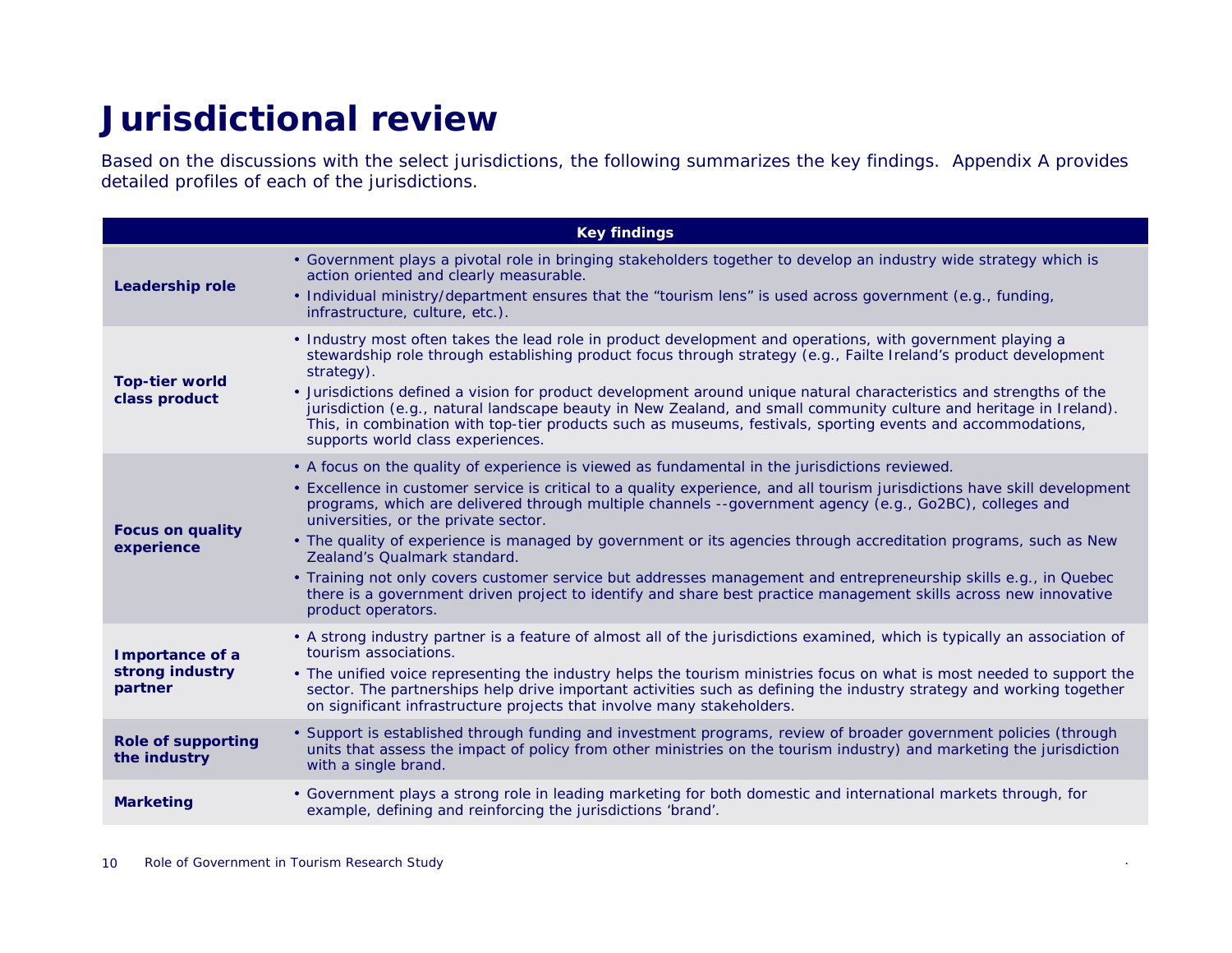#### **OTCS research studies – summary**

The Province commissioned 13 research studies on the Ontario tourism industry. Nine of the studies were reviewed for this report (see Appendix B for a summary of each study). While not all studies specifically addressed the issue of the role of government (current or future), government was recognized in all reports as a pivotal player in the tourism sector. The following table provides a summary of the most relevant themes and observations taken from the reports.

|                                                               | <b>Key findings</b>                                                                                                                                                                                                                                                                                                                                                                                                                             |
|---------------------------------------------------------------|-------------------------------------------------------------------------------------------------------------------------------------------------------------------------------------------------------------------------------------------------------------------------------------------------------------------------------------------------------------------------------------------------------------------------------------------------|
| <b>Strong partnerships</b><br>and clarity in roles            | • Tourism sector is enhanced through strong public / private partnerships with clarity in role and responsibilities as<br>well as enabling coordination mechanisms (e.g., national/provincial councils).                                                                                                                                                                                                                                        |
| <b>Strong coordination</b><br>within and across<br>government | • There is no "best practice" as to whether a public tourism body should be a crown corporation agency, stand alone<br>ministry or embedded in broader ministry (e.g., culture, arts, heritage economic development); rather success is<br>dependent on strong government coordination and organization both internally and across levels of government.<br>• Equally important is simplification in access to government – one point of entry. |
| <b>Industry organization</b>                                  | • Lack of industry coordination and strong advocacy.                                                                                                                                                                                                                                                                                                                                                                                            |
| <b>Simplification of</b><br>operating<br>environment          | • The Ontario tourism market is challenged by complex and burdensome rules, regulations and decision-making<br>(e.g., taxation, and environmental assessment) which tourism businesses perceive as not only negatively<br>impacting current operations but impeding investment attraction.                                                                                                                                                      |
| <b>Strategy Plan</b>                                          | • Success follows strong strategic planning that includes government, industry and associations focused on best<br>prospects – products and markets – and viewing tourism as critical pillar in economic development; success is<br>measured by more than simply volume metrics.                                                                                                                                                                |
| <b>Sustainable funding</b>                                    | . Whether for events, product development or key infrastructure, predictable and sustained funding is critical.                                                                                                                                                                                                                                                                                                                                 |
| <b>Supporting the</b><br>industry's workforce                 | • Provision of training for skills enhancement strengthens the tourism workforce and promoting tourism as a career<br>of choice.                                                                                                                                                                                                                                                                                                                |
| <b>Marketing</b>                                              | • There is a leadership role required in both domestic and international marketing to ensure clarity in messaging and<br>a reduction in duplication.                                                                                                                                                                                                                                                                                            |
| <b>Research and</b><br>innovation                             | • Tourism product is increasingly competitive and innovation must be supported through research which benefits the<br>industry overall – knowledge management and sharing is critical.                                                                                                                                                                                                                                                          |
| <b>Product</b>                                                | . Government product ownership and operation is highly variable, but typically focused on heritage and culture;<br>currently there are some products with high potential and including product that would require further investment<br>(see Ontario Tourism Product Assessment Research Study).                                                                                                                                                |
| <b>Infrastructure</b>                                         | • Infrastructure (investment, soft and hard: see Infrastructure report) is key to developing a successful tourism<br>destination; there is a need for a tourism-driven infrastructure strategy.                                                                                                                                                                                                                                                 |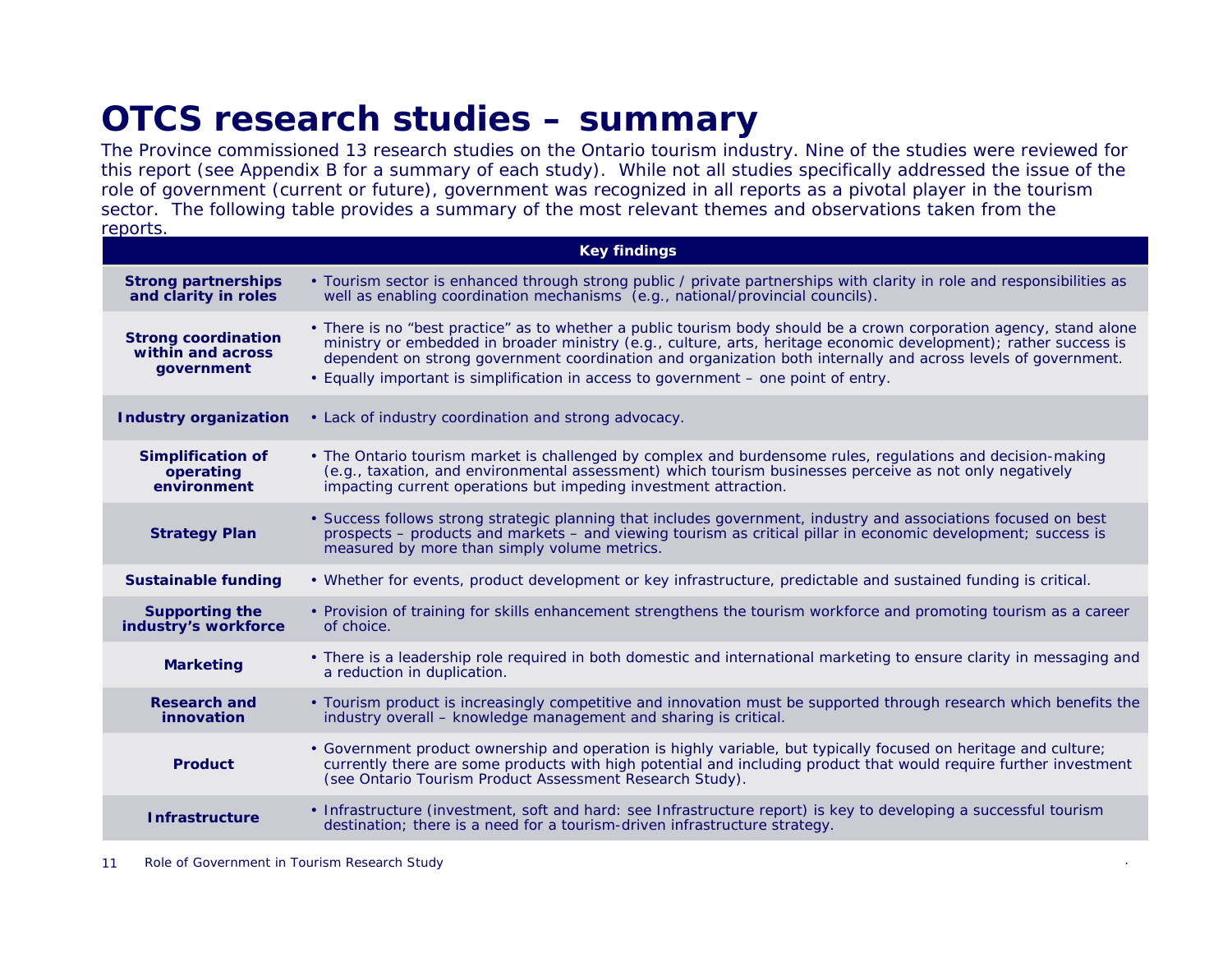#### **Conclusions and opportunities**

The jurisdiction scan, consultations and OTCS report summary findings provided a consistent profile of opportunities and major themes related to the potential role of government that should be addressed as part of the emerging provincial tourism strategy.

**Government leadership –** enhancing the visibility and prioritization of the sector and leadership in developing the provincial tourism strategy.

**Focus and Target on High Potential Product and Attractions** – through the provincial strategy, developing clarity in focus and ensuring the necessary enablers are in place.

**Support, Collaboration, and Partnerships with Industry –** development of mechanisms that assist in strengthening the industry.

**Make it Easier to do Business –** simplifying the operating environment in which the sector operates.

| Theme                                      | Leadership of<br>government                                          | <b>Focus and target on</b><br>high potential<br>product and<br>attraction | Support,<br>collaboration, and<br>partnerships with<br>industry | Making it easier to<br>do business                 |
|--------------------------------------------|----------------------------------------------------------------------|---------------------------------------------------------------------------|-----------------------------------------------------------------|----------------------------------------------------|
|                                            | Visibility of industry as<br>priority - "commitment<br>from the top" | <b>Identification through</b><br>research and market<br>analysis          | Supporting industry<br>capacity                                 | Simplification of the<br>regulatory<br>environment |
| <b>Examples of</b><br><b>Opportunities</b> | Strategy development                                                 | Sustainable funding -<br>innovation, capital,<br>operations               | <b>Building the future</b><br>workforce                         | Investment attraction                              |
|                                            | Inter/intra<br>government<br>coordination                            | Support to public<br>sector "anchor"<br>product                           | Promoting and<br>enabling industry<br>organization              | Access to capital                                  |
|                                            |                                                                      | Infrastructure                                                            |                                                                 |                                                    |
|                                            |                                                                      | Market share growth<br>and marketing                                      |                                                                 |                                                    |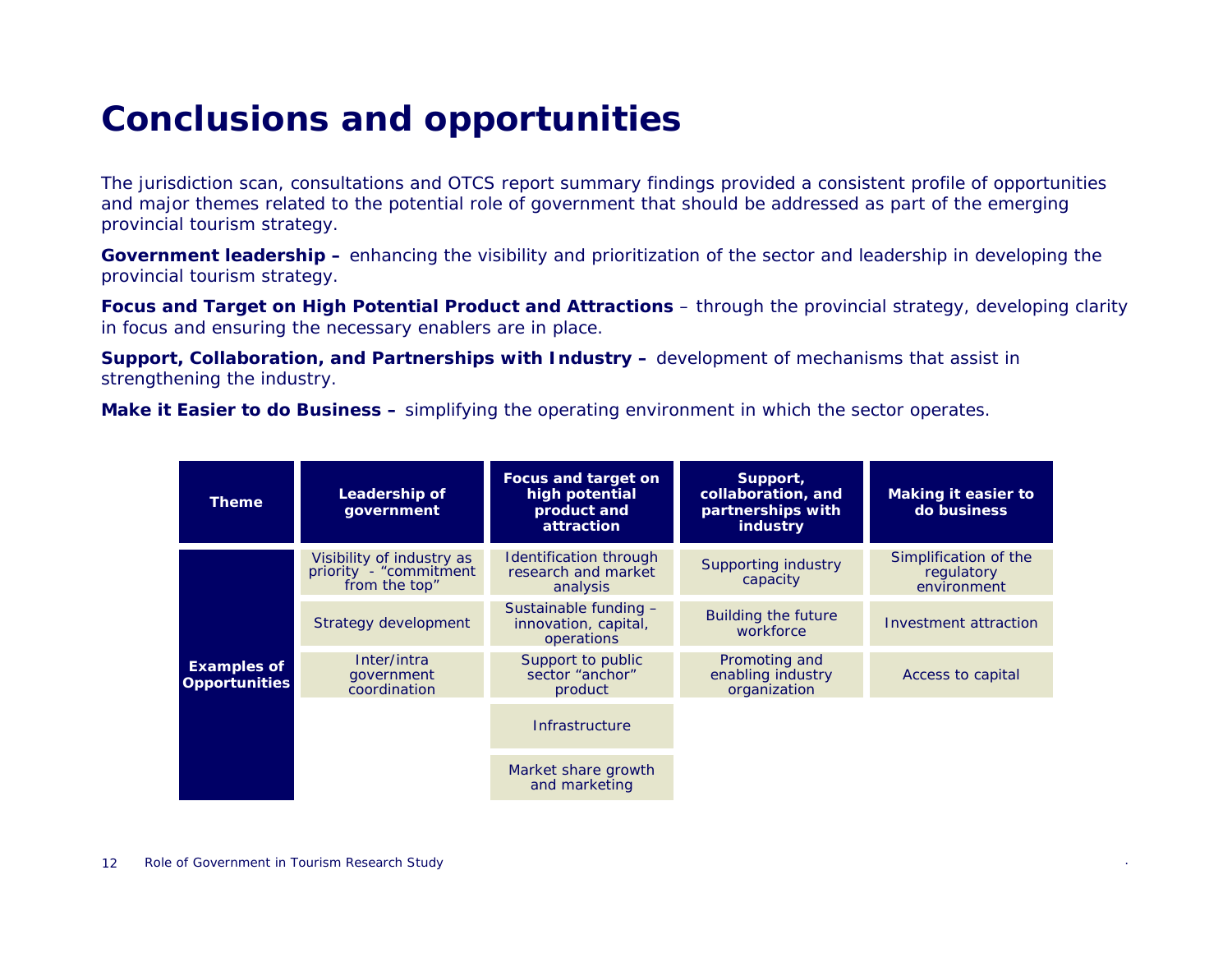#### **Conclusions and implications**

While there is significant work to be undertaken to fully consider and develop all opportunities, summarized below are the most salient implications related to the major themes.

| <b>Theme</b>                                                            | <b>Implication for Government</b>                                                                                                                                                                                                                                                                                                                                                                                                                                                                                                                                                                                                                                          | <b>Implication for Industry</b>                                                                                                                                                                                                                                                     |
|-------------------------------------------------------------------------|----------------------------------------------------------------------------------------------------------------------------------------------------------------------------------------------------------------------------------------------------------------------------------------------------------------------------------------------------------------------------------------------------------------------------------------------------------------------------------------------------------------------------------------------------------------------------------------------------------------------------------------------------------------------------|-------------------------------------------------------------------------------------------------------------------------------------------------------------------------------------------------------------------------------------------------------------------------------------|
| <b>Leadership of</b><br>government                                      | • Demonstrated senior level support for the tourism industry as<br>a priority related to, for example, economic development, job<br>creation, infrastructure development.<br>• Development of a robust strategy which includes a<br>commitment to strong measurement and partnership with<br>industry.<br>• An effort to ensure that within the provincial government and<br>across all levels of government there is coordination and<br>clarity in roles and responsibilities.                                                                                                                                                                                           | • Industry must better organize in order to<br>more effectively partner with government.                                                                                                                                                                                            |
| <b>Focus and target on</b><br>high potential product<br>and attractions | • Continuing research and market analysis to identity current<br>and future offerings (e.g., eco tourism) and to better position<br>Ontario for additional opportunities for growth.<br>• Mechanisms to coordinate and share research across levels of<br>government and between government and industry.<br>• Provision of mechanisms to provide funding and other<br>supports to enable innovation in product development.<br>• Stronger focus on and support for public product that can<br>function as anchor to various regions' tourism offerings.<br>• Ensuring enabling infrastructure is renewed to enable ease of<br>entry to Ontario and travel across Ontario. | • Industry to renew product offerings to ensure<br>that it is able to compete in the increasingly<br>competitive global environment which<br>requires greater partnership across industry<br>and within government to focus on the<br>identification of priorities for development. |
| Support, collaboration<br>and partnerships with<br>industry             | • Will require collaboration across ministries on initiatives<br>related to education and skills training, with a focus on<br>understanding and planning for future workforce needs.                                                                                                                                                                                                                                                                                                                                                                                                                                                                                       | • Industry must better organize in order to<br>more effectively partner with government,<br>including identification of industry-wide<br>priorities and regional needs.                                                                                                             |
| Making it easier to do<br><b>business</b>                               | • Significant effort to identify a complex regulatory environment<br>and assess the balance between supporting and enabling<br>industry growth and public interest.<br>• Implications for legislative and regulatory change.                                                                                                                                                                                                                                                                                                                                                                                                                                               | • Industry must better organize in order to<br>more effectively partner and communicate<br>with government on key or cross-industry<br>impediments.                                                                                                                                 |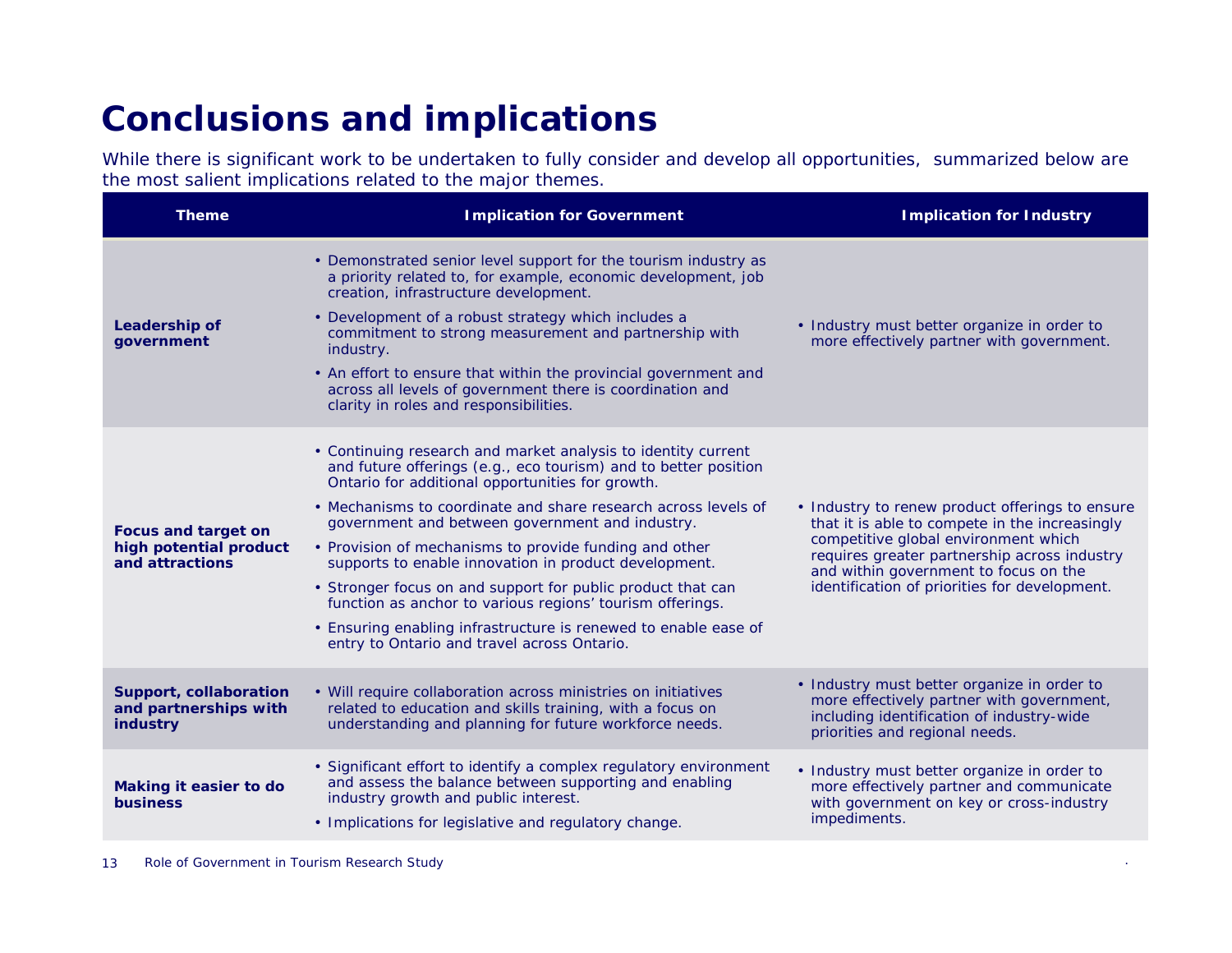#### **Next steps**

While the major themes identified provide a roadmap for the evolution of the Provincial tourism strategy, there is significant work to be done. A foundational role and critical first step identified in this report is for the Ministry of Tourism to provide leadership and strategic vision for tourism in Ontario. This foundation will provide the direction to how each of the other themes should be implemented.

In that context, proposed steps include:

- – Validating the identified themes and opportunities with stakeholders to confirm commitment to taking a leadership role, prioritize themes and confirm direction.
- – Based on an assessment of priorities, develop a detailed implementation plan:
	- Identify short-term, foundational priorities and those initiatives that can be undertaken over the mid to long term.
	- –Identify specific action plans related to the initiatives.
	- –Determine timelines and resource requirements.
	- Develop necessary partnership and governance model for government(s) and industry.

As described in many of the research reports undertaken through the Competitiveness Study, Ontario's tourism sector faces significant challenges compounded by the current global, economic environment. Supporting the industry, both the public and private sectors, is a significant undertaking that demands that both government change to support the industry (e.g., seamless access, coordination across ministries) and that the industry strengthen its internal organization to better leverage the opportunities of partnership with government. In order to capitalize on the opportunities at hand, the speed and urgency of change is critical.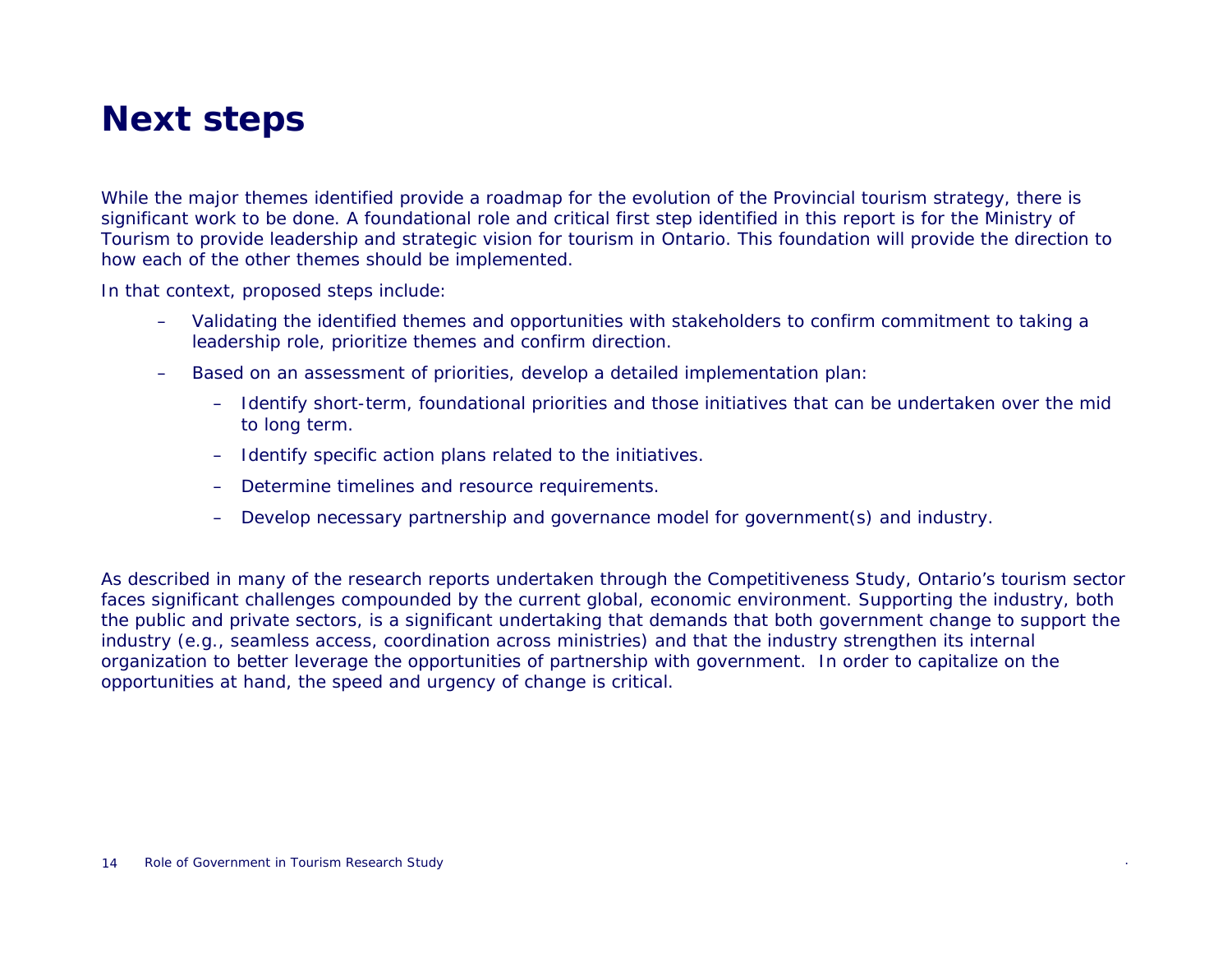#### **List of Appendices**

•**Appendix A: Detailed Jurisdiction Profiles (primary research)**

•**Appendix B: Review of OTCS research reports**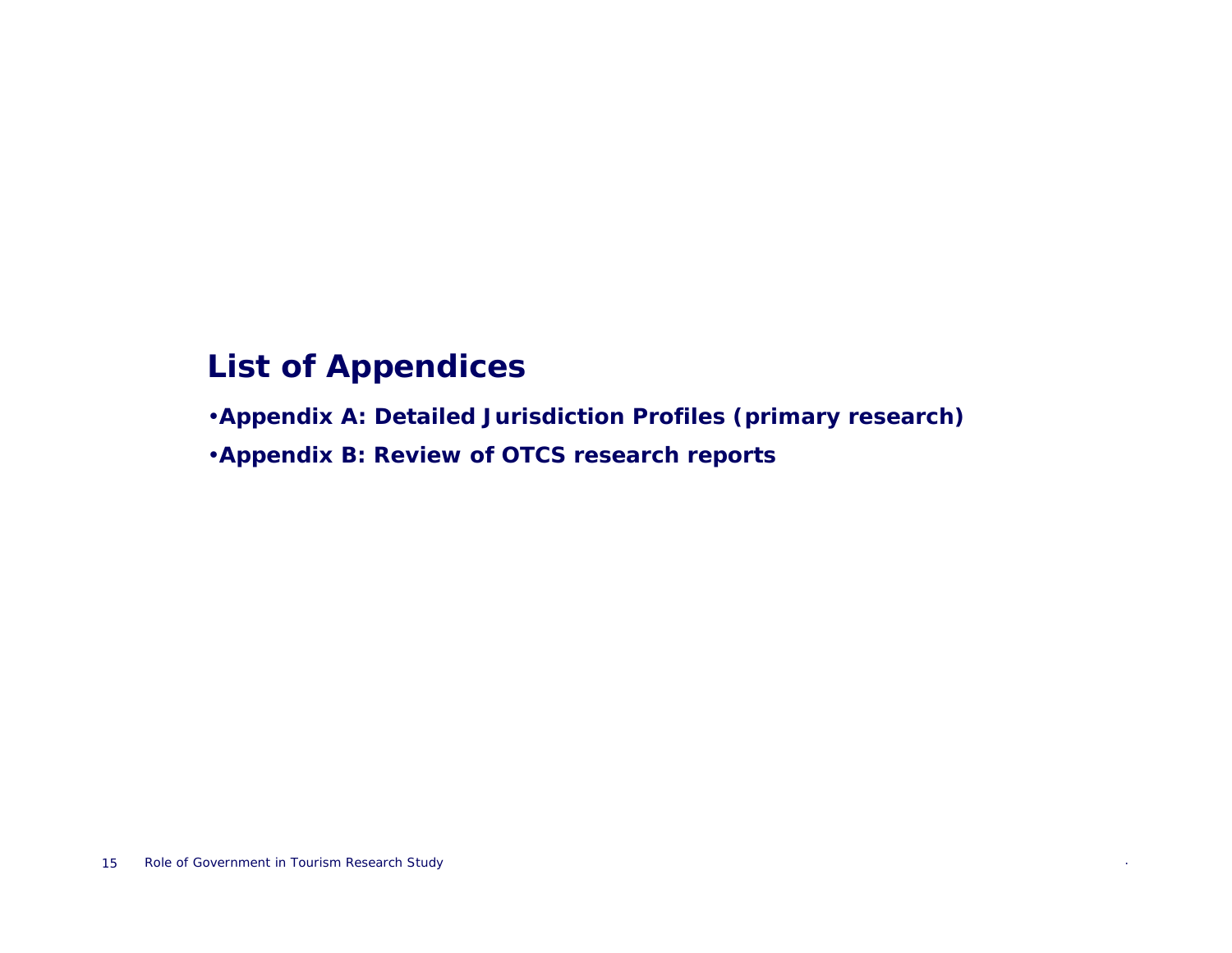#### **Appendix A: Jurisdiction scan overview**

- $\bullet$ **Strategic plan summary**
- $\bullet$  **Summary profile of selected jurisdictions (level/role of government in select activities)**
- **Case profile**
	- **British Columbia**
	- **Ireland**
	- **Illinois**
	- **New Zealand**
	- **Quebec**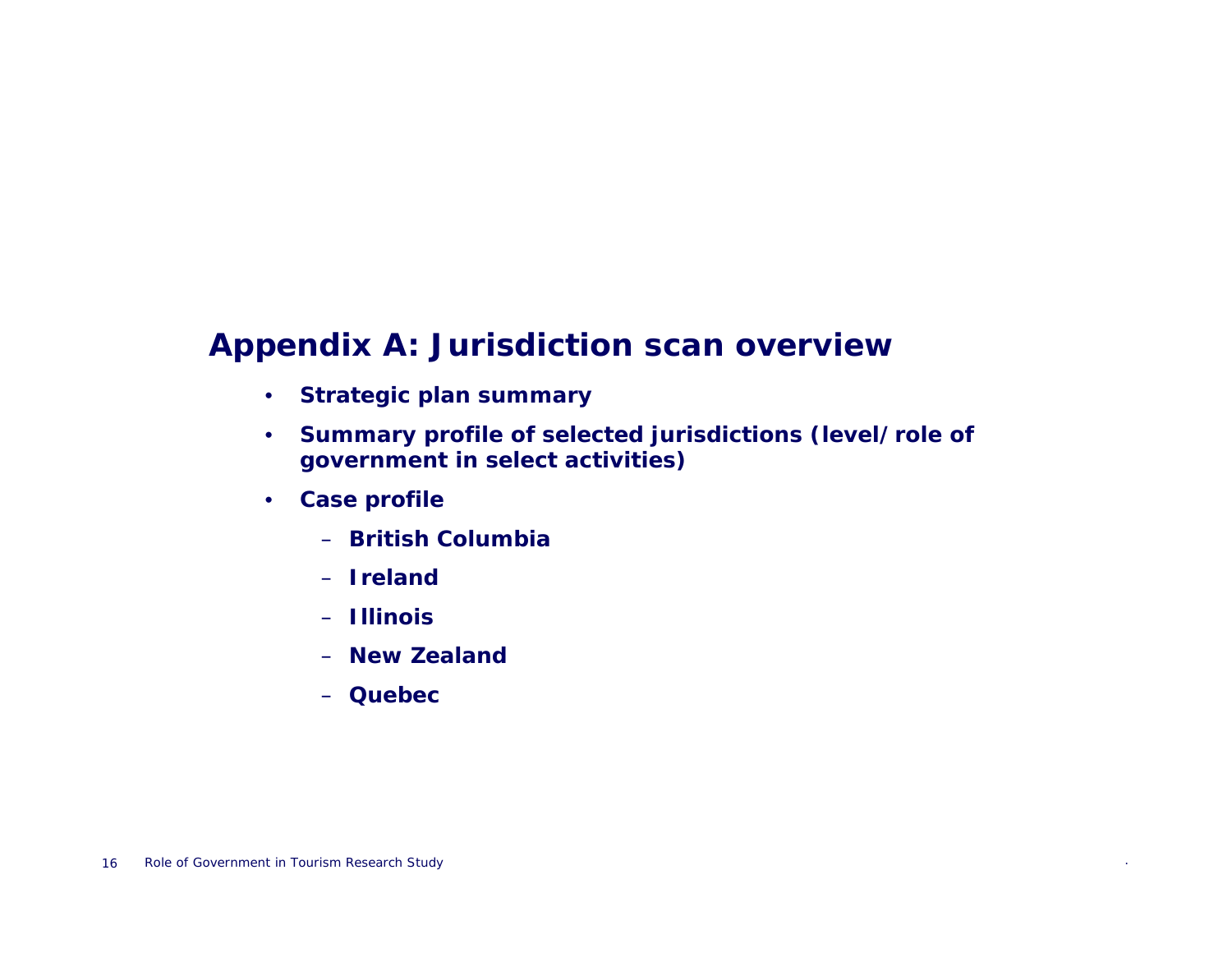#### **Jurisdictional scan - strategic plan overview**

Strategic plans are integral to tourism sector in their ability to unite the industry in pursuit of a common goals in defining the ways in which they will be executed. The strategic plans describe specific objectives, have defined targets and a clear action plan to achieve the results. Developing the strategy is also an opportunity for intergovernmental interaction, and as such, top-level support for a common vision garners the cooperation needed to define and achieve success. Below is an overview of select public sector lead tourism strategies.

|                                                     | <b>BC's Tourism Action Plan</b><br>(2007)                                                                                                                                                                                                                                                                               | New Horizons for Irish<br>Tourism (2003)                                                                                                                                                                                                                                                                            | New Zealand Tourism<br>Strategy 2015 (2007)                                                                                                                                                                                                                                                                        | Quebec's Plan Stratégique<br>2005-2007 (2005)                                                                                                                                                                                                                                                                                                                                                        |
|-----------------------------------------------------|-------------------------------------------------------------------------------------------------------------------------------------------------------------------------------------------------------------------------------------------------------------------------------------------------------------------------|---------------------------------------------------------------------------------------------------------------------------------------------------------------------------------------------------------------------------------------------------------------------------------------------------------------------|--------------------------------------------------------------------------------------------------------------------------------------------------------------------------------------------------------------------------------------------------------------------------------------------------------------------|------------------------------------------------------------------------------------------------------------------------------------------------------------------------------------------------------------------------------------------------------------------------------------------------------------------------------------------------------------------------------------------------------|
| <b>Vision</b>                                       | To enable British Columbia's<br>tourism industry to grow<br>from "good" to "great" and<br>double total annual tourism<br>revenues to \$18 billion by<br>2015.                                                                                                                                                           | For Ireland to be a<br>destination of choice for<br>discerning international and<br>domestic tourists.                                                                                                                                                                                                              | For tourism to be valued as<br>the leading contributor to a<br>sustainable New Zealand<br>economy by 2015.                                                                                                                                                                                                         | For tourism to become a<br>source of economic, social,<br>and cultural wealth for all the<br>regions of Quebec, while<br>respecting the principles of<br>sustainable development.                                                                                                                                                                                                                    |
| Focus areas for<br>success /<br>desired<br>outcomes | Built on made-in-BC<br>strategies and aimed at<br>increasing demand for and<br>supply of provincial tourism<br>and outdoor recreation<br>products and experiences.<br>Key strategic areas of action:<br>•Marketing and promotion<br>•Development and<br>investment<br>• Access and Infrastructure<br>•Tourism Workforce | • Business Environment<br>• Competitiveness & Value<br>for Money<br>• Access Transport<br>• Information and<br>Communication<br>Technologies<br>• Product Development &<br>Innovation<br>• Marketing & Promotion<br>• The People in Tourism<br>• The Government Sector<br>• Information, Intelligence &<br>Research | • New Zealand delivers a<br>world class visitor<br>experience.<br>• Tourism is prosperous and<br>attracts ongoing<br>investment.<br>• Tourism takes a leading<br>role in protecting and<br>enhancing New Zealand's<br>Environment.<br>• The tourism sector and<br>communities work together<br>for mutual benefit. | • Coordinate government and<br>private sector stakeholders.<br>• Marketing of Quebec and<br>tourism experiences (target<br>of foreign markets).<br>• Promote 'sustainable<br>development' in tourism<br>industry.<br>• Create and support product<br>development.<br>• Offer and group tourism<br>experience / service,<br>information and<br>reservation.<br>• Implement a human<br>resources plan. |
| Common                                              |                                                                                                                                                                                                                                                                                                                         |                                                                                                                                                                                                                                                                                                                     | Vision, key strategy areas, action items, success measures / targets, stakeholders affected / involved and specific roles and                                                                                                                                                                                      |                                                                                                                                                                                                                                                                                                                                                                                                      |

attributesresponsibilities.

17Role of Government in Tourism Research Study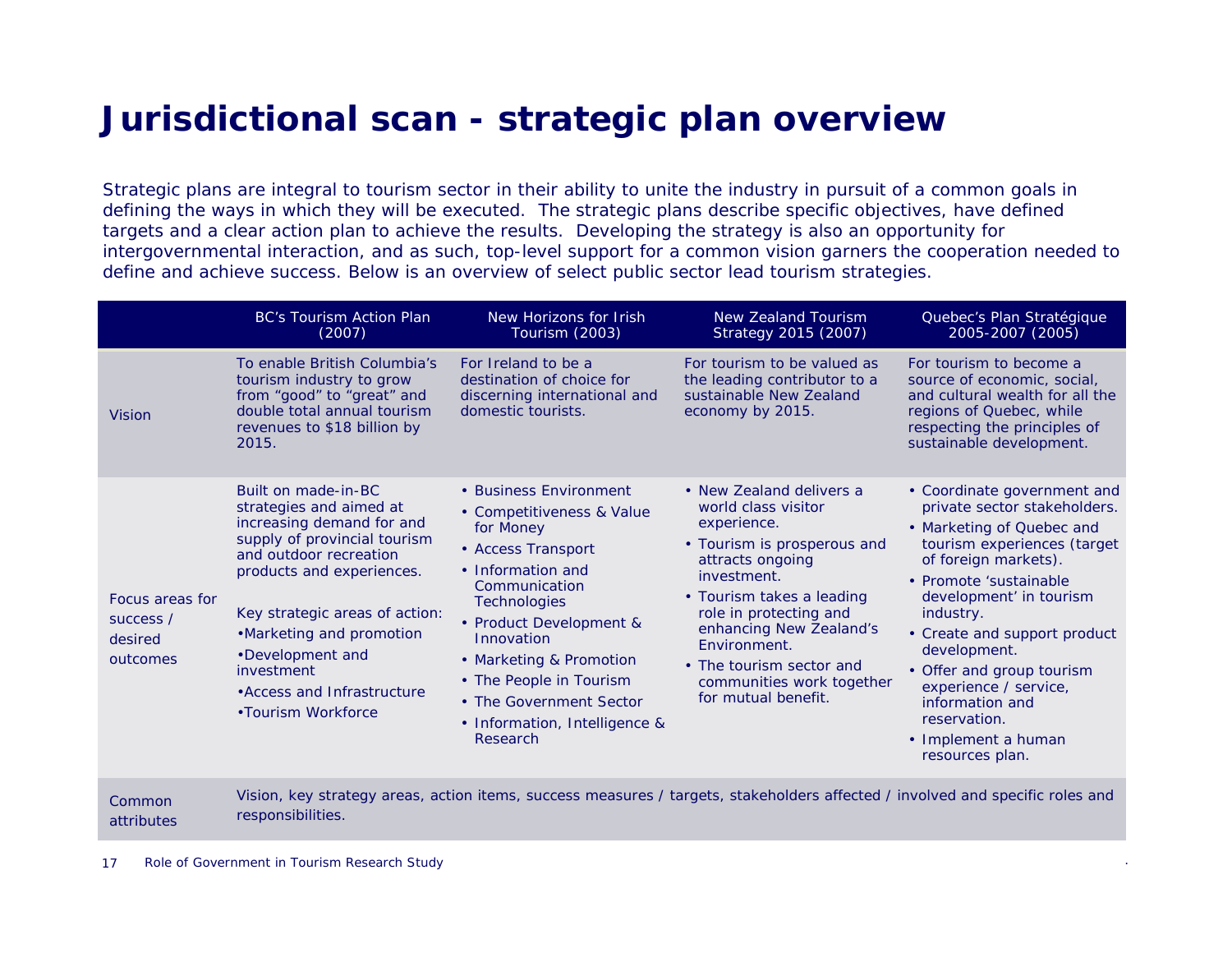#### **Jurisdictional scan overview**

The table covering the next three slides summarizes at a high level the findings for each jurisdiction along the key tourism activities identified in the analytical framework



**SOURCE:** Primary research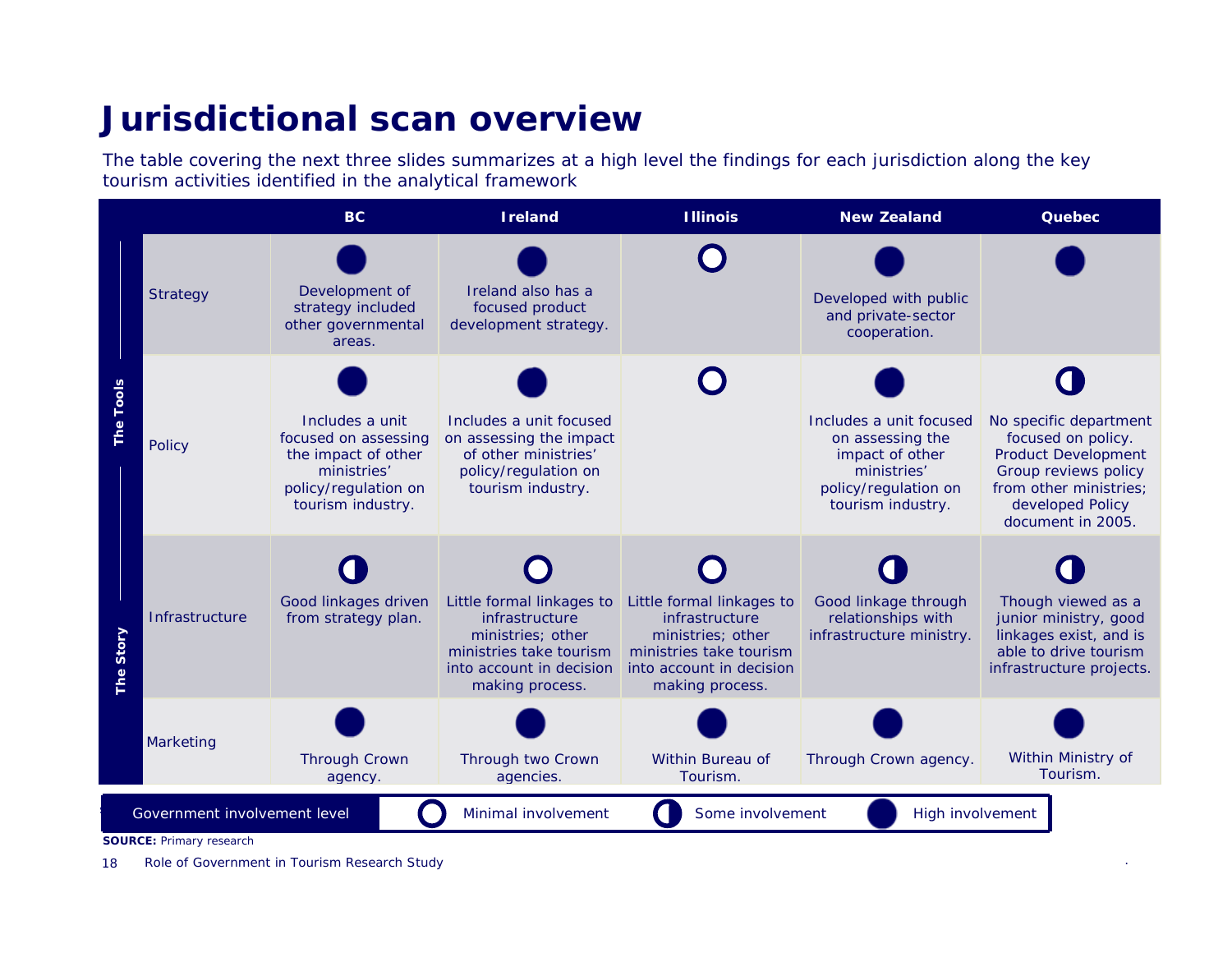#### **Jurisdictional scan overview**



**SOURCE:** Primary research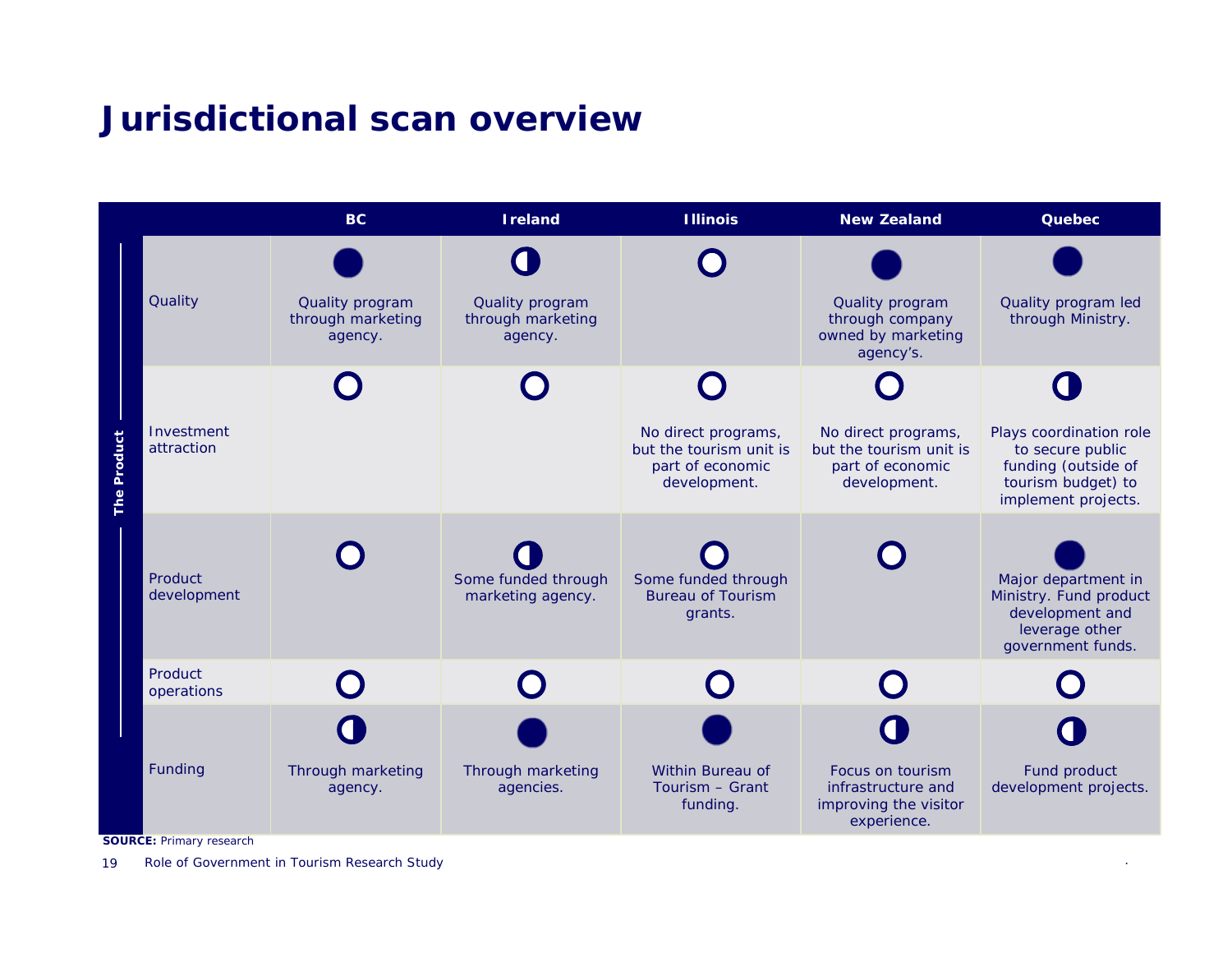#### **Jurisdictional scan overview**



**SOURCE:** Primary research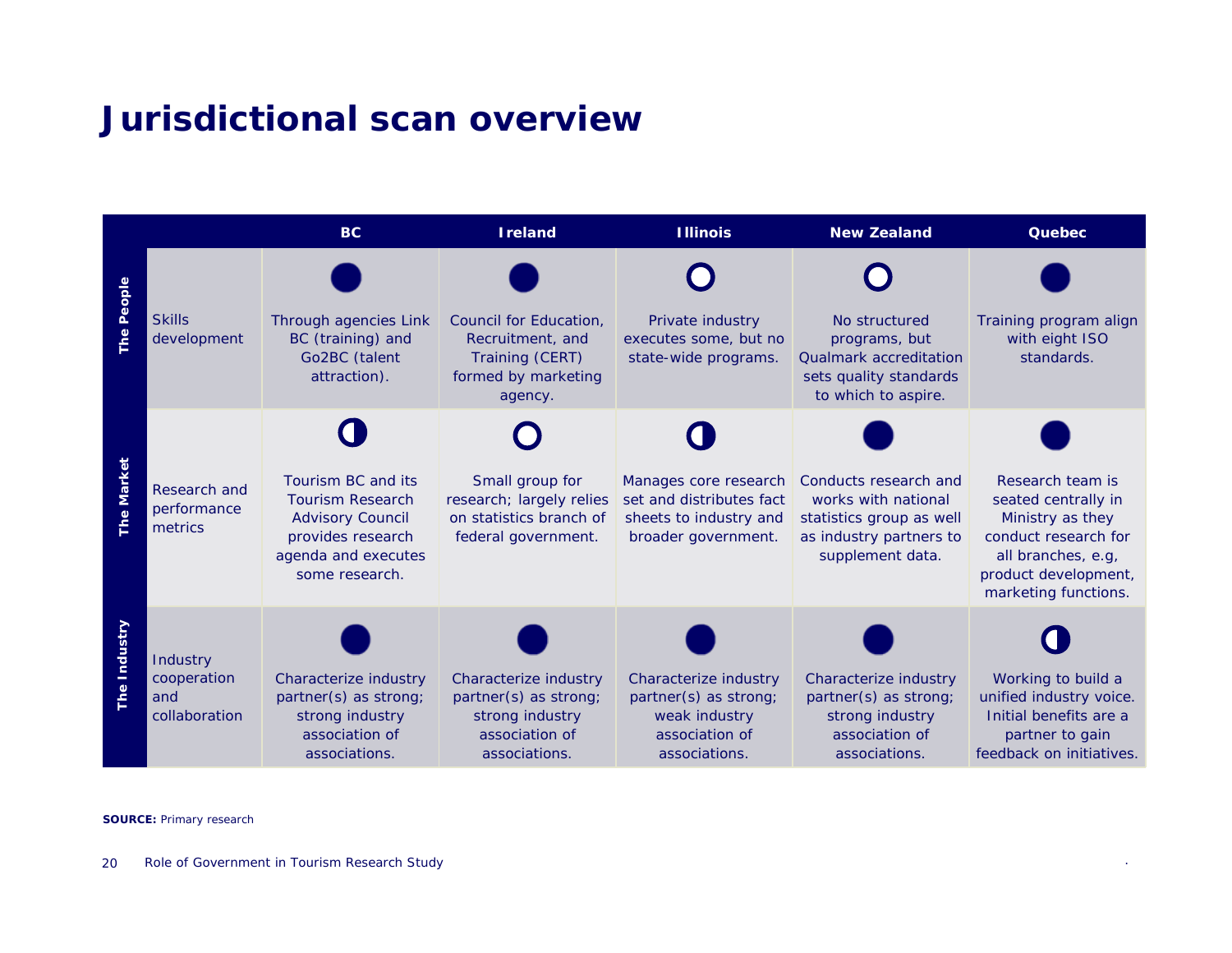### **Jurisdiction scan - British Columbia**

| Category                                                                                                                       | <b>Execution</b>                                                                                                                                                                                                                                                                                                                                                                                                                             |
|--------------------------------------------------------------------------------------------------------------------------------|----------------------------------------------------------------------------------------------------------------------------------------------------------------------------------------------------------------------------------------------------------------------------------------------------------------------------------------------------------------------------------------------------------------------------------------------|
| <b>Strategy</b>                                                                                                                | • Developed Tourism Action Plan in in conjunction with other key ministries: Transportation,<br>Intergovernmental Relations, Small Business, Revenue.                                                                                                                                                                                                                                                                                        |
| Funding and<br>investment                                                                                                      | • The Department of Tourism, Culture, and the Arts (DTCA) has a relatively small funding budget of<br>less than \$1M and for example, festivals and events do not receive provincial funding. This refers to<br>funding from the Ministry of Tourism, Culture and the Arts and does not speak to potential funding<br>managed by the Marketing agency from the destination marketing fees (DMFs).                                            |
| Marketing                                                                                                                      | • Marketing is executed by a Crown corporation, Tourism BC. All marketing of BC is done through<br>Tourism BC. Led by a 15-member Board with full management, financial and legal authority, Tourism<br>BC is funded through a percentage of provincial hotel room tax and an annual grant.                                                                                                                                                  |
| Infrastructure                                                                                                                 | • Access and infrastructure is a key pillar in the Tourism Action Plan, which ties together tourism with<br>other ministries (e.g., infrastructure). As a result, there are good linkages with Ministry of Transport<br>and Infrastructure.                                                                                                                                                                                                  |
| Government<br>integration<br>·Legislation<br>• Policy<br>·Impact assessment<br>.Regulation / quality                           | • Impact assessment of policy coming from other ministries a very important part of the Department's<br>work.<br>• A quality accreditation program is run through Tourism BC.                                                                                                                                                                                                                                                                |
| Product<br>•Ownership<br>•Development<br>•Operations                                                                           | • The government provides Crown land for tourism uses, but does not own or operate products, nor<br>fund product development, which mainly happens by private industry with indirect government<br>support.                                                                                                                                                                                                                                  |
| Sector support /<br>capacity building<br>• Training<br>•Integration / industry<br>coordination<br>•Funding<br>$\cdot$ Research | • Skills development is executed through agencies: Link BC (training) and Go2 BC (talent attraction).<br>. BC has a strong industry association of associations, the Council of Tourism Associations (COTA).<br>• DTCA does some research but does not fund it directly. Tourism BC conducts research and distributes<br>it on its website, while the BC Tourism Research Advisory Council (TRAC) determines the overall<br>research agenda. |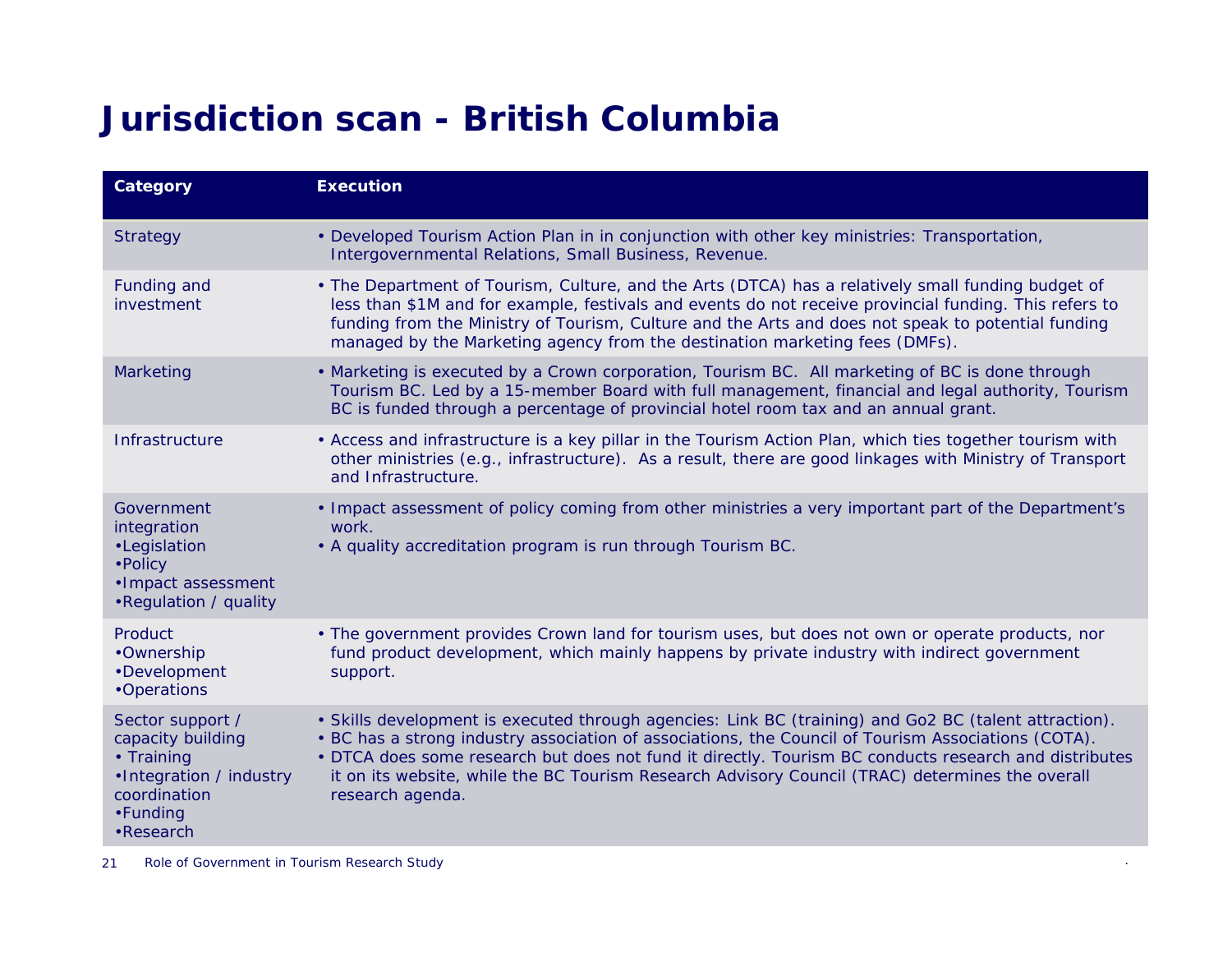#### **Jurisdiction scan - British Columbia (continued)**

#### **Structure**

- Department of Tourism, Culture, and Arts. Two main groups:
	- Tourism
	- Sports and Arts
- Five branches in Tourism:
	- Tourism Development Branch (Supply-side focus: Policy branch, research, intergovernmental relationship issues, initiative oriented, border Issues) (20 people)
	- Resort Development Branch (20 people)
	- Recreation sites & trails (25 people)
	- Heritage Branch (15 people)
	- Archaeology Branch (20 people)
- Recent organizational changes in 2005 brought heritage and archaeology into tourism.
- • Prior to the Tourism Action Plan released in 2007 (and earlier changes made in 2005), the Department of Tourism, Culture, and Arts did not have the current degree of top-level support within the government.
	- Since the change and the increased top-level support, the province has noticed a considerable improvement in its ability to work with other ministries (specifically those implicated in the Action Plan, including Transportation, Intergovernmental Relations, Small Business and Revenue).

#### Tourism Action Plan

- Role of government:
	- Supplying, and creating demand for, a myriad of tourism products and experiences;
	- Promoting and marketing the province of British Columbia as a premiere destination, showcasing and leveraging the 2010 Games and B.C.'s attractive physical environment;
	- Providing access to Crown land for tourism and recreation development;
	- –Ensuring tourism and outdoor recreation infrastructure is in place (roads, ports, parks, airports, etc.);
	- Working with the federal government on common goals (Approved Destination Status from China, air policies, etc.); and
	- Developing public policy that encourages private sector investment in tourist activities and attractions.
- • Government will ensure that appropriate regulatory and economic climates are in place, as well as provide planning, coordination and infrastructure investments, to help the tourism industry meet that goal.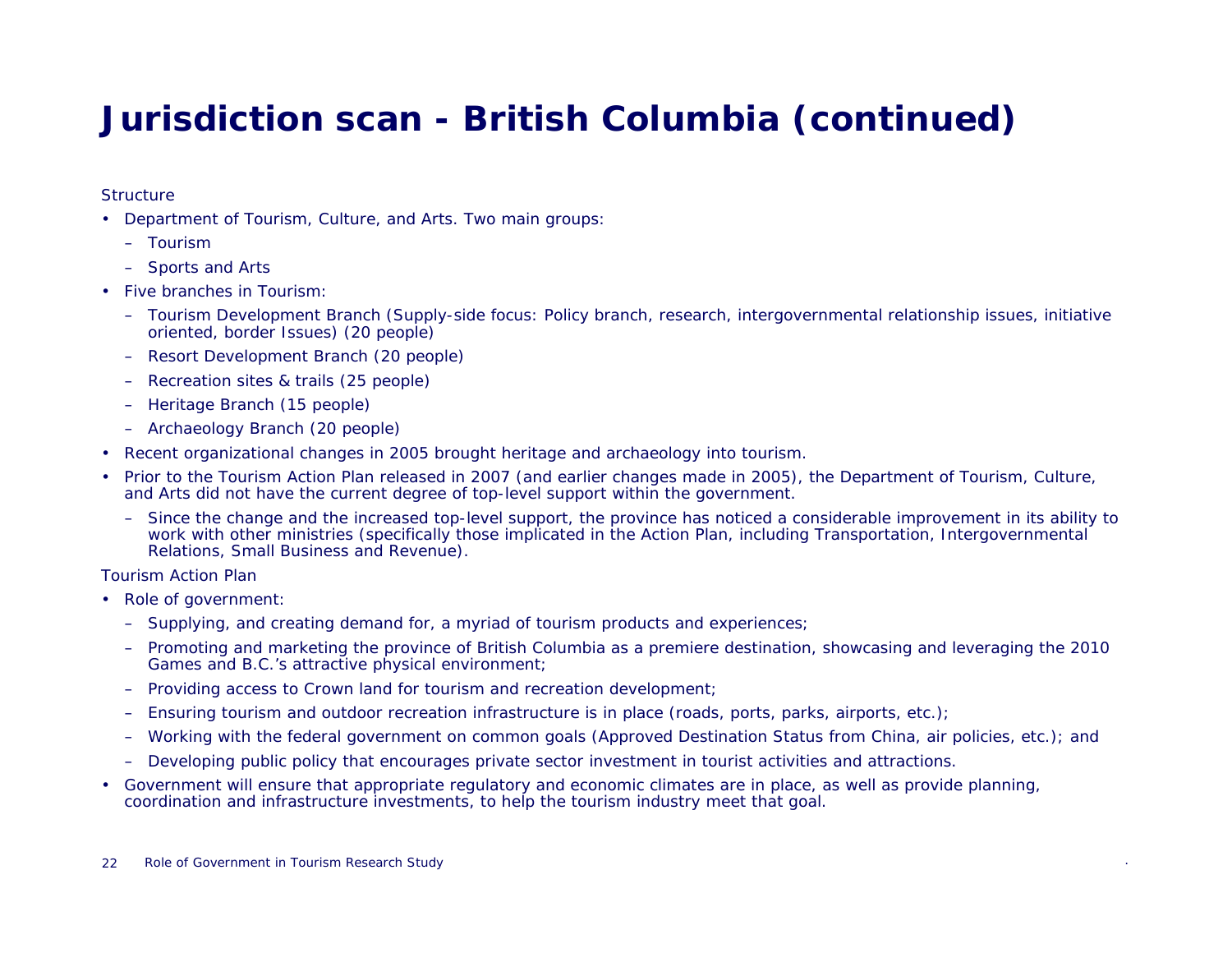#### **Jurisdiction scan - Ireland**

| Category                                                                                                               | <b>Execution</b>                                                                                                                                                                                                                                                                                                                                                                                                                                                                                                                                                                                                                                                                                                                                                                                                                                                                                  |
|------------------------------------------------------------------------------------------------------------------------|---------------------------------------------------------------------------------------------------------------------------------------------------------------------------------------------------------------------------------------------------------------------------------------------------------------------------------------------------------------------------------------------------------------------------------------------------------------------------------------------------------------------------------------------------------------------------------------------------------------------------------------------------------------------------------------------------------------------------------------------------------------------------------------------------------------------------------------------------------------------------------------------------|
| <b>Strategy</b>                                                                                                        | • New Horizons for Irish Tourism sets out a unified tourism strategy to 2012, which involves many<br>ministries (with tourism-specific performance metrics) and has had top-down support from the Prime<br>Minister.                                                                                                                                                                                                                                                                                                                                                                                                                                                                                                                                                                                                                                                                              |
| Funding and<br>investment                                                                                              | • High government involvement. Funding for regional tourism organizations through Failte Ireland (a<br>wholly owned arms length agency of the Department of Arts, Sports, and Tourism (DAST).                                                                                                                                                                                                                                                                                                                                                                                                                                                                                                                                                                                                                                                                                                     |
| Marketing                                                                                                              | • High government involvement through its two agencies: Failte Ireland (over 100 employees), which<br>handles overseas marketing, and Tourism Ireland (approximately 150 employees) which oversees<br>domestic marketing. The Office of Public Works handles marketing at a local level.                                                                                                                                                                                                                                                                                                                                                                                                                                                                                                                                                                                                          |
| Infrastructure                                                                                                         | • Infrastructure is handled by the Departments of Transport and Environment, but tourism is strongly<br>incorporated into these Ministries via the New Horizons strategy and general Prime Minister<br>prioritization. Informal but regular communication occurs between Ministries through the Prime<br>Minister mandate, and infrastructure management as it pertains to tourism is perceived to be<br>effective.                                                                                                                                                                                                                                                                                                                                                                                                                                                                               |
| Government<br>integration<br>•Legislation<br>• Policy<br>·Impact assessment<br>.Regulation / quality                   | • The tourism division of Ireland's DAST sets policy and Failte Ireland implements it.<br>• DAST's Impact Assessment Unit monitors policy decisions made by other Ministries and evaluates<br>their impact on tourism.                                                                                                                                                                                                                                                                                                                                                                                                                                                                                                                                                                                                                                                                            |
| Product<br>•Ownership<br>•Development<br>•Operations                                                                   | • Product development is often funded by commercial sponsorship (e.g., festivals and events);<br>however, there are some grants available from Failte Ireland and Tourism Ireland. The Department<br>of Agriculture is involved in developing agritourism products.<br>• DAST does not operate products; however, the arts and culture unit owns some cultural institutions.                                                                                                                                                                                                                                                                                                                                                                                                                                                                                                                      |
| Sector support /<br>capacity building<br>•Training<br>•Integration / industry<br>coordination<br>•Funding<br>•Research | • Council for Education, Recruitment, and Training (CERT) formed by Failte Ireland for training, which<br>advises the board of labour needs and organizes education and training in line with government<br>policy. FAS is the national training agency and offers courses relevant to tourism. A branch of<br>Tourism Ireland offers sector-specific training.<br>. Although the main government manages tourism metrics in its statistics branch, there are small<br>research units within Failte Ireland and Tourism Ireland.<br>• DAST has informal yet regular communication and cooperation with industry. The new tourism<br>strategy monitoring group involves industry, as do Failte and Tourism Ireland' boards. Failte Ireland<br>is the primary conduit that hears industry concerns, particularly through the Irish Tourist Industry<br>Confederation (association of associations). |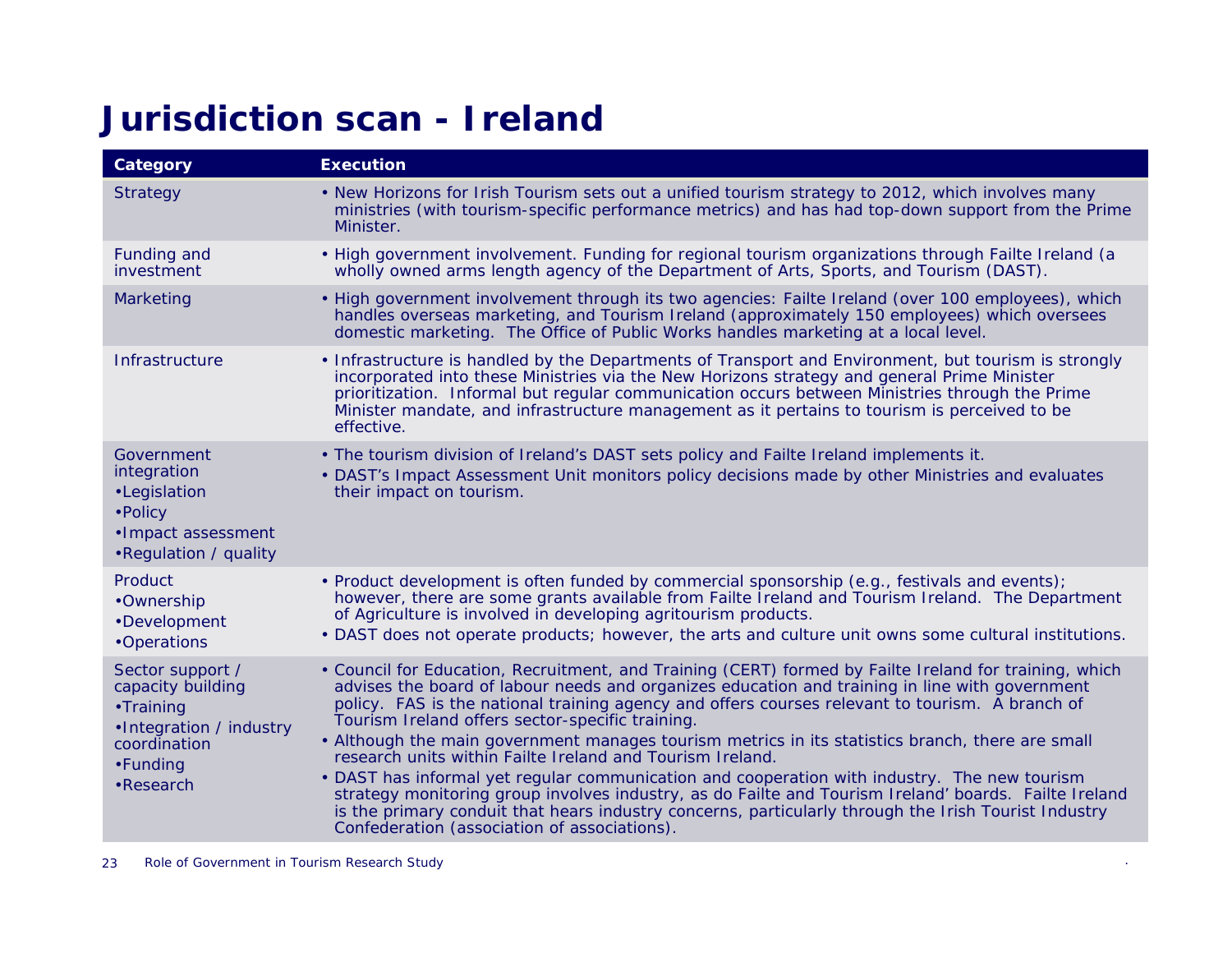#### **Jurisdiction scan - Ireland (continued)**

The Department of Arts, Sports, and Tourism (DAST)

- DAST new in 2002
	- Previously existed within other government departments, but moved for political reasons.
- Relatively small compared to other government departments
	- Approximately 100 staff, 13 of which are responsible for tourism.
- DAST has mainly informal interactions with other Ministries
	- Approx. 15 Ministries in total, which attend weekly Cabinet meetings.
	- If any Ministry changes are proposed, they are circulated amongst Cabinet to refute if necessary, which creates awareness.
		- The Impact Assessment Unit within DAST handles these memoranda for government.
	- Tourism is represented by Failte Ireland and Tourism Ireland in interdepartmental committees such as those formed by the Department of the Environment.
- Tourism's budget is €169M (out of €730M for DAST overall)
	- Product development : €16M
	- Failte Ireland receives €82M (which goes towards training, development, festival support, domestic marketing)
		- Failte Ireland generates a small amount of revenues from industry and some marketing campaigns (e.g., promoting a specific region of Ireland).
		- €50M is devoted to overseas marketing.

Failte Ireland and Tourism Ireland

- Most of the hands-on tourism work is done by Failte Ireland, which has national tourism product responsibility and more than 100 employees, and Tourism Ireland, which oversees domestic marketing and has about 150 employees.
	- These are government-funded, but with independent staffing structures and management.
	- There is government interaction during business planning and other activities, but day-to-day operations are largely independent.
- The Good Friday agreement (2001) called for more cooperation in tourism among Northern Ireland and the Republic of Ireland, so Failte Ireland and Tourism Ireland unite the country with a focus on the greater good for tourism.

Strategy and Planning

- Overall framework is laid out in the New Horizons for Irish Tourism policy document (2003), with specific action points to maximize benefits from tourism.
	- Committee of representatives from DAST and private sector selected to monitor implementation of its measures.
	- A new group will examine the document for progress and potential updates in 2009.
- 24Role of Government in Tourism Research Study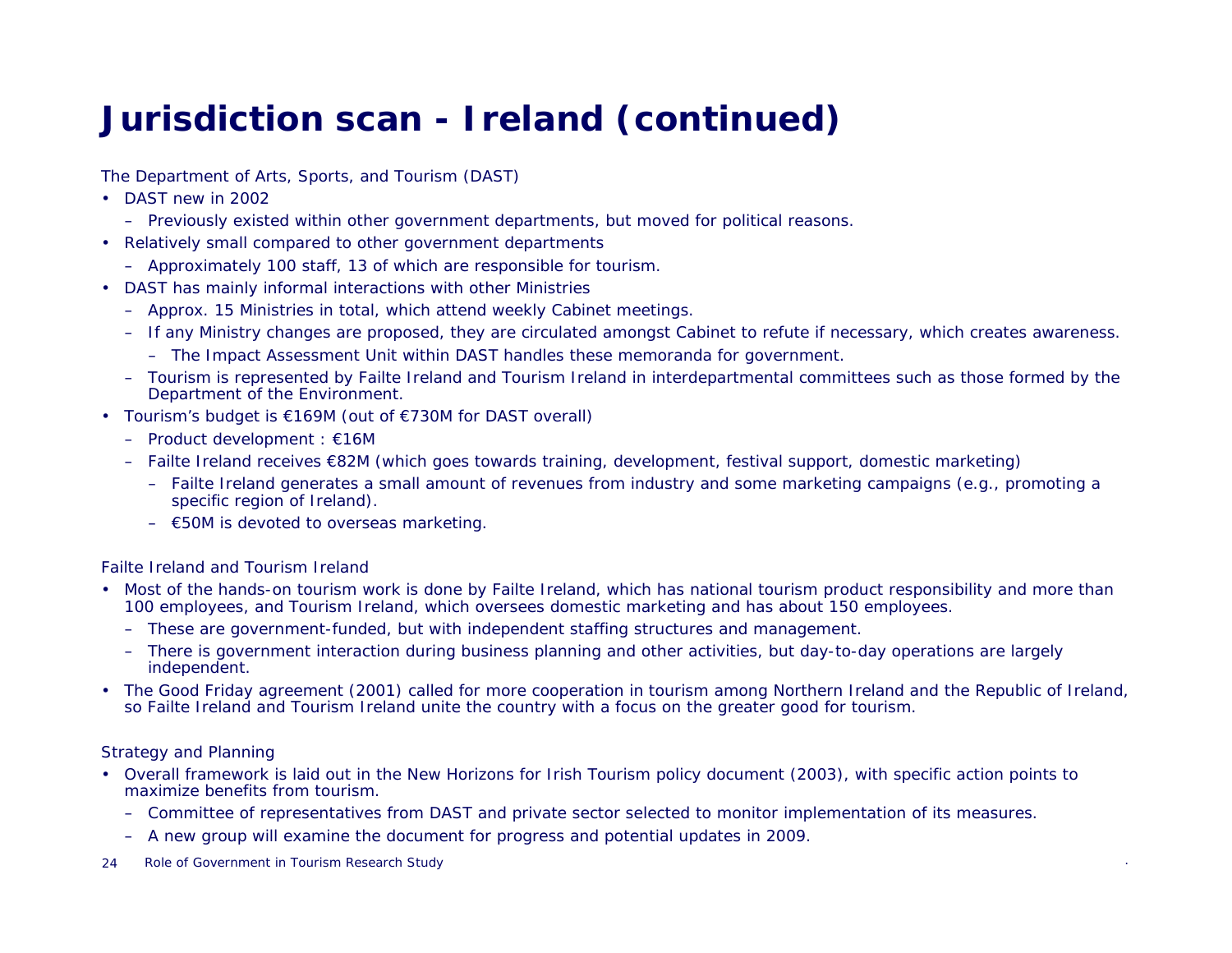### **Jurisdiction scan - Illinois**

| Category                                                                                                               | <b>Execution</b>                                                                                                                                                                                                                                                                                                                                                                                                                                                                                                                                                                                                                                                                                                                                            |
|------------------------------------------------------------------------------------------------------------------------|-------------------------------------------------------------------------------------------------------------------------------------------------------------------------------------------------------------------------------------------------------------------------------------------------------------------------------------------------------------------------------------------------------------------------------------------------------------------------------------------------------------------------------------------------------------------------------------------------------------------------------------------------------------------------------------------------------------------------------------------------------------|
| Strategy                                                                                                               | • There is no central tourism strategy.                                                                                                                                                                                                                                                                                                                                                                                                                                                                                                                                                                                                                                                                                                                     |
| Funding and<br>investment                                                                                              | . Distributing grant funds is a significant portion of activity completed by the Bureau of Tourism (BoT).<br>• The Department of Commerce and Economic Opportunity (DCOE) does some investment attraction.                                                                                                                                                                                                                                                                                                                                                                                                                                                                                                                                                  |
| Marketing                                                                                                              | • BoT handles state marketing, funds Convention and Visitors' Bureaus (CVBs) and regional tourism<br>organizations (RTOs), and has marketing co-op funding programs that reimburse up to 50% of<br>expenditures. A lack of a national tourism organization disadvantages Illinois, especially in overseas<br>attraction.                                                                                                                                                                                                                                                                                                                                                                                                                                    |
| Infrastructure                                                                                                         | • Tourism agenda is integrated into infrastructure and municipal initiatives (e.g., Chicago), so the<br>lobbying of transportation on infrastructure projects is not seen as necessary.                                                                                                                                                                                                                                                                                                                                                                                                                                                                                                                                                                     |
| Government<br>integration<br>•Legislation<br>• Policy<br>·Impact assessment<br>.Regulation / quality                   | • Tourism is well-respected by other government departments and thus taken into consideration in<br>legislative issues. The BoT focuses on 'marketing' the importance of tourism across government<br>bureaus and with state leadership (especially when there is a change in administration).                                                                                                                                                                                                                                                                                                                                                                                                                                                              |
| Product<br>•Ownership<br>•Development<br>•Operations                                                                   | • Product operation and development is grant-funded. BoT funds operations (e.g., convention centre<br>or travel information centres) but does not manage or operate them – they are managed and staffed<br>by private companies.<br>• The Department of Natural Resources manages state parks, and the Department of Agriculture has a<br>role in funding agritourism product development.                                                                                                                                                                                                                                                                                                                                                                  |
| Sector support /<br>capacity building<br>•Training<br>•Integration / industry<br>coordination<br>•Funding<br>•Research | • A public-private partnership exists with and 'Association of Associations' but is not effective / does not<br>play a big role in interacting and working with the government. Separate industry groups (e.g., hotel<br>association), however, are effective industry partners and lobbyist (e.g., they successfully lobbied the<br>Governor's administration after they initially cut in half BoT's budget.<br>• BoT does bare basics of research internally, then manage contractors accordingly. BoT compiles a<br>fact / tip sheet to other Departments and the industry (private sector) to spread tourism information.<br>• Although there are no state-wide hospitality programs, CVBs execute training programs, as do some<br>community colleges. |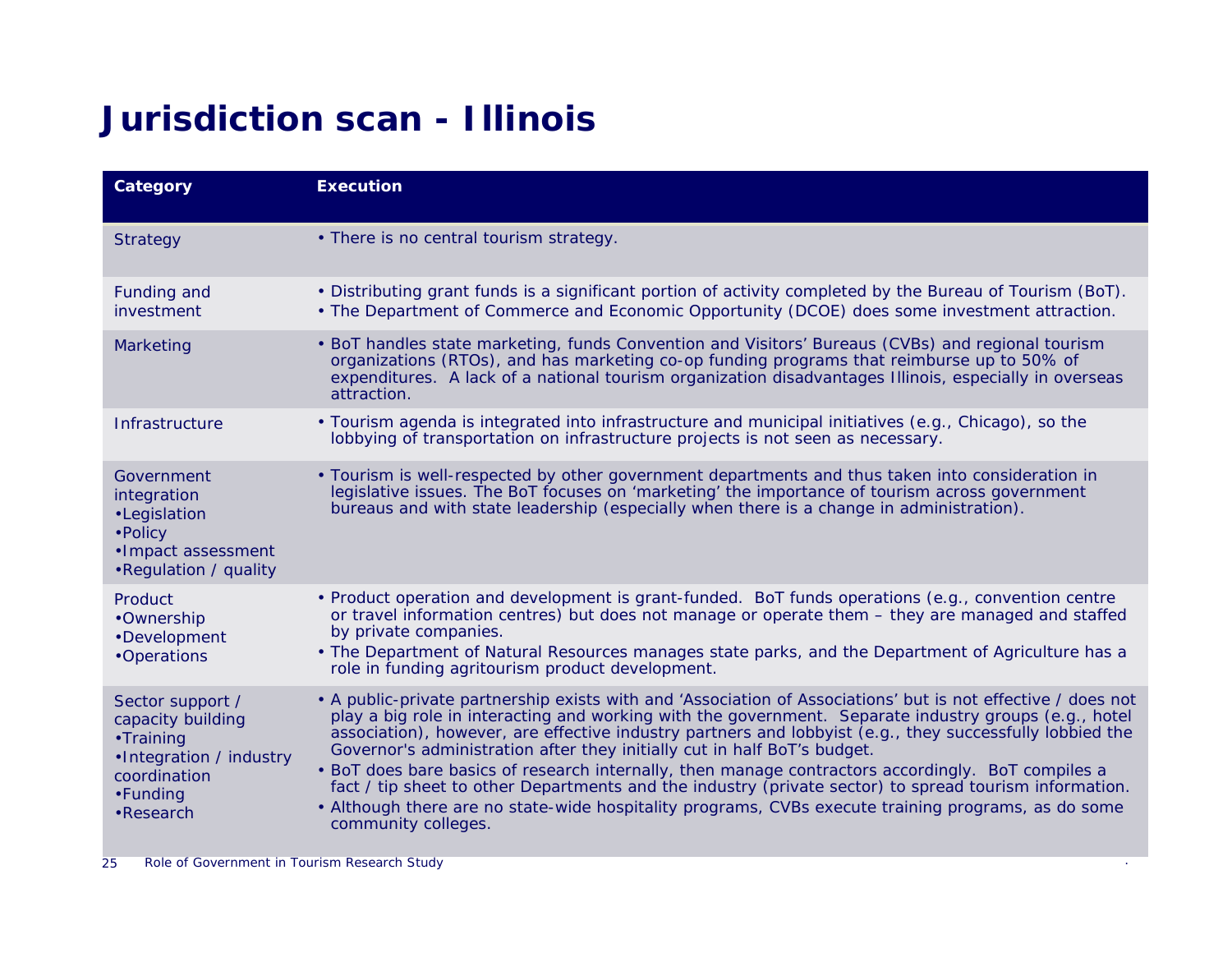### **Jurisdiction scan - Illinois (continued)**

#### Overall structure

- Within Dept. of Commerce and Economic Opportunity (Cabinet-level department)
	- This structure has been in place since 1979.
- BoT has both marketing and grant-funding programs (product operations/development)
	- \$15M budget and feel they are very understaffed difficult to undertake strategic planning, etc.
	- –e.g., committees to plan strategy, etc. would be funded by BoT and accomplished through industry partnerships.
	- Staff of 11 in Springfield office, which are responsible for administering grant programs.
	- –Chicago office has seven staff, manages marketing for the state.

Other government areas involved in tourism

- Illinois historic preservation agency.
- •Department of Natural Resources (manages state parks).
- • Department of Transportation builds / maintains tourism info centres (although BoT staffs them via contract through partnership with DoT – they are not State employees).
- Arts Council programs.
- •Department of Agriculture for agritourism product offerings.
- Little effort in pursuit of joint education programs (one isolated program with grant to establish tourism/hospitality curriculum in community college).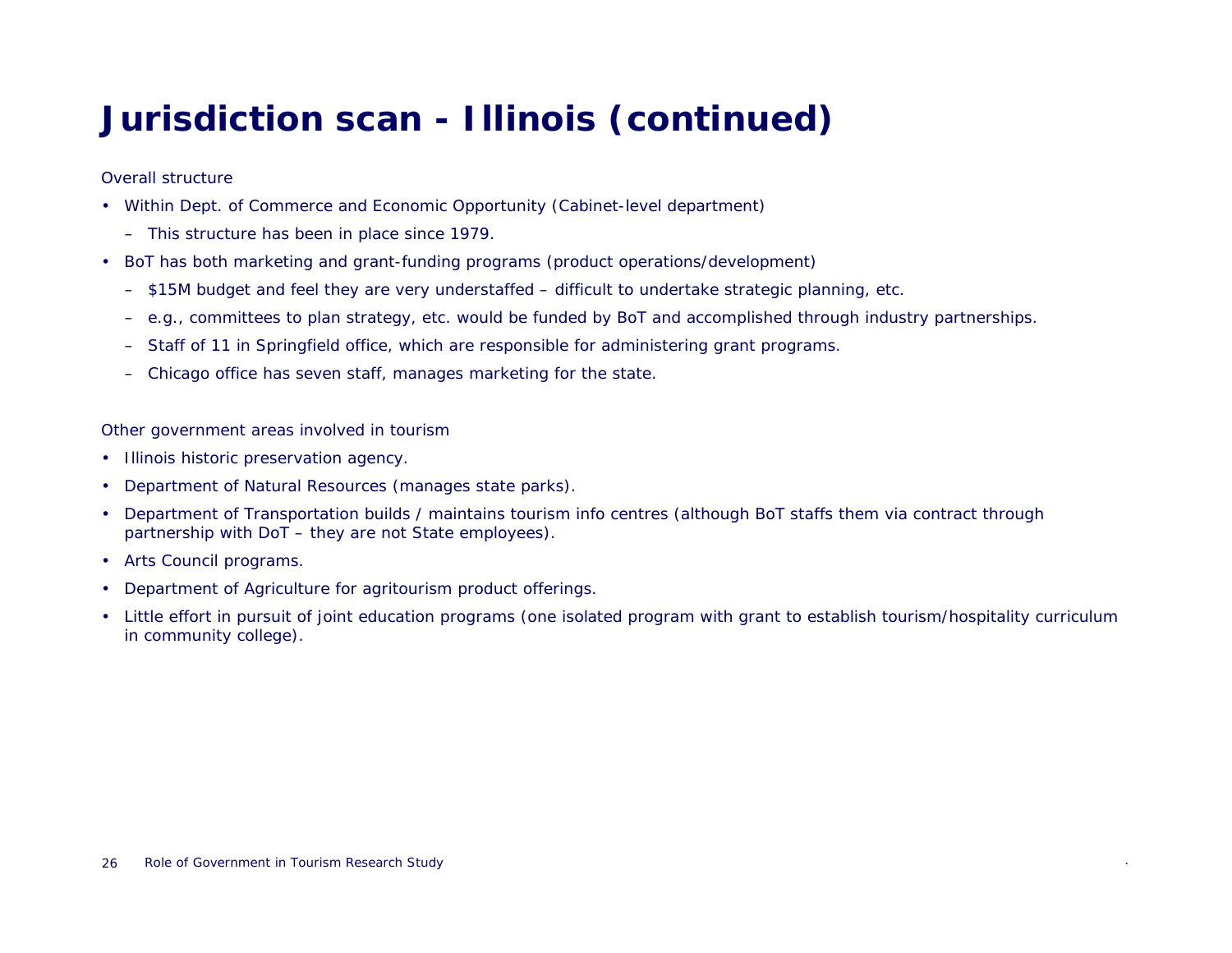#### **Jurisdiction scan - New Zealand**

| Category                                                                                             | <b>Execution</b>                                                                                                                                                                                                                                                                                                                                                                                                                                                                         |
|------------------------------------------------------------------------------------------------------|------------------------------------------------------------------------------------------------------------------------------------------------------------------------------------------------------------------------------------------------------------------------------------------------------------------------------------------------------------------------------------------------------------------------------------------------------------------------------------------|
| <b>Strategy</b>                                                                                      | • The Ministry sets the long-term tourism strategy (currently to 2015). Tourism strategy is a public-<br>private partnership. Quote from interviewee "Government should be defining the possibilities for<br>tourism and making sure there is nothing in the way of achieving those possibilities".                                                                                                                                                                                      |
| Funding and<br>investment                                                                            | • The Ministry does not provide a lot of funding for product development, funding is more geared to<br>quality management: the Ministry offers small tourism infrastructure grants to ensure good quality<br>visitor experiences. The Major Events Team (of Industry and Regional Development) provides some<br>funding or financial guarantees.                                                                                                                                         |
| Marketing                                                                                            | • Marketing is executed by a Crown agency (Tourism New Zealand, TNZ), which has a largely private<br>board. New Zealand's airline is the largest tourism marketer, which does more advertising than TNZ.<br>Pure government management / branding avoids dilution of the country brand (tagline '100% Pure')<br>with regional or specific product brands, and has resulted in a very effective brand.                                                                                    |
| Infrastructure                                                                                       | • i-SITEs (visitor information centres) are run by local councils of the RTOs (partially owned by TNZ and<br>auto association). The Ministry has links with bodies that manage access infrastructure.                                                                                                                                                                                                                                                                                    |
| Government<br>integration<br>•Legislation<br>• Policy<br>•Impact assessment<br>•Regulation / quality | • A specialized unit focusing on regulatory impact is in Ministry of Treasury (recently moved from<br>Ministry of Economic Development).<br>• The Ministry of Tourism does not manage legislation; usually other departments' legislation<br>encompasses tourism (labour, infrastructure, environmental issues).                                                                                                                                                                         |
| Product<br>•Ownership<br>•Development<br>•Operations                                                 | • Product development is left up to the private sector. The Ministry of Tourism focuses on improving<br>the 'environment' promoting business to develop product.<br>• Major museums are funded by another Ministry. Government does not own / develop any other<br>product, especially not the Ministry of Tourism.<br>• The Department of Conservation interacts with the Ministry of Tourism to ensure that its decisions<br>regarding Crown land are made for the benefit of tourism. |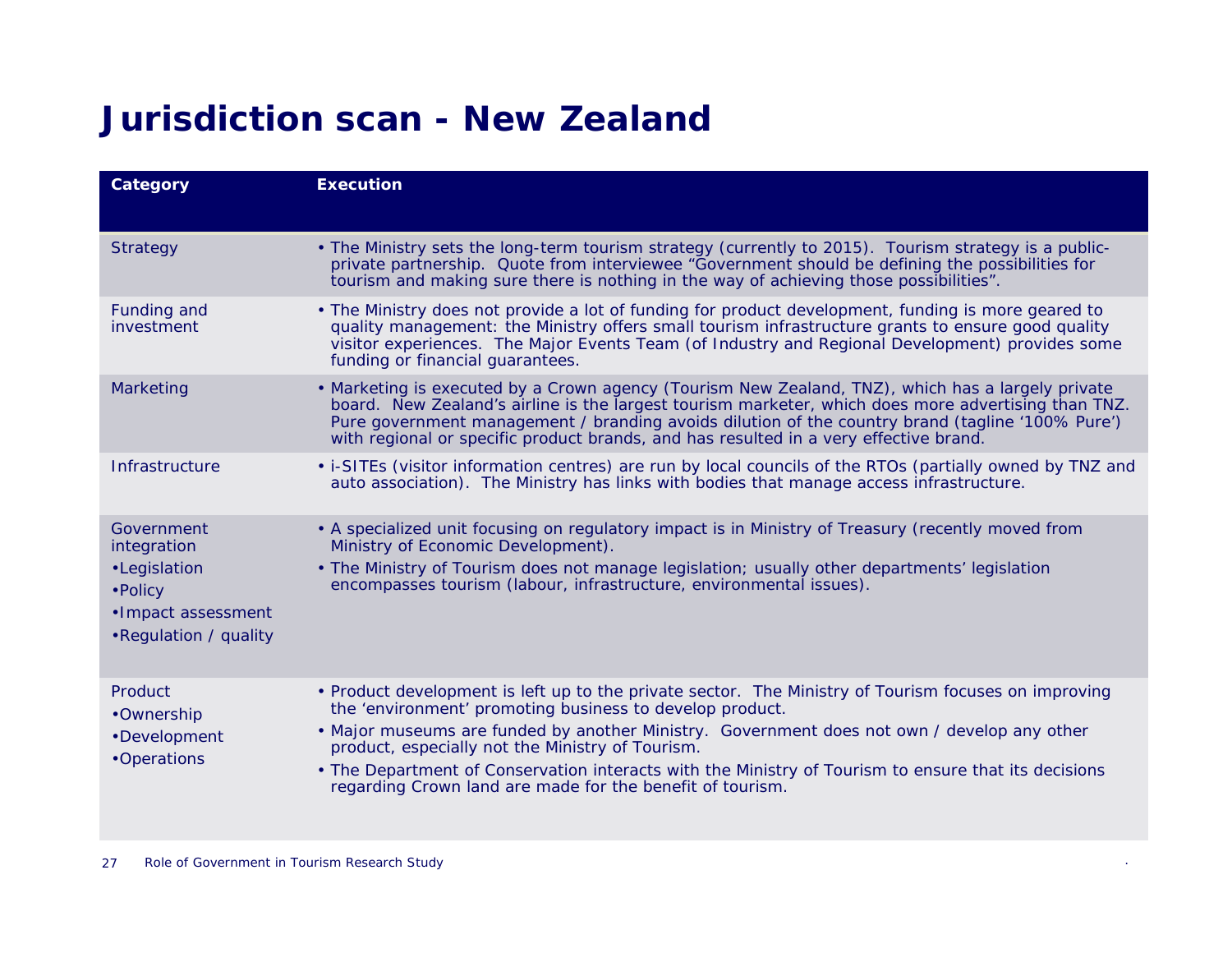### **Jurisdiction scan - New Zealand (continued)**

| Category                                                                                                                | <b>Execution</b>                                                                                                                                                                                                                                                                                                                                                                                                                                                                                                                                                                                                                                                                                                                                                                                                                                                                                                                                                                                                                                                                                                                                                                                                                                                                                                                                                                                                                                                                                                                                                                                                                                                                                                                                         |
|-------------------------------------------------------------------------------------------------------------------------|----------------------------------------------------------------------------------------------------------------------------------------------------------------------------------------------------------------------------------------------------------------------------------------------------------------------------------------------------------------------------------------------------------------------------------------------------------------------------------------------------------------------------------------------------------------------------------------------------------------------------------------------------------------------------------------------------------------------------------------------------------------------------------------------------------------------------------------------------------------------------------------------------------------------------------------------------------------------------------------------------------------------------------------------------------------------------------------------------------------------------------------------------------------------------------------------------------------------------------------------------------------------------------------------------------------------------------------------------------------------------------------------------------------------------------------------------------------------------------------------------------------------------------------------------------------------------------------------------------------------------------------------------------------------------------------------------------------------------------------------------------|
| Sector support /<br>capacity building<br>•Training<br>•Integration / industry<br>coordination<br>•Funding<br>• Research | . The Ministry runs / funds a clustering program in Queensland to encourage mentoring, etc.<br>• The recreation and sport agency is attempting to get all of New Zealand's outdoor education<br>standards aligned. The Ministry does not offer training, but tries to align training offered by others.<br>• The Ministry funds Qualmark (a Crown agency which manages quality standards and accreditation)<br>through TNZ, which may influence tourism training.<br>• Quote: "Quality standards have made a huge difference in helping NZ tourism and feel that<br>government has an important role to encourage".<br>• Polytechnics run tourism courses (equivalent of colleges); RTOs do not have input into this.<br>• The Ministry works with Department of Conservation to ensure that its decisions regarding Crown<br>land are valuable for tourism purposes.<br>• Strong links between the Ministry and TIANZ (which has approximately 2000 members).<br>• Cabinet paper process is quite open - all Ministries can see these before they go to Cabinet.<br>• The Ministry of Tourism provides the industry with well-developed market intelligence. They work<br>alongside the Department of Statistics to publish regular reports. Centralized the research role in<br>government was deemed necessary as most businesses are small and do not have the scale for such<br>activities. The Tourism Industry Association of New Zealand (TIANZ) collects and provides some<br>research.<br>• Annual targets are set within the tourism strategy and the research group manages collection for this<br>purpose. The Ministry has strong links with organizations that do performance measurement (e.g.,<br>airlines) and repurposes information. |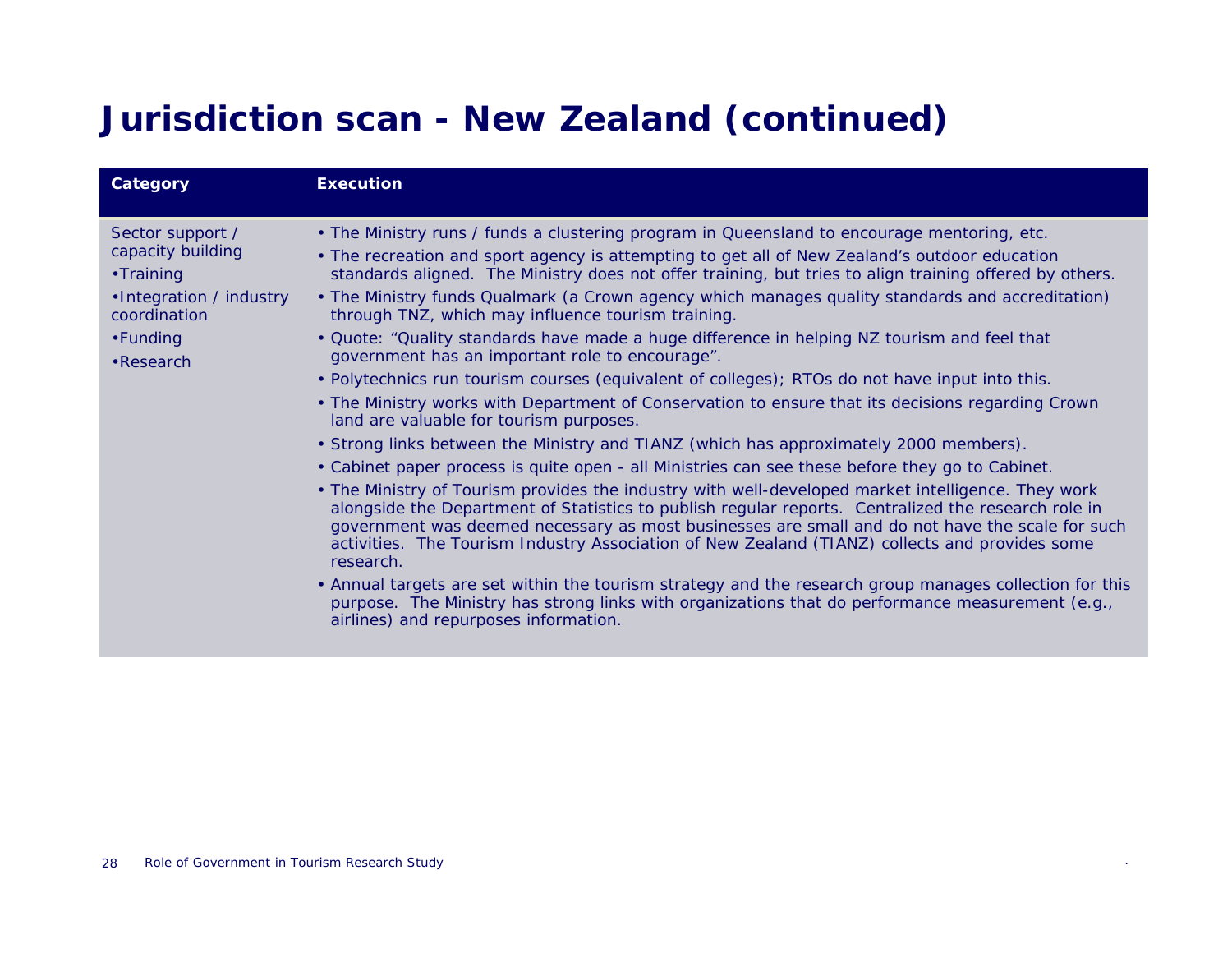#### **Jurisdiction scan - New Zealand (continued)**

#### **Structure**

- The Ministry of Tourism is within the Ministry of Economic Development, a reasonably new Ministry, which is relatively small and in the process of maturing.
	- Tourism and Publicity was a public entity for 100+ years, then were separated around 10 years ago.
	- Ministry of Economic Development has 7 Ministers (of 28 in total); as tourism operates closely, they have greater influence over these Ministers.
- The Prime Minister has tourism as his portfolio (he is the Minister of Tourism) which has increased tourism's profile within other ministries.
- Ministry of Tourism staffing: 8 people in policy, 15 people in research, 1 business analyst, 1 product manager (for a specific piece of land), 80-90 people in TNZ.
	- NZD\$9M budget to Ministry of Tourism (NZD\$5M of which to implement strategy), compared to the NZD\$75 budget of TNZ (a Crown marketing agency which is overseen by the Ministry).
	- 900+ people in economic development.
	- Ministry of Tourism looks at the quality of a visitor's experience vs. attraction activities.
- The Major Events team has been moved into Industry and Regional Development (larger branch) from Ministry of Tourism.
	- Upcoming events: Rugby World Cup, New Zealand Winter Games, Asia Pacific Out Games.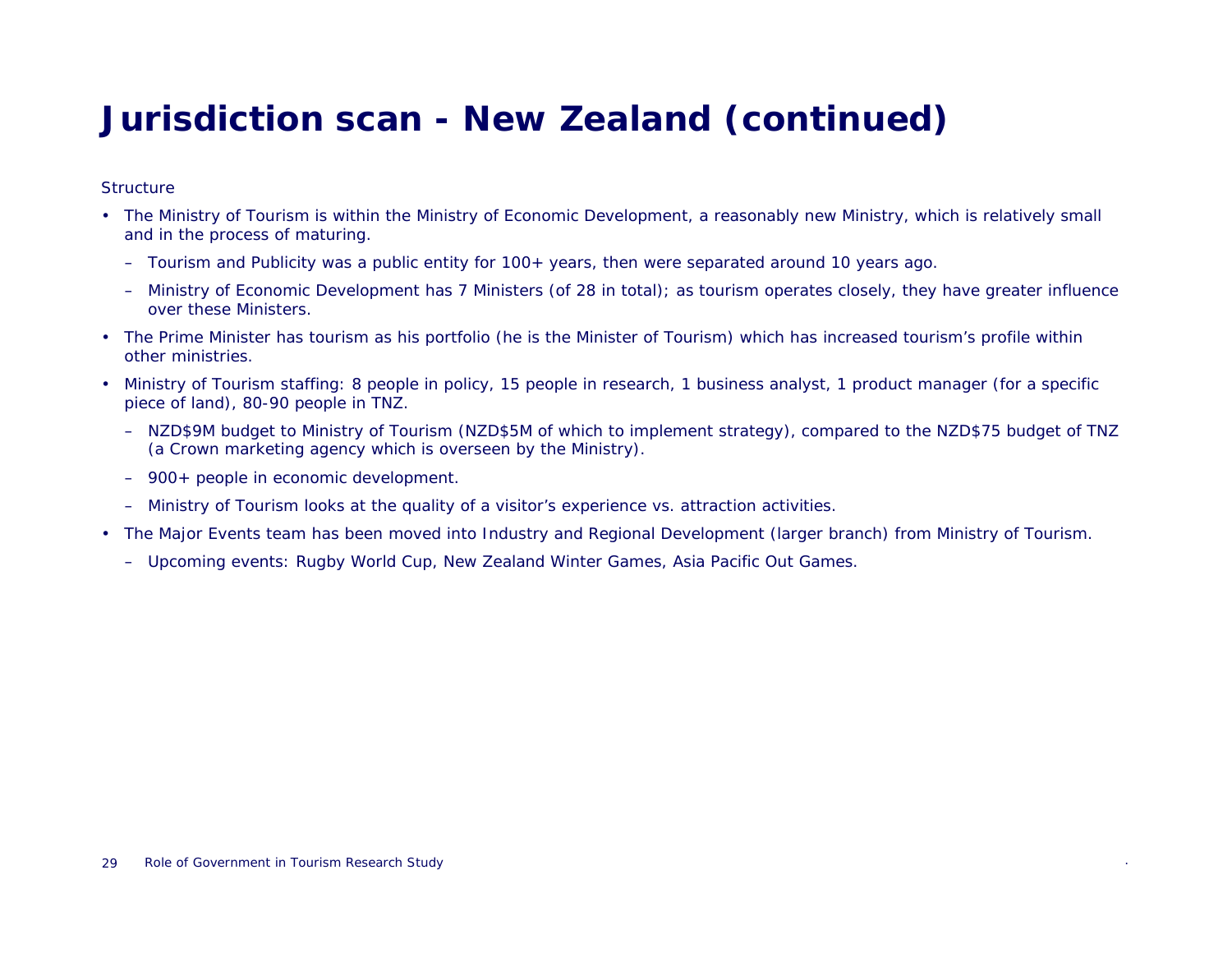#### **Jurisdiction scan - Quebec**

| Category                                                                                                               | <b>Execution</b>                                                                                                                                                                                                                                                                                                                                                                                                                                                                                                                                                                                                                                                                                                                                                                                                                                                                                                                                                                                             |
|------------------------------------------------------------------------------------------------------------------------|--------------------------------------------------------------------------------------------------------------------------------------------------------------------------------------------------------------------------------------------------------------------------------------------------------------------------------------------------------------------------------------------------------------------------------------------------------------------------------------------------------------------------------------------------------------------------------------------------------------------------------------------------------------------------------------------------------------------------------------------------------------------------------------------------------------------------------------------------------------------------------------------------------------------------------------------------------------------------------------------------------------|
| <b>Strategy</b>                                                                                                        | . Ministry of Tourism created a strategic plan in 2005 defining specific challenges and action plans.                                                                                                                                                                                                                                                                                                                                                                                                                                                                                                                                                                                                                                                                                                                                                                                                                                                                                                        |
| Funding and<br>investment                                                                                              | • The Ministry funds some projects as well as larger scale infrastructure-related investments. The Ministry<br>sees the later as more impactful and strategically important and will focus in this area in the future.                                                                                                                                                                                                                                                                                                                                                                                                                                                                                                                                                                                                                                                                                                                                                                                       |
| Marketing                                                                                                              | • The Ministry of Tourism executes international marketing, with the regional tourism associations<br>generally focus on domestic marketing of specific products though they do have overlap.                                                                                                                                                                                                                                                                                                                                                                                                                                                                                                                                                                                                                                                                                                                                                                                                                |
| Infrastructure                                                                                                         | • Recent product development has focused on infrastructure renewal and development. These projects are<br>undertaken with other Ministries (e.g., St. Lawrence River project to advance cruise business), with the<br>Ministry of Tourism taking a strategic supporting role, versus that of execution.                                                                                                                                                                                                                                                                                                                                                                                                                                                                                                                                                                                                                                                                                                      |
| Government<br>integration<br>•Legislation<br>• Policy<br>·Impact assessment<br>•Regulation / quality                   | . Quebec has an accreditation program which the Ministry runs in cooperation with the Office of Standards;<br>quality is recognized as a key visitation driver.<br>. The product development unit devised 2005's policy strategy, which is different than the strategic plan.<br>They view the policy documents as "weaker" than the strategic plan as the later is specific with tangible<br>objectives and action plans.<br>. Impact Assessment is not formal function, and is handled by the product development group in their<br>interactions with other ministries and policy review opportunities.<br>• First province to have a quality program, with 12 new companies certified. This is done in conjunction<br>with the Bureau de Norms' Office of Standards.<br>. Quote: "quality is the only way to develop the tourism industry, which results in repeat business and<br>strong word of mouth advertising".                                                                                     |
| Product<br>•Ownership<br>•Development<br>•Operations                                                                   | • The Ministry does not own or operate tourism product; however, it does fund development and is guided<br>by the provincial product development strategy the Ministry created in 2005.                                                                                                                                                                                                                                                                                                                                                                                                                                                                                                                                                                                                                                                                                                                                                                                                                      |
| Sector support /<br>capacity building<br>•Training<br>•Integration / industry<br>coordination<br>•Funding<br>•Research | • Focuses training/skills development programs on targeted areas. Identified that entrepreneurship and<br>best practices are not understood by private sector in emerging innovative product operators. The<br>Ministry hires consultants to work with ten companies across five sectors to develop best practices.<br>• The Ministry operates with the mentality that it is an industry supporter and facilitator. It has taken a<br>lead role in labour development by establishing best practices across various tourism sectors.<br>. Research is a central service within the Ministry serving all functions (it was previously housed in the<br>product development unit).<br>• Industry coordination could be improved - there are many small tourism businesses and associations<br>without a strong voice (despite there being an association of associations). The Ministry identified this in<br>their 2005 strategy and implemented actions to improve industry coordination with mixed results. |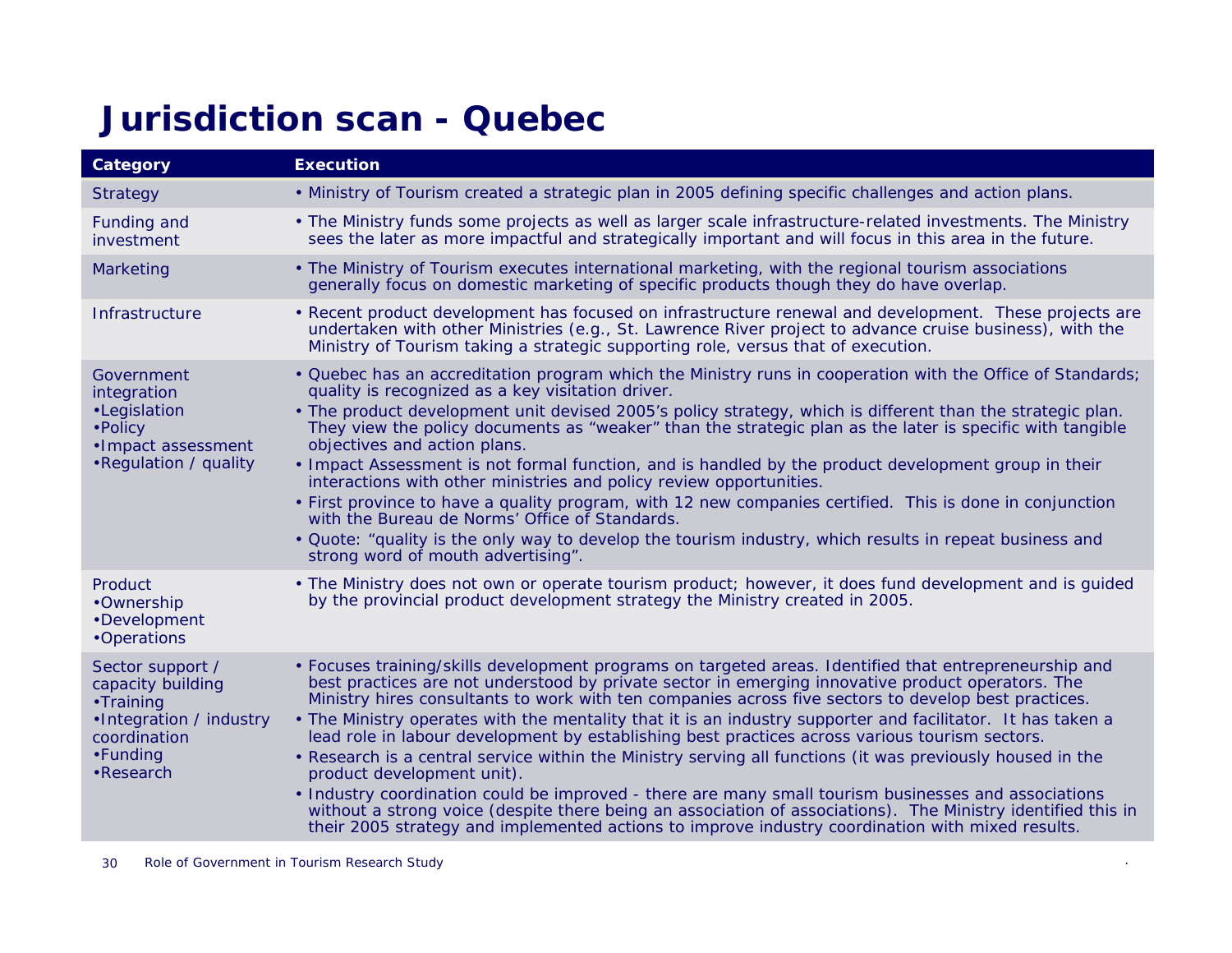#### **Jurisdiction scan - Quebec (continued)**

Ministry of Tourism history:

- Before 2005, tourism was integrated in Economic Development, but this proved to be too big a ministry with too many different mandates.
- In May 2005 the Ministry of Tourism was created, and they currently viewed themselves as a junior ministry feel that tourism problems are not viewed by the broader government as critical as other industries.
- Work a lot of other ministries, including Patrimone Canada and Economic Development Canada.

Ministry of Tourism budget:

- Total budget of \$75M, of which \$42M comes from lodging tax.
	- The 20 regional tourism associations (RTAs) collect the tax and remit to the Ministry of Revenue, which splits the money between the Ministry and RTAs.
	- The regional tourism associations (RTAs) have a lot of strength and money (\$86M for 07/08).
- The Ministry spends \$25M on marketing; the 20 regional tourism associations spend \$35M on same markets.
	- The Ministry would like to change this spending in parallel to spending in conjunction for maximum benefit.
	- The Ministry gives \$10M each year to the RTAs (fund approximately 30% of RTA budgets, with the remaining 70% coming from the private sector / lodging tax).
- The Ministry operates with approximately 300 staff.

Industry:

- There are approximately 22,000 tourism businesses, with the majority very small companies.
- Quebec has many small associations without a unified voice.

Five RTA mandates:

- Consultation
- Hospitality
- Product development
- Information
- • Sector association support (approximately 20: Cycling, skiing, agritourism, health tourism, etc. All 20 receive \$1M)
	- Program to help private sector projects over \$1M.
	- Festivals and events program: 300 apply for support, and \$12.5M per year is given to 160 festivals and events.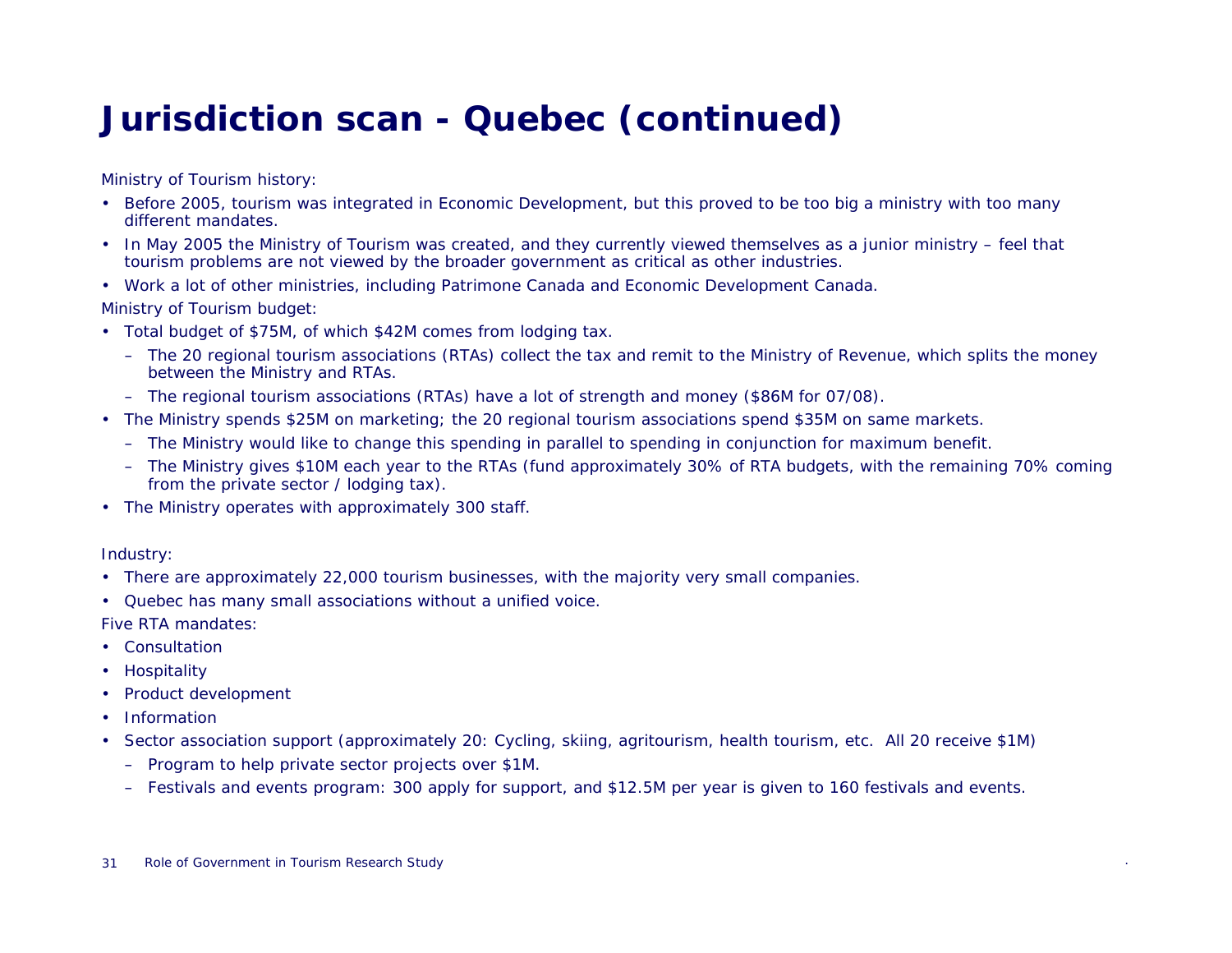#### **Jurisdiction scan - Quebec (continued)**

Product development

- Key activities:
	- Investing
	- –**Funding**
	- –Skills development
	- Tourism programming
- Big shift this year to focus on innovative productive development, especially infrastructure projects. In these cases they work more on strategic product development rather than executing specific projects (focusing on working with other ministries and other areas to gain synergy of projects).
- Companies are very conservative in product development.

Example: St. Lawrence River development

- Created international cruises on St. Lawrence river.
	- 125,000 passengers every summer.
	- By 2014, estimate 400,000 passengers.
- The Ministry of Tourism works with six ports to help transform them. This work overlaps other ministry jurisdiction: the Ministry of Tourism worked with port authority and transport departments.
- The Ministry of Finance manages all the financial aspects of the project, with money coming from a special budget.
- Specific funding was secured from Province's Ministry of Finance so that the other ministries supporting the project do not have to use money from their own budget.

#### Example: Skiing

- The Ministry of Tourism conducted a study on the North American skiing market and found that their American competitors have invested more in infrastructure in the last ten years than in Quebec.
- With Investissement Quebec, the Ministry created a program that offers loan guarantee to big ski stations to support improved infrastructure (again, this program required no direct investment or capital expenditures from the Ministry of Tourism's budget).
- The Ministry's mandate was to coordinate all of the stakeholders, a program which was then managed by Investissment Quebec.

– They created a board of the owners of the ski stations, and involved the Ministry of Sport.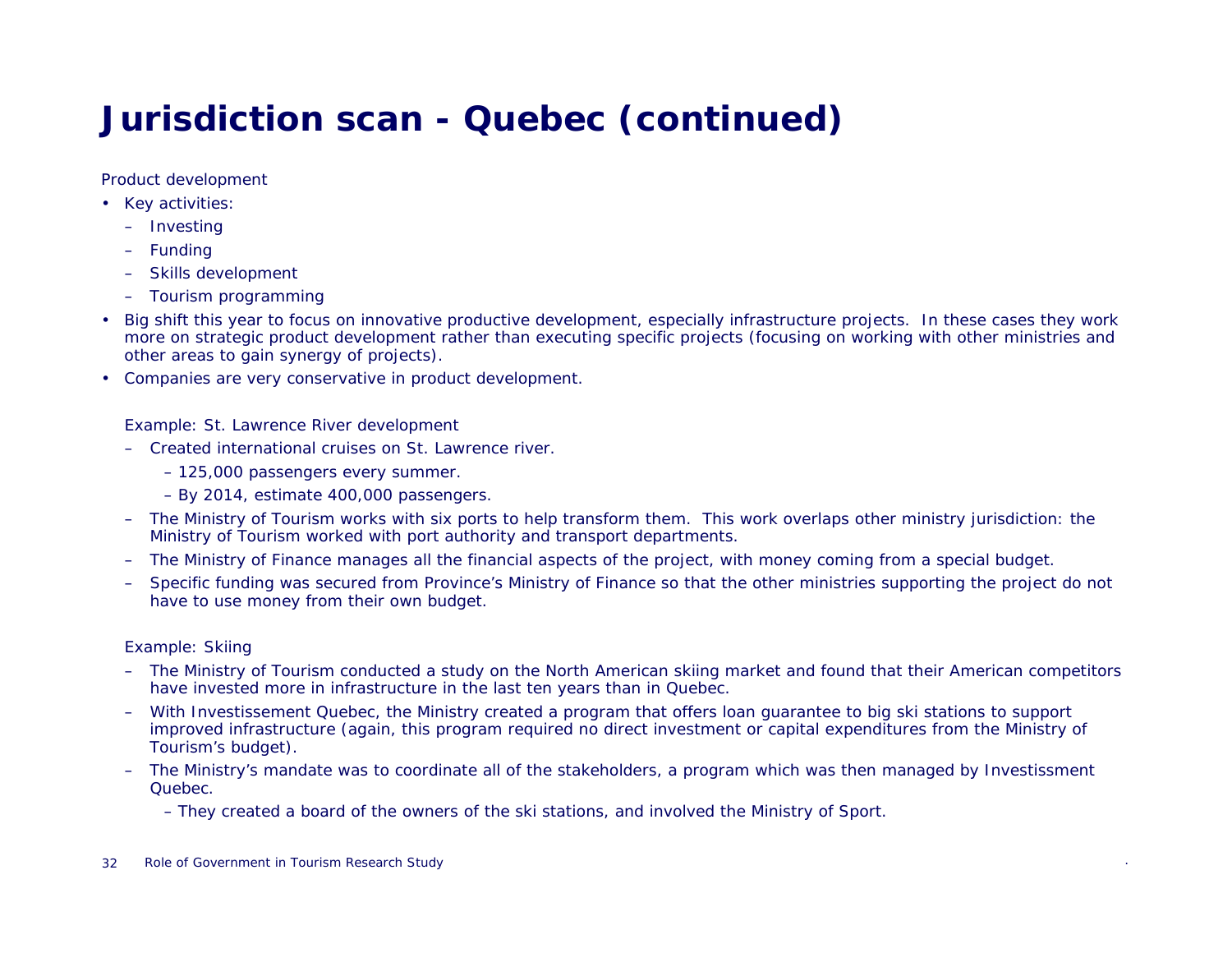#### **Appendix B: High level review of select OTCS research reports**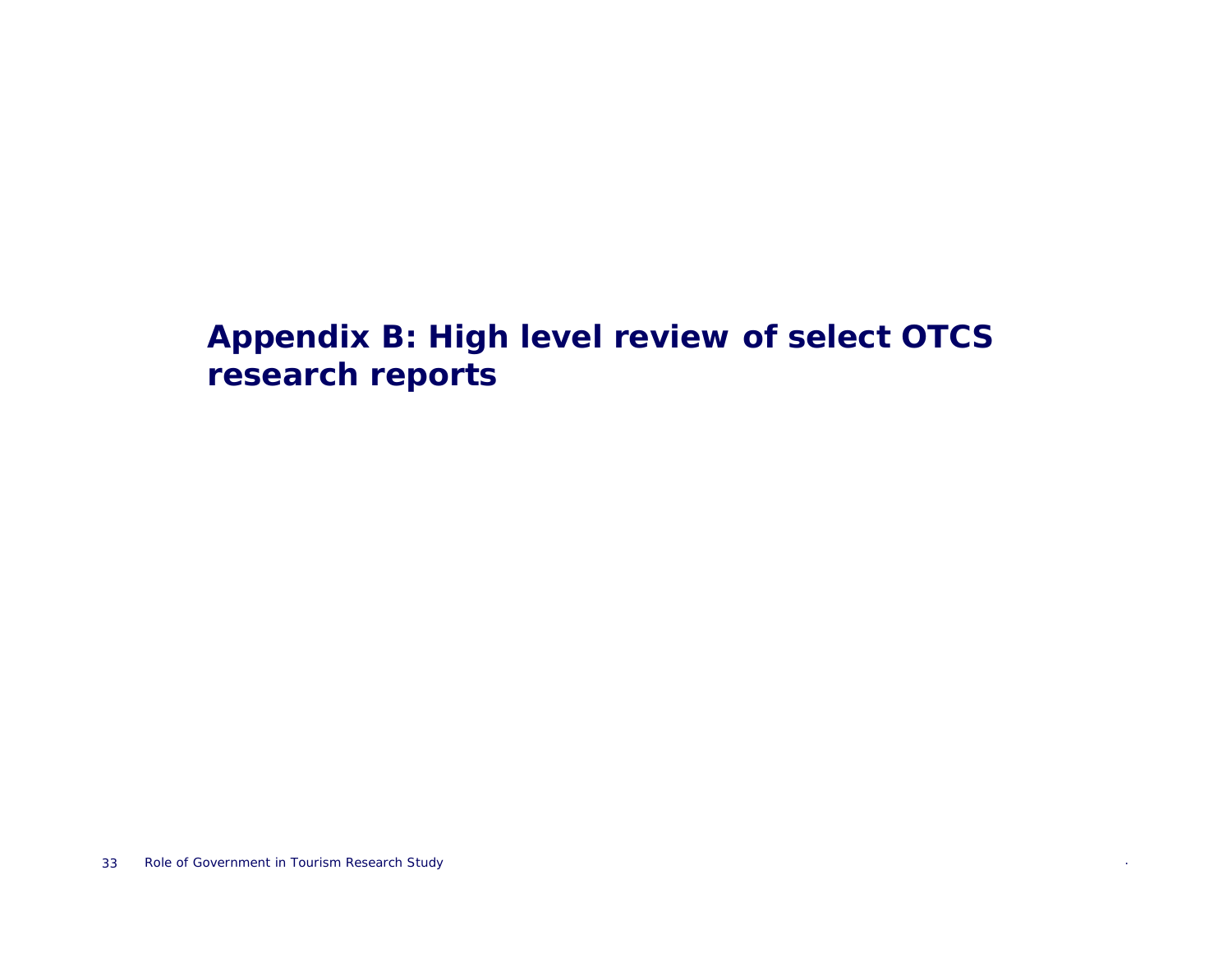#### **Research reports previously completed**

The following OTCS reports were reviewed and summarized in the following slides:

- Ontario Major Festivals and Events Attraction Research Study
- Global Tourism Opportunities Research Study
- Ontario Tourism Industry Structure Assessment Research Study
- Ontario Tourism Infrastructure Research Study
- Ontario Tourism Investment Attraction Research Study
- $\mathcal{L}_{\rm{max}}$ Ontario Tourism Market Assessment Research Study
- Ontario Mix of Tourism Marketing and Promotion Research Study
- Ontario Tourism Product Assessment Research Study
- Ontario Way-Finding Research Study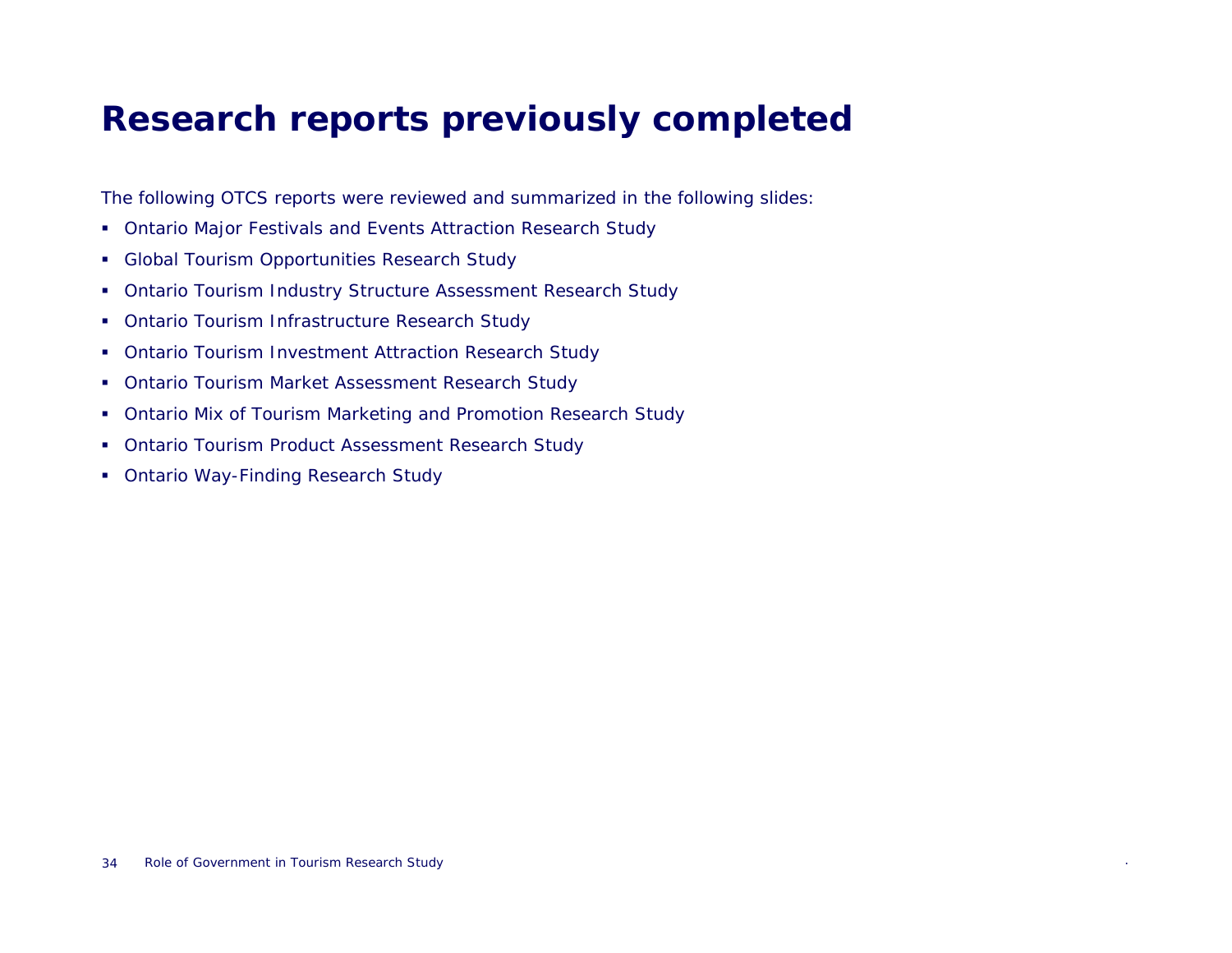#### **Ontario Major Festivals and Events Attraction Research Study**

| <b>Purpose / Objective</b>                                                                            | To develop a strategic framework for festivals and events in Ontario including determining the size of the<br>industry, reviewing the best practices of other jurisdictions' festival and event attraction and support<br>programs, and applicability to Ontario.                                                                                                                                                                                                                                                                                                                                                                                                                                                                                                                                                                                                                                                                                                                                                                                                                                         |
|-------------------------------------------------------------------------------------------------------|-----------------------------------------------------------------------------------------------------------------------------------------------------------------------------------------------------------------------------------------------------------------------------------------------------------------------------------------------------------------------------------------------------------------------------------------------------------------------------------------------------------------------------------------------------------------------------------------------------------------------------------------------------------------------------------------------------------------------------------------------------------------------------------------------------------------------------------------------------------------------------------------------------------------------------------------------------------------------------------------------------------------------------------------------------------------------------------------------------------|
| <b>Key Findings</b>                                                                                   | Best practice themes:<br>• Management and sustainability:<br>- Develop a strong organization structure to attract, support, and develop major events.<br>- Develop a sustainable event profile and event calendar.<br>- Place importance on due diligence in the search / approval / grant process.<br>- Measure performance and coordinate billing to mitigate risks.<br>- Focus on environmental sustainability.<br>• Identify strategic priorities and funding policies to support major events:<br>- Create a list of priorities for selecting major festivals and events.<br>- Emphasize diversity over event-driven strategies.<br>- Allow event sectors to dominate major event strategies.<br>- Plan hosting of major sporting events in collaboration, not isolation.<br>- Create an inventory of event infrastructure.<br>- Set up policies for international event bidding.<br>• Develop partnerships and funding policies to support major events:<br>- Prioritize funding policies.<br>- Create public-private partnerships to secure major international events and enhance tourist demand. |
| <b>Best practice</b><br>recommendations /<br><b>Implications</b><br>highlighted for<br><b>Ontario</b> | • Take a strategic approach to targeting and developing major events, with a focus on Major Events and<br><b>Emerging Festivals and Events.</b><br>• Focus on Major Sporting Events, Major Cultural Events, and Major Business Events.<br>• Build a diverse portfolio of events based on size: prioritize Mega Events, maintain current events, and<br>grow emerging events.<br>• Consider frequency in making the mix of events (recurring vs. non-recurring).<br>• Consider multiple variables when evaluating events: Profile; Tourism volume and Value; Economic;<br>Infrastructure capacity; Sustainability (partnerships, organizing team); Pride of place; Legacy.<br>• Establish a two-tier funding approach: Major Events and Emerging Events.                                                                                                                                                                                                                                                                                                                                                   |
| <b>Jurisdiction</b><br>examples in report                                                             | Scotland, Ireland, North East England, Northwest England, UK Sport, Australia, New Zealand, Finland,<br>Quebec, Nova Scotland, Newfoundland and Labrador, Western Canada (British Columbia and Edmonton).                                                                                                                                                                                                                                                                                                                                                                                                                                                                                                                                                                                                                                                                                                                                                                                                                                                                                                 |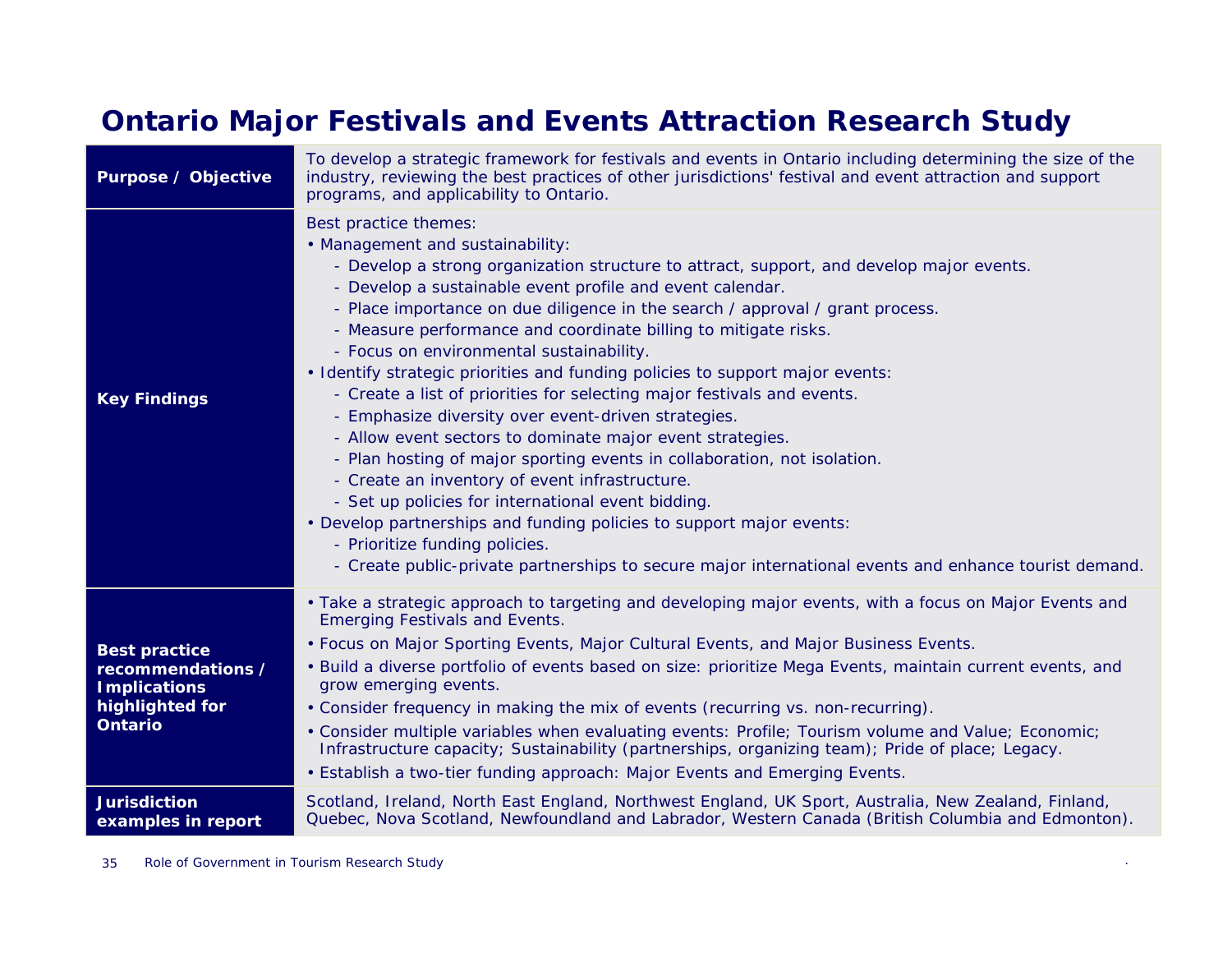### **Global Tourism Opportunities**

| <b>Purpose / Objective</b>                                                                            | To explore the current trends in four key areas and highlight their potential implications for Ontario:<br>1) Global tourism<br>2) Success measures<br>3) Niche products<br>4) Emerging markets                                                                                                                                                                                                                                                                                                                                                                                                                                                                                                                                                                                                                                                                                                                                                                                                                                                                                                                                                                                                                                                                                                                                           |
|-------------------------------------------------------------------------------------------------------|-------------------------------------------------------------------------------------------------------------------------------------------------------------------------------------------------------------------------------------------------------------------------------------------------------------------------------------------------------------------------------------------------------------------------------------------------------------------------------------------------------------------------------------------------------------------------------------------------------------------------------------------------------------------------------------------------------------------------------------------------------------------------------------------------------------------------------------------------------------------------------------------------------------------------------------------------------------------------------------------------------------------------------------------------------------------------------------------------------------------------------------------------------------------------------------------------------------------------------------------------------------------------------------------------------------------------------------------|
| <b>Key Findings</b>                                                                                   | • Ontario's outbound travel is growing much faster than inbound.<br>• China will lead global tourism growth and become an even more important supplier of outbound<br>tourists, as will India.<br>. Substantial investment in tourism infrastructure and product is driving growth in emerging markets.                                                                                                                                                                                                                                                                                                                                                                                                                                                                                                                                                                                                                                                                                                                                                                                                                                                                                                                                                                                                                                   |
| <b>Best practice</b><br>recommendations /<br><b>Implications</b><br>highlighted for<br><b>Ontario</b> | • General business performance metrics (e.g., customer satisfaction) are often used to supplement<br>tourism-specific success measures (e.g., visitor arrivals).<br>. Niche products are growing in popularity as more tourists desire unique experiences.<br>- Successful promotion will prove paramount for any niche product development.<br>• The aging population is becoming an important demographic to which to cater, especially in terms of<br>health and wellness and soft adventure tourism products.<br>• The addressable global tourism market is growing; Ontario's future marketing considerations should<br>seek to include new viable tourist source markets.<br>. With increasing affinity for long-haul travel, there is potential for Ontario to attract visitors from<br>distant locations, thereby increasing international arrivals and receipts.<br>• Attaining approved destination status (ADS) with China is critically important for Ontario.<br>. Ontario should benefit by emphasizing its natural environment to these high-population nations.<br>• New product development and investment are strongly needed to effectively compete with emerging<br>markets.<br>• Destination access and transportation infrastructure are vital and must be in place if emerging<br>market growth is to be captured. |
| <b>Jurisdiction</b><br>examples in report                                                             | • Brazil, China, India, Mexico, Russia, Middle East, Eastern Europe.                                                                                                                                                                                                                                                                                                                                                                                                                                                                                                                                                                                                                                                                                                                                                                                                                                                                                                                                                                                                                                                                                                                                                                                                                                                                      |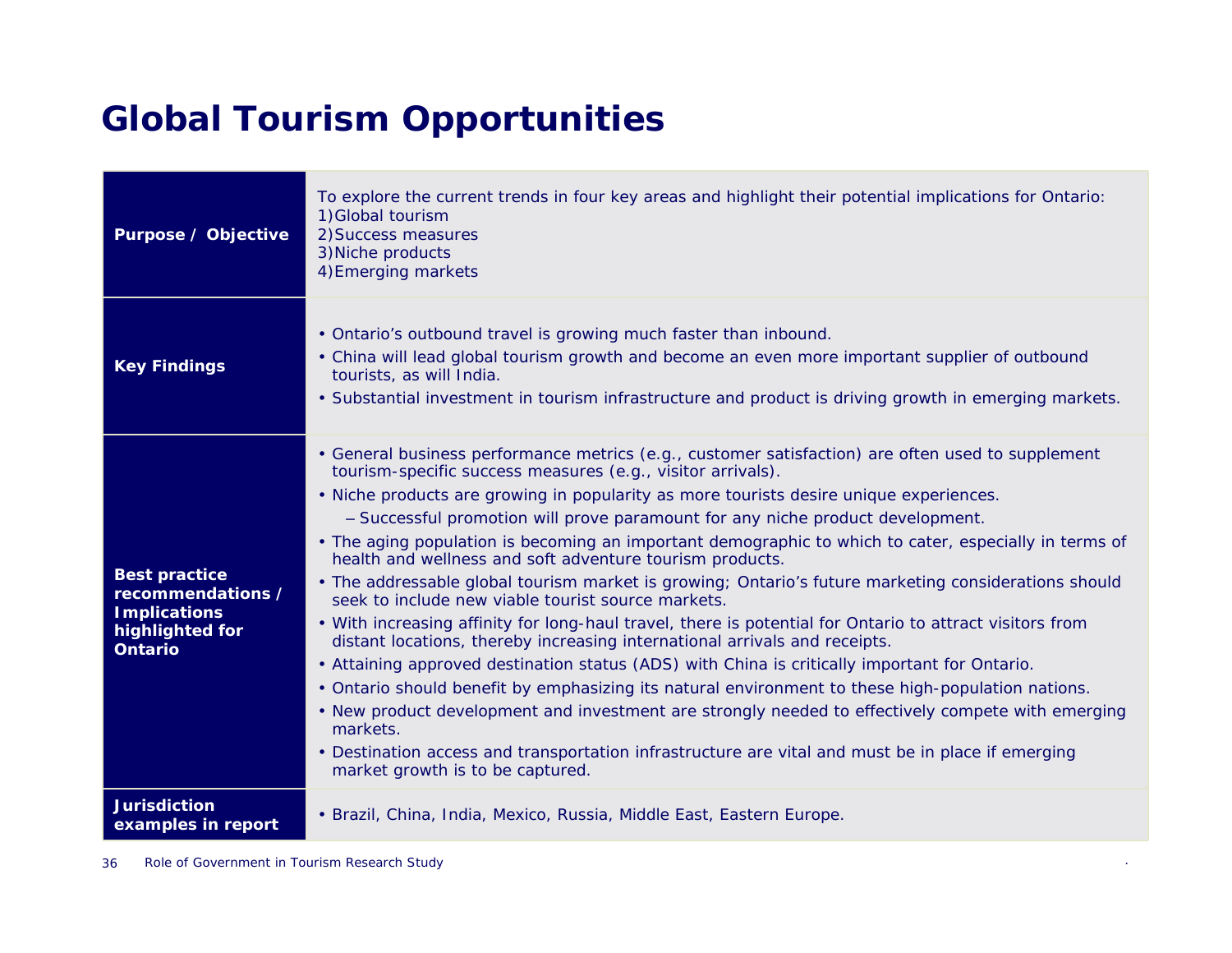### **Ontario Tourism Industry Structure Assessment**

| <b>Purpose / Objective</b>                                                                            | • To review industry structures in other key jurisdictions, to identify best practice models for industry<br>organizations and mobilization and develop a strategic framework for marketing.                                                                                                                                                                                                                                                                                                                                                                             |
|-------------------------------------------------------------------------------------------------------|--------------------------------------------------------------------------------------------------------------------------------------------------------------------------------------------------------------------------------------------------------------------------------------------------------------------------------------------------------------------------------------------------------------------------------------------------------------------------------------------------------------------------------------------------------------------------|
| <b>Key findings</b>                                                                                   | • Industry is dominated by small and medium-sized businesses - lack of effective collaboration.<br>• Duplication of roles, responsibilities and efforts (public and private sectors).<br>• Other jurisdictions have greater marketing agency independence through sustainable funding and<br>industry representation on Board of Directors.<br>• Marketing collaboration is key to communicating a unified and effective brand.<br>• Entrepreneurship and product development programs aim to encourage private sector productivity<br>(government is a facilitator).    |
| <b>Best practice</b><br>recommendations /<br><b>Implications</b><br>highlighted for<br><b>Ontario</b> | • Rationalize the number of DMOs via government accreditation.<br>• Improve skill development (e.g., customer service, management, quality training) via committee<br>(supported by Ministry of Tourism).<br>• Encourage entrepreneurship and product development through PMA research and resources.<br>• Improve industry-wide research by designating provincial marketing agency (PMA) responsibility in<br>conjunction with an educational committee.<br>• Lead marketing collaboration via the PMA.<br>. Establish independent governance and funding for the PMA. |
| <b>Jurisdiction</b><br>examples in report                                                             | • Australia, New Zealand, France, Mexico, United Kingdom, British Columbia, Quebec, State of Georgia.                                                                                                                                                                                                                                                                                                                                                                                                                                                                    |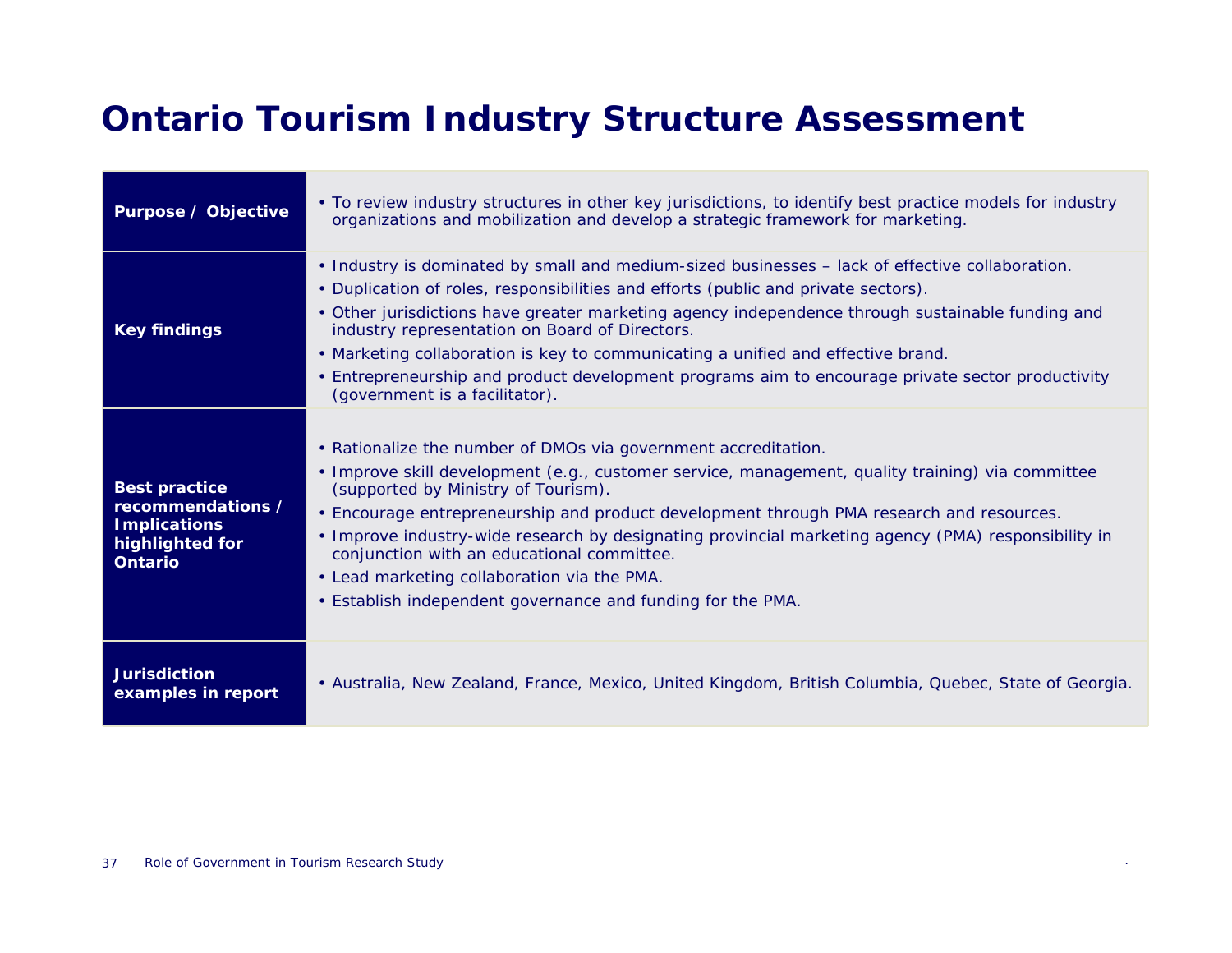#### **Ontario Tourism Infrastructure**

| <b>Purpose / Objective</b>                                                                            | • To recommend a strategic framework for identifying, prioritizing, funding tourism-specific<br>infrastructure and developing cost-effective analysis.                                                                                                                                                                                                                                                                                                                                                                                                                                                                                                                                                                                                                                                                                                                                                                                                                                                                                                                                                     |
|-------------------------------------------------------------------------------------------------------|------------------------------------------------------------------------------------------------------------------------------------------------------------------------------------------------------------------------------------------------------------------------------------------------------------------------------------------------------------------------------------------------------------------------------------------------------------------------------------------------------------------------------------------------------------------------------------------------------------------------------------------------------------------------------------------------------------------------------------------------------------------------------------------------------------------------------------------------------------------------------------------------------------------------------------------------------------------------------------------------------------------------------------------------------------------------------------------------------------|
| <b>Key Findings</b>                                                                                   | • The current state of infrastructure is a barrier to:<br>- Attracting non-domestic visitors to gateway centres then dispersing them to hinterlands.<br>- Pulling the domestic traveler from major centres out into the regional hinterlands and the larger<br>province.                                                                                                                                                                                                                                                                                                                                                                                                                                                                                                                                                                                                                                                                                                                                                                                                                                   |
| <b>Best practice</b><br>recommendations /<br><b>Implications</b><br>highlighted for<br><b>Ontario</b> | • Develop a tourism infrastructure investment strategy, which will roll up into the provincial<br>infrastructure strategy.<br>• Prioritize funding to highest-volume tourist destinations and develop strategies for these areas.<br>• Prioritize key types of infrastructure.<br>• Improve access between Toronto and Niagara, and integration of iconic heritage and natural assets.<br>• Create clusters and linkages of tourism product.<br>• Create a 3-tier (provincial, regional, and local) travel information centre system with accreditation.<br>• Define tourism development as a performance objective for infrastructure funding programs and<br>activities.<br>• Incorporate tourism development plans in all other Ministries' infrastructure funding decisions (except<br>Health).<br>• Ministry of Tourism should appoint an office to coordinate infrastructure funding decision-making<br>across federal and provincial Ministries (single point of contact).<br>• Guide municipalities in integrating tourism development.<br>• Adopt a funding framework to incorporate these goals. |
| <b>Jurisdiction</b><br>examples in report                                                             | . Western Australia, Ireland, British Columbia, Illinois + 35 funding programs across the US, NZ,<br>Australia and Ireland.                                                                                                                                                                                                                                                                                                                                                                                                                                                                                                                                                                                                                                                                                                                                                                                                                                                                                                                                                                                |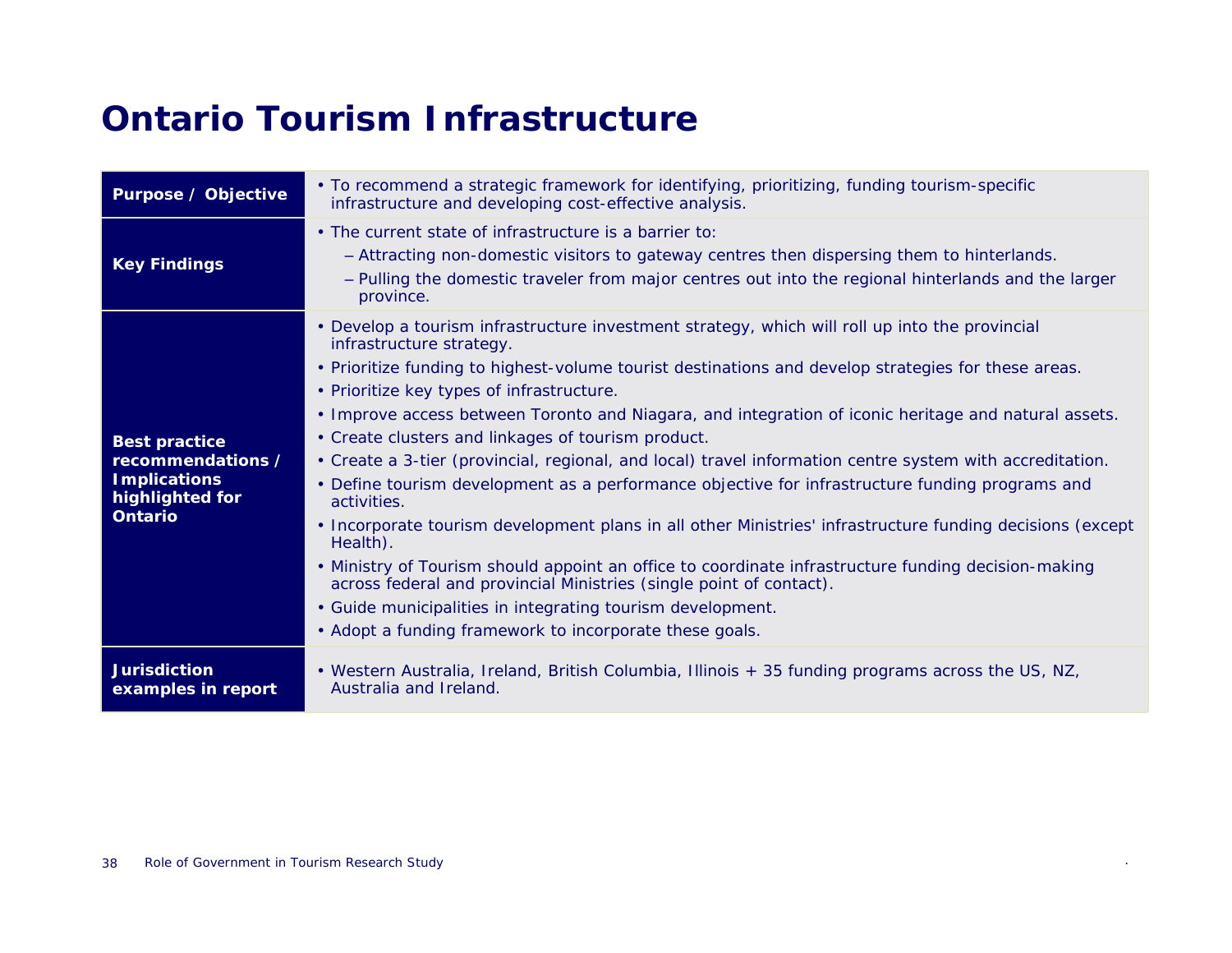### **Ontario Tourism Investment Attraction**

| <b>Purpose / Objective</b>                                                                            | • To recommend methods to realize growth opportunities in tourism investment attraction.                                                                                                                                                                                                                                                                                                                                                                                                                                                                                                                                                                                                                                                                                                                                                                                                                   |
|-------------------------------------------------------------------------------------------------------|------------------------------------------------------------------------------------------------------------------------------------------------------------------------------------------------------------------------------------------------------------------------------------------------------------------------------------------------------------------------------------------------------------------------------------------------------------------------------------------------------------------------------------------------------------------------------------------------------------------------------------------------------------------------------------------------------------------------------------------------------------------------------------------------------------------------------------------------------------------------------------------------------------|
| <b>Key Findings</b>                                                                                   | • Many entities are involved in tourism investment in Ontario: Ministry of Tourism (Investment<br>Development Office), Ministry of International Trade and Investment, Ministry of Economic<br>Development, Ministry of Northern Development and Mines, Ministry of Agriculture, Food and Rural<br>Affairs, Ministry of Environment, Ministry of Culture, Ontario Media Development Corporation,<br>FEDNOR, Aboriginal Business Canada, Regional marketing alliances, municipal EDOs, Chambers of<br>Commerce.<br>• Tourism investment is managed separately from other provincial economic development initiatives.<br>• Some coordination exists between provincial entities, but limited coordination between provincial and<br>regional entities is apparent.<br>• Limited targeting for investment attraction.<br>• Funding / incentive programs do not focus on enhancing investment attractiveness. |
| <b>Best practice</b><br>recommendations /<br><b>Implications</b><br>highlighted for<br><b>Ontario</b> | • Position tourism as part of the province's overall economic development and investment strategy.<br>• Reinforce the importance of tourism in Ontario's economy.<br>• Create a 'whole of government' / single point of contact approach to deal with substantive<br>investments.<br>• Focus on high-probability investment destinations with critical mass (Toronto, Niagara, Ottawa) and<br>develop targets and success measures.<br>• Leverage public products with private-sector investment (capital injections, etc.).                                                                                                                                                                                                                                                                                                                                                                               |
| <b>Jurisdiction</b><br>examples in report                                                             | · New Zealand, Singapore, Montenegro, UAE, British Columbia, Kentucky, Mississippi, Pennsylvania,<br>South Carolina.                                                                                                                                                                                                                                                                                                                                                                                                                                                                                                                                                                                                                                                                                                                                                                                       |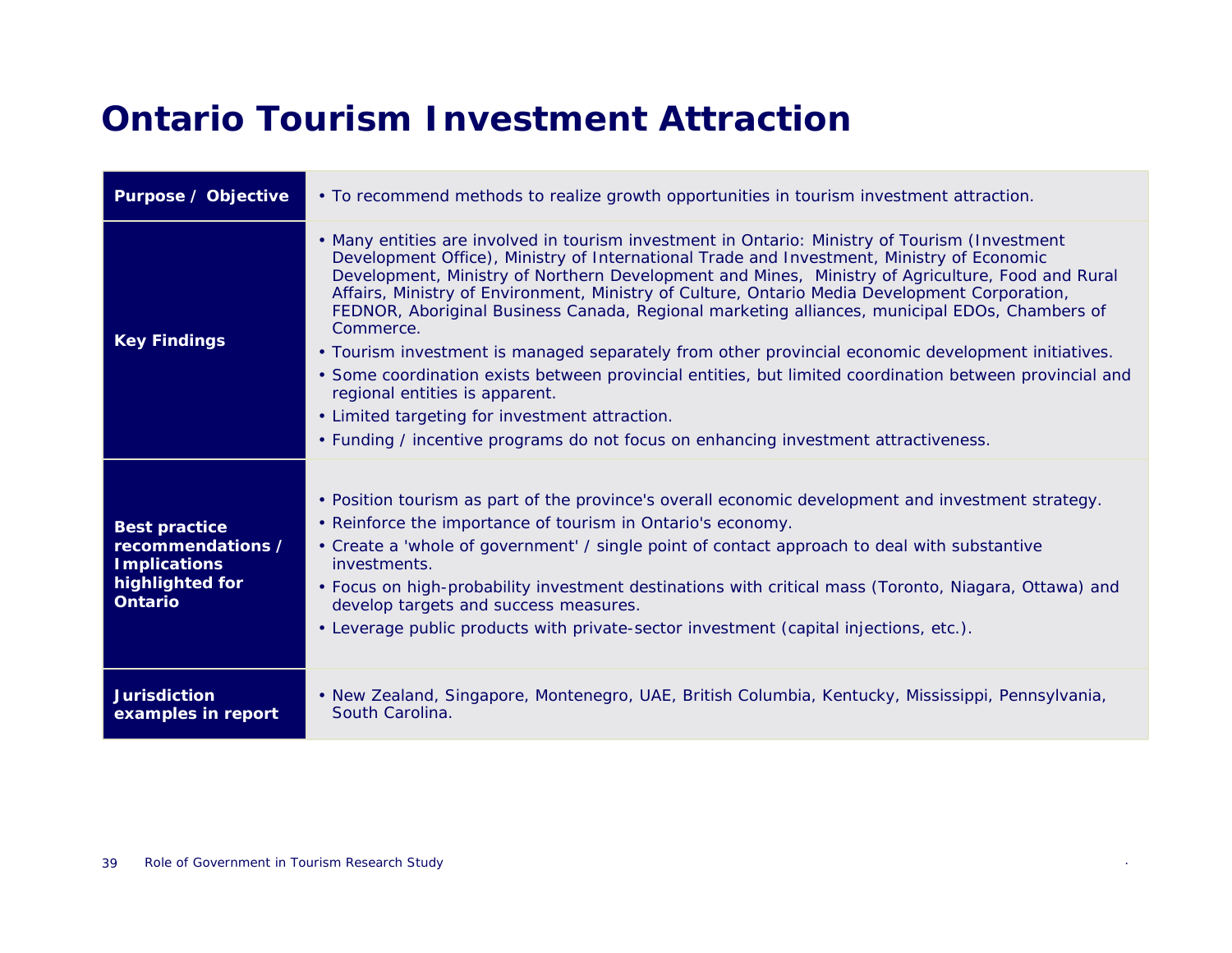#### **Ontario Tourism Market Assessment**

| Purpose / Objective                                                                                   | • To recommend best prospect markets for the province.                                                                                                                                                                                                                                                                                                                                                                                                                                                                                                                                          |
|-------------------------------------------------------------------------------------------------------|-------------------------------------------------------------------------------------------------------------------------------------------------------------------------------------------------------------------------------------------------------------------------------------------------------------------------------------------------------------------------------------------------------------------------------------------------------------------------------------------------------------------------------------------------------------------------------------------------|
| <b>Key Findings</b>                                                                                   | • Ontario is competing with more destinations that ever before.<br>• For Ontario to be competitive, it needs to pursue markets with the highest potential for growth over<br>the next ten years.<br>• Ontario's domestic market continues to be the anchor for the province's tourism industry.<br>• The US market is eight times larger than the international overseas market.<br>• China will be overtaking the traditional markets of Germany and France in terms of visitor spending in<br>Ontario. Mexico and India are poised to overtake some key traditional European markets as well. |
| <b>Best practice</b><br>recommendations /<br><b>Implications</b><br>highlighted for<br><b>Ontario</b> | • Advertise Ontario as a province / utilize a provincial brand.<br>• Designate Quebec, US markets, western provinces and select international markets (UK, India,<br>Mexico, China) as the focus of marketing efforts.<br>• Package Ontario with other Canadian regions to international visitors.                                                                                                                                                                                                                                                                                              |
| <b>Jurisdiction review</b><br>in report                                                               | • Ontario and Canadian domestic markets, US (Detroit, New York, Massachusetts, Illinois, New<br>Jersey/Connecticut, Florida, Texas, California) United Kingdom, Germany, France, Mexico, Asia,<br>Korea, Japan, China, India, Australia.                                                                                                                                                                                                                                                                                                                                                        |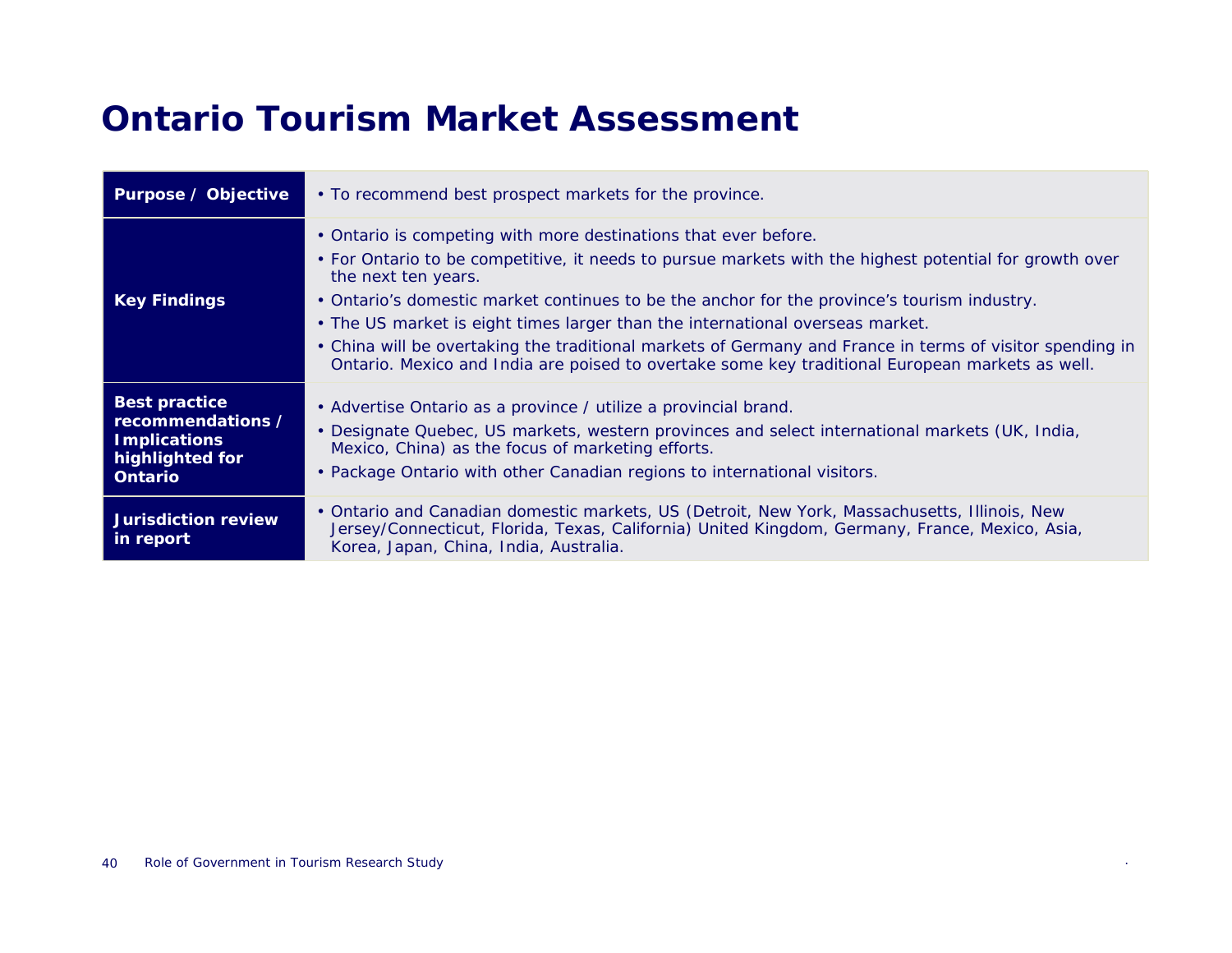### **Ontario Mix of Tourism Marketing and Promotion**

| <b>Purpose / Objective</b>                                                                            | • To recommend an effective balance of marketing channels and tactics for Ontario's tourism product<br>and experienced based on Ontario's best prospect markets.                                                                                                                                                                                                                                                                                                                                                                                                                                                                                                                                                                                                                                                                                                                                                                                                                                                                                                                                               |
|-------------------------------------------------------------------------------------------------------|----------------------------------------------------------------------------------------------------------------------------------------------------------------------------------------------------------------------------------------------------------------------------------------------------------------------------------------------------------------------------------------------------------------------------------------------------------------------------------------------------------------------------------------------------------------------------------------------------------------------------------------------------------------------------------------------------------------------------------------------------------------------------------------------------------------------------------------------------------------------------------------------------------------------------------------------------------------------------------------------------------------------------------------------------------------------------------------------------------------|
| <b>Key Findings</b>                                                                                   | • Profile of tourism marketing activities include the current Ontario "There's No Place Like This"<br>campaign and the variety of media outlets used by OTMPC.<br>• Challenges facing the province include marketing initiatives of destination marketing organizations (at<br>a local level) and a lack of Canadian themes in Ontario ads.                                                                                                                                                                                                                                                                                                                                                                                                                                                                                                                                                                                                                                                                                                                                                                    |
| <b>Best practice</b><br>recommendations /<br><b>Implications</b><br>highlighted for<br><b>Ontario</b> | • Use a consistent message in all forms of communications and marketing.<br>• Use a mix of offline and online marketing and promotion techniques.<br>• Use different approaches to target established and emerging markets.<br>• Market from the perspective of the tourist.<br>• Market tourism opportunities to connect to meaningful experiences.<br>. Ensure that marketing promise is clear and the product delivers (via quality tourism infrastructure).<br>• Maintain a detailed customer database to more effectively leverage Ontario's marketing dollars by<br>targeting travelers based on specific characteristics.<br>• Generate positive buzz through word-of-mouth advertising and media attention.<br>• Assign higher priority to online / non-traditional marketing.<br>• Build on industry partnerships.<br>• Optimize Ontario's website by targeting potential tourist behaviours.<br>• Pre-test materials to minimize the risk of advertising failure.<br>• Introduce advertising in travel information centres.<br>• Advertise through mobile phone for targeted, interactive marketing. |
| <b>Jurisdiction</b><br>examples in report                                                             | • CTC, Tourism Associations (national), federal government departments/agencies (e.g., Parks<br>Canada), Alberta, British Columbia and numerous private sector businesses.                                                                                                                                                                                                                                                                                                                                                                                                                                                                                                                                                                                                                                                                                                                                                                                                                                                                                                                                     |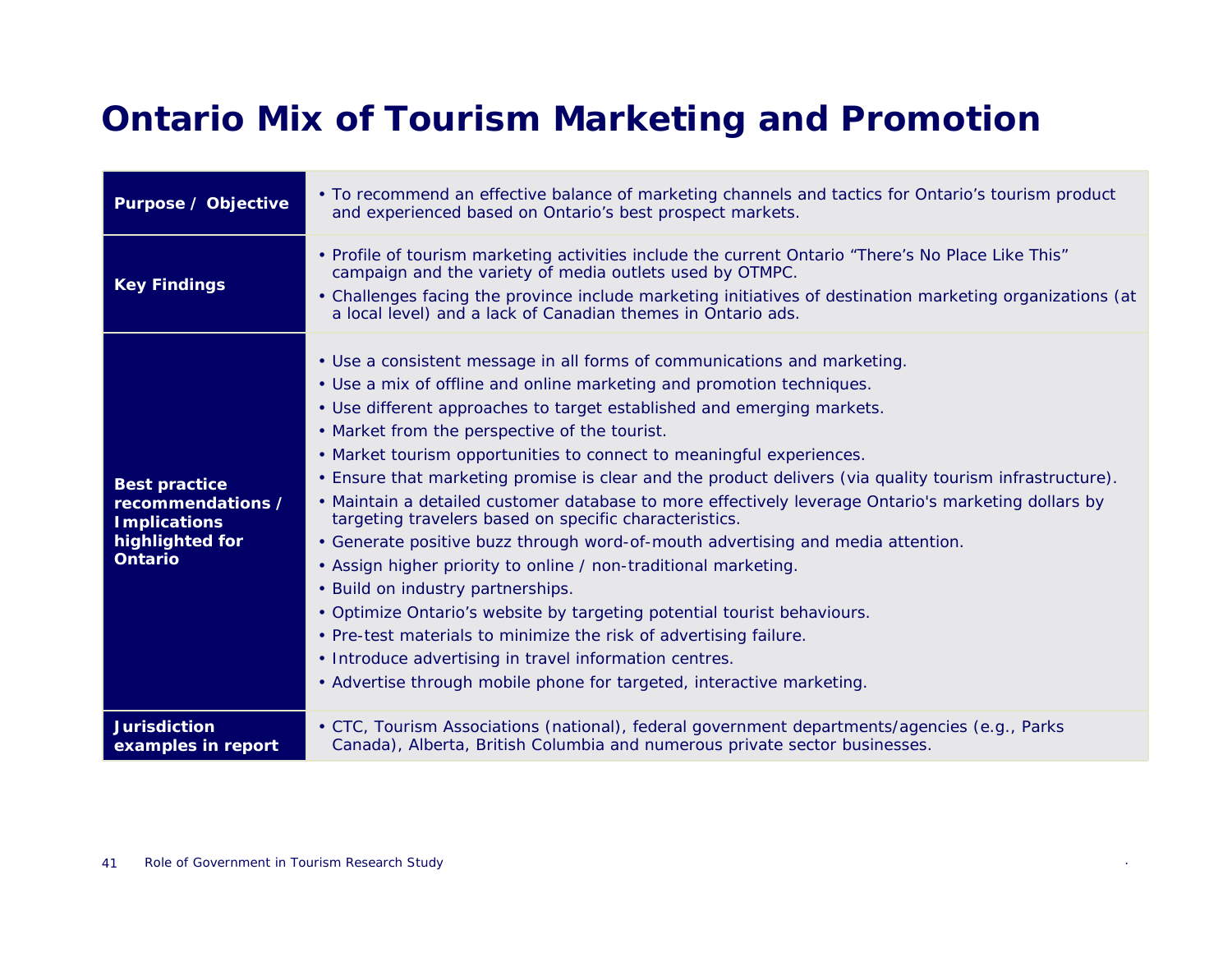#### **Ontario Tourism Product Assessment**

| <b>Purpose / Objective</b>                                                                            | • To recommend how Ontario's tourism product landscape could be improved.                                                                                                                                                                                                                                                                                                                                                                                                                                                                                                                                                                                                             |
|-------------------------------------------------------------------------------------------------------|---------------------------------------------------------------------------------------------------------------------------------------------------------------------------------------------------------------------------------------------------------------------------------------------------------------------------------------------------------------------------------------------------------------------------------------------------------------------------------------------------------------------------------------------------------------------------------------------------------------------------------------------------------------------------------------|
| <b>Key Findings</b>                                                                                   | • The aging population is an increasingly important demographic when considering product<br>development, clustering, and marketing outlets and messaging.<br>• Active and experiential tourism products are increasing in popularity.<br>• Toronto, Ottawa, and Niagara are Ontario's high-potential travel markets.<br>• Ontario's tourism product is lacking in quality as substantial new investment has not occurred in<br>recent years to facilitate product development on par with world-class tourism destinations".<br>. Significant funding for capital restoration of public tourism products is required.<br>• Public tourism agencies must focus on self-sustainability. |
| <b>Best practice</b><br>recommendations /<br><b>Implications</b><br>highlighted for<br><b>Ontario</b> | Private product<br>• Develop a provincial product development strategy (government-defined).<br>• Create an environment that nurtures / facilitates investment and funding.<br>• Establish clustering strategies throughout the province via a provincial committee.<br>• Establish regional support tools for DMOs and tourism operators (Ministry of Tourism / PMA develops<br>tools and funding support).<br>Public product<br>• Enhance collaboration among agencies and the broader government.<br>• Work with the private sector to improve and link products.<br>• Improve support for high-potential public tourism product.                                                  |
| <b>Jurisdiction</b><br>examples in report                                                             | • Mexico, Alberta, East London, Queensland, Guyana, Barrie, South Australia, Ireland, British Columbia,<br>Quebec.                                                                                                                                                                                                                                                                                                                                                                                                                                                                                                                                                                    |